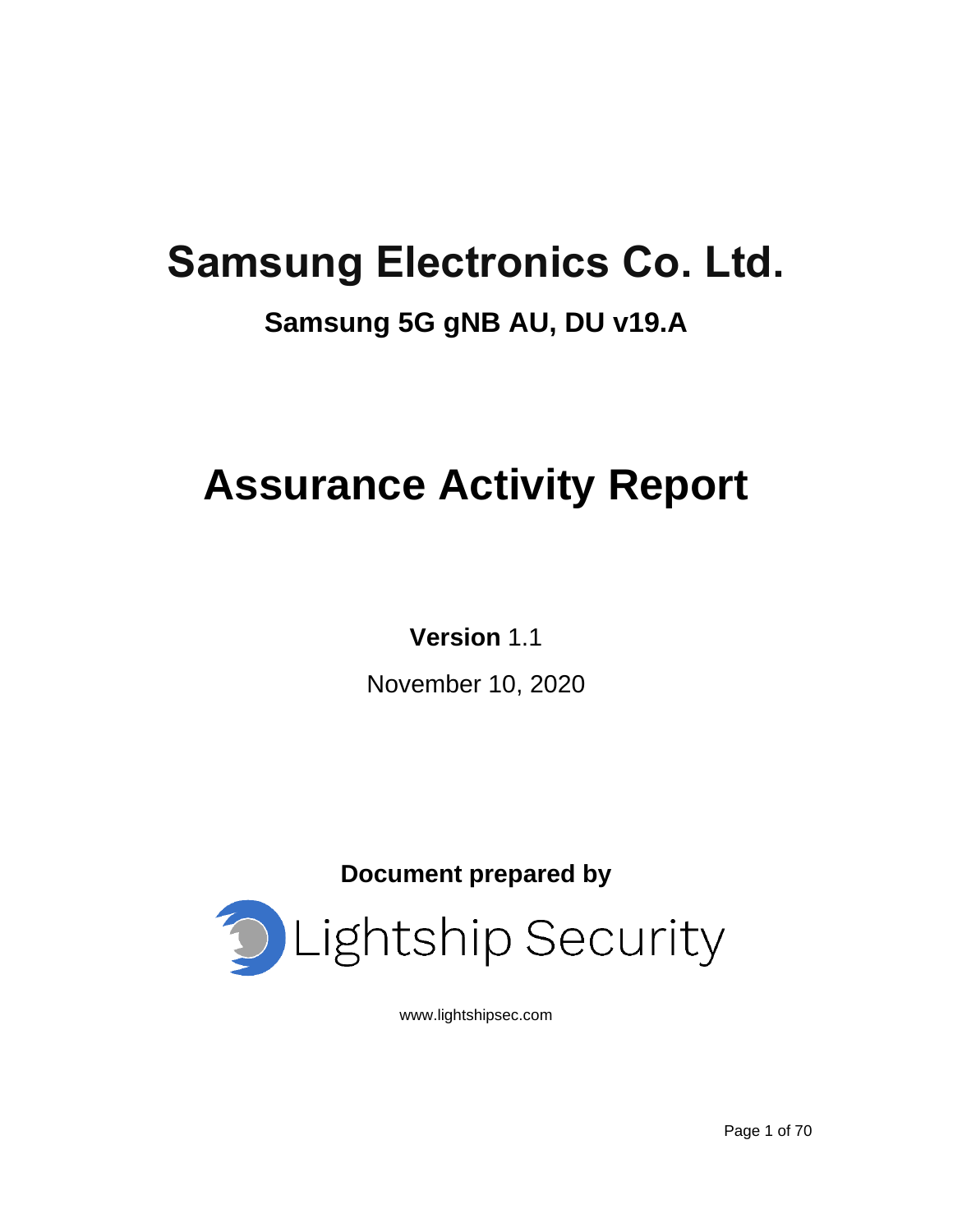## **Table of Contents**

|                  | 1.1 |                                                                  |  |
|------------------|-----|------------------------------------------------------------------|--|
|                  | 1.2 |                                                                  |  |
| $\mathbf{p}$     |     |                                                                  |  |
|                  | 2.1 |                                                                  |  |
|                  | 2.2 |                                                                  |  |
|                  | 2.3 |                                                                  |  |
|                  | 2.4 |                                                                  |  |
| 3 <sup>1</sup>   |     |                                                                  |  |
|                  | 3.1 |                                                                  |  |
|                  | 3.2 |                                                                  |  |
|                  | 3.3 |                                                                  |  |
|                  | 3.4 |                                                                  |  |
|                  | 3.5 |                                                                  |  |
|                  | 3.6 |                                                                  |  |
|                  | 3.7 |                                                                  |  |
| $\blacktriangle$ |     | <b>EVALUATION ACTIVITIES FOR SELECTION-BASED REQUIREMENTS 52</b> |  |
|                  | 4.1 |                                                                  |  |
|                  | 4.2 |                                                                  |  |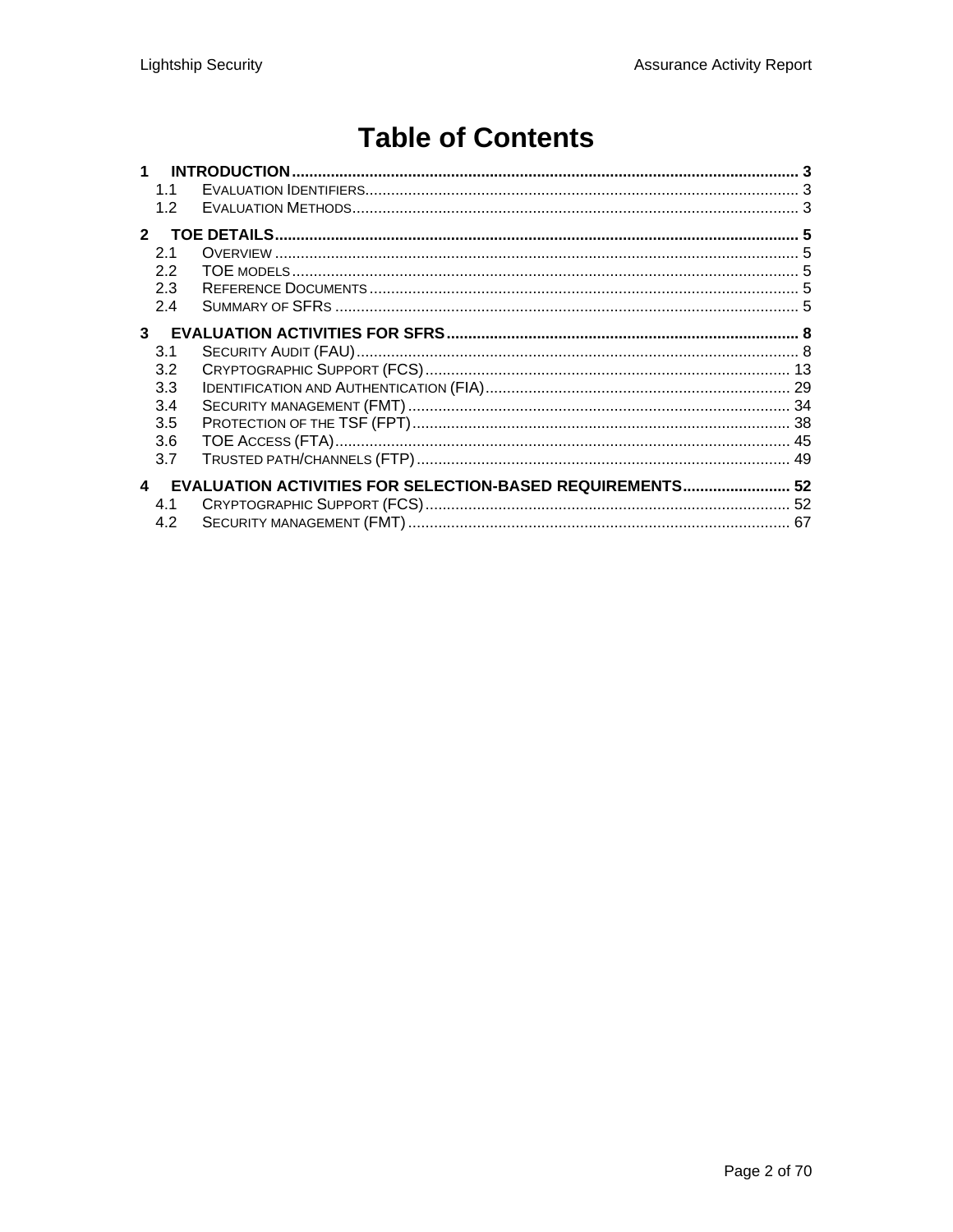## <span id="page-2-0"></span>**1 Introduction**

- 
- 1 This Assurance Activity Report (AAR) documents the evaluation activities performed by Lightship Security for the evaluation identified in [Table 1.](#page-2-3) The AAR is produced in accordance with National Information Assurance Program (NIAP) reporting guidelines.

## <span id="page-2-1"></span>**1.1 Evaluation Identifiers**

<span id="page-2-3"></span>

| <b>Scheme</b>              | Canadian Common Criteria Scheme                                                |
|----------------------------|--------------------------------------------------------------------------------|
| <b>Evaluation Facility</b> | <b>Lightship Security</b>                                                      |
| <b>Developer/Sponsor</b>   | Samsung Electronics Co. Ltd.                                                   |
| <b>TOE</b>                 | Samsung 5G gNB AU, DU v19.A                                                    |
| <b>Security Target</b>     | Samsung 5G gNB AU, DU v19.A Security Target, v1.4, November<br>2020            |
| <b>Protection Profile</b>  | collaborative Protection Profile for Network Devices, v2.2E, 23-<br>March-2020 |

## **Table 1: Evaluation Identifiers**

## <span id="page-2-2"></span>**1.2 Evaluation Methods**

#### 2 The evaluation was performed using the methods, tools and standards identified in [Table 2.](#page-2-4)

<span id="page-2-4"></span>

| <b>Evaluation Criteria</b>              | CC v3.1R5                                                                        |  |
|-----------------------------------------|----------------------------------------------------------------------------------|--|
| <b>Evaluation</b><br><b>Methodology</b> | CEM v3.1R5                                                                       |  |
| <b>Supporting Documents</b>             | Evaluation Activities for Network Device cPP, v2.2 (NDcPP-SD),<br>December 2019. |  |
| <b>Interpretations</b>                  | NDcPP v2.2e                                                                      |  |
|                                         | 0538 – NIT Technical Decision for Outdated link to allowed-<br>with list         |  |
|                                         | 0537 – NIT Technical Decision for Incorrect reference to<br>FCS TLSC EXT.2.3     |  |
|                                         | 0536 – NIT Technical Decision for Update Verification<br>Inconsistency           |  |

#### **Table 2: Evaluation Methods**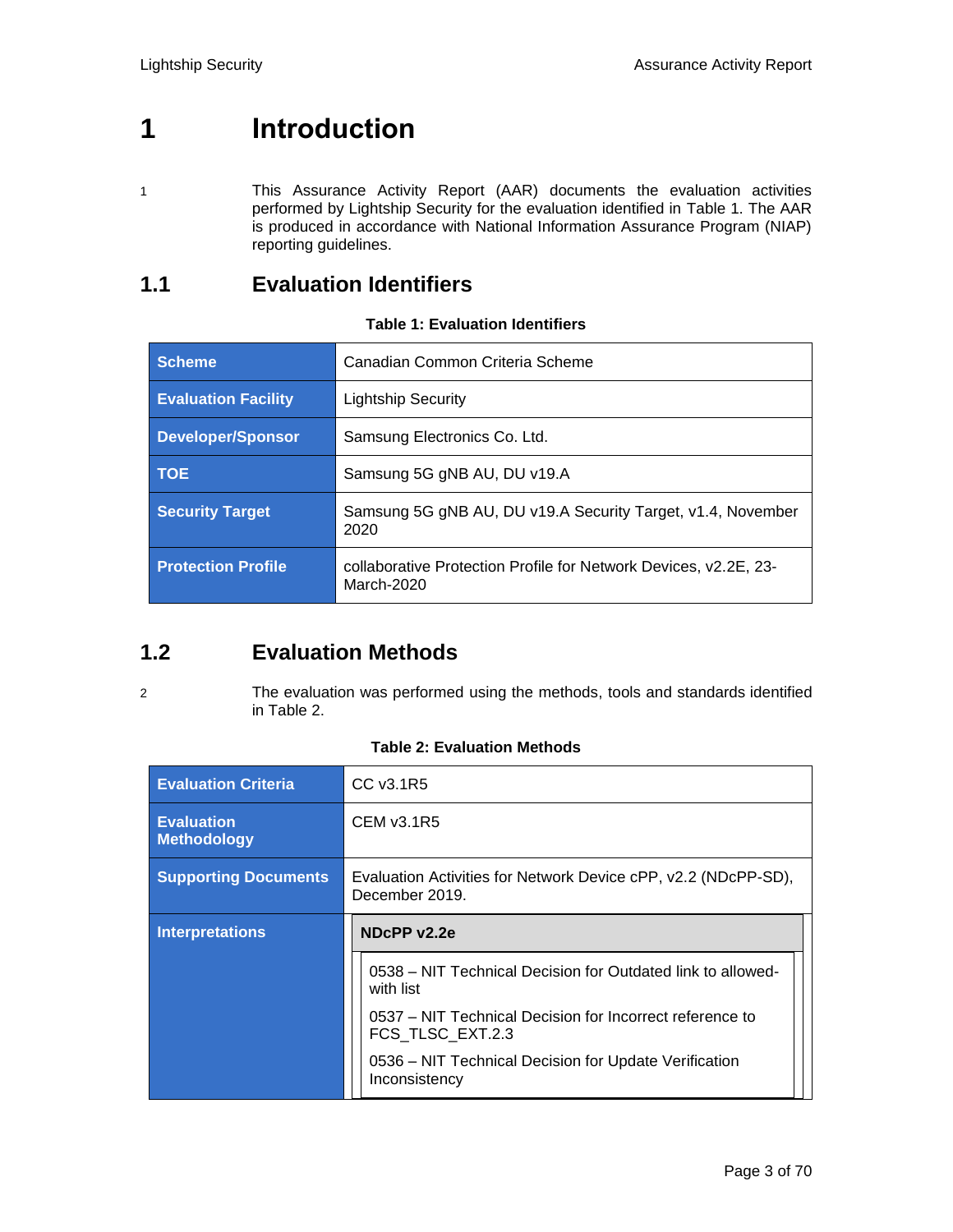|              | 0528 - NIT Technical Decision for Missing EAs for<br>FCS_NTP_EXT.1.4 |
|--------------|----------------------------------------------------------------------|
|              | 0527 - Updates to Certificate Revocation Testing<br>(FIA_X509_EXT.1) |
|              | X509 not claimed, and therefore TD0527 not applicable                |
| <b>Tools</b> | Please refer to the Test Plan [IND].                                 |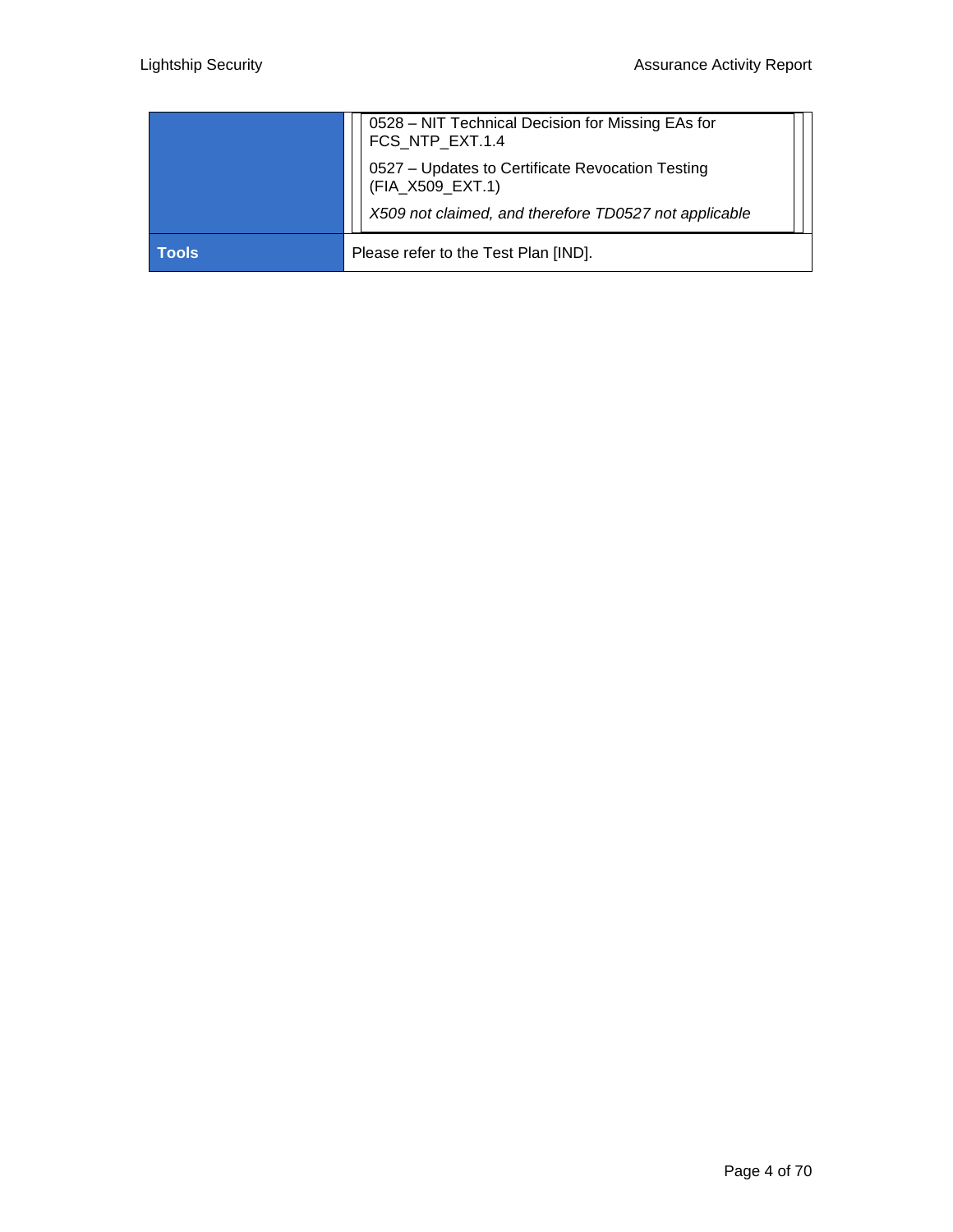## <span id="page-4-0"></span>**2 TOE Details**

## <span id="page-4-1"></span>**2.1 Overview**

- 1 The [ST] defines the Samsung 5G gNB AU, DU v19.A Target of Evaluation (TOE) for the purposes of Common Criteria (CC) evaluation.
- 2 The 5G gNB AU and DU devices are components of Samsung's 5G Next Generation NodeB (gNB) base station that provides various functions such as signal processing and resource management.

## <span id="page-4-2"></span>**2.2 TOE models**

| <b>Type</b> | <b>Model</b>    | <b>CPU</b>    | <b>Software</b> | <b>Differences</b>               |
|-------------|-----------------|---------------|-----------------|----------------------------------|
| DU          | Cabinet DU      | Cavium CN9670 | 19.A.0          | AU incorporates RU.              |
| AU.         | AT1K01-A00 (AC) | Cavium CN8370 | 19.A.0          | AU comes with<br>different power |
|             | AT1K01-A10 (DC) | Cavium CN8370 | 19.A.0          | supply options.                  |

## <span id="page-4-3"></span>**2.3 Reference Documents**

## **Table 3: List of Reference Documents**

| <b>Ref</b> | <b>Document</b>                                                                                                                                    |
|------------|----------------------------------------------------------------------------------------------------------------------------------------------------|
| [ST]       | Samsung 5G gNB AU, DU v19.A Security Target, v1.4                                                                                                  |
| [CC_Guide] | Samsung 5G AU/DU V19.A.0 Common Criteria Guide, Version 1.3                                                                                        |
| [AGD]      | Samsung 5G NR AU Command Reference for SVR 19A, v1.0<br>Samsung 5G NR DU Command Reference for SVR 19A, v1.0<br>Samsung CONFD CLI User Guide, v1.1 |
| [IND]      | Samsung 5G gNB AU, DU v19.A NDcPP 2.2E Test Plan, v1.0                                                                                             |
| [AVA]      | Samsung 5G gNB AU, DU NDcPP 2.2E Vulnerability Assessment, v1.0                                                                                    |
| [CBG4]     | Canadian Common Criteria Scheme Guidance for Evaluators Guide #4, version<br>3.5, September 2018                                                   |

## <span id="page-4-4"></span>**2.4 Summary of SFRs**

| <b>Requirement</b> | Title                        |
|--------------------|------------------------------|
| FAU GEN.1          | <b>Audit Data Generation</b> |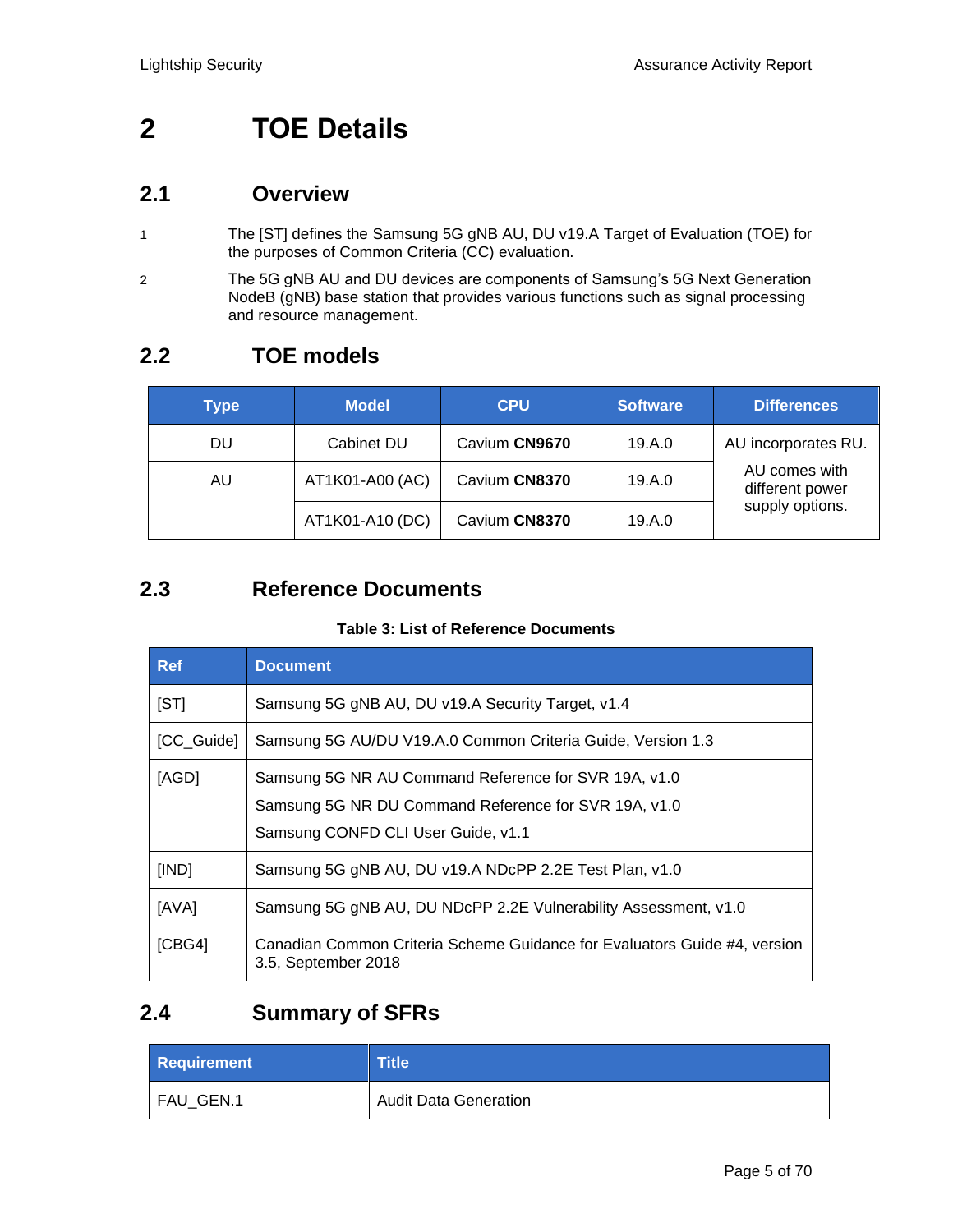| <b>Requirement</b>       | <b>Title</b>                                                                          |
|--------------------------|---------------------------------------------------------------------------------------|
| FAU_GEN.2                | <b>User Identity Association</b>                                                      |
| FAU_STG_EXT.1            | Protected Audit Event Storage                                                         |
| FCS_CKM.1                | <b>Cryptographic Key Generation</b>                                                   |
| FCS_CKM.2                | Cryptographic Key Establishment                                                       |
| FCS CKM.4                | <b>Cryptographic Key Destruction</b>                                                  |
| FCS_COP.1/DataEncryption | Cryptographic Operation (AES Data Encryption/Decryption)                              |
| FCS_COP.1/SigGen         | Cryptographic Operation (Signature Generation and Verification)                       |
| FCS_COP.1/Hash           | Cryptographic Operation (Hash Algorithm)                                              |
| FCS_COP.1/KeyedHash      | Cryptographic Operation (Keyed Hash Algorithm)                                        |
| FCS_RBG_EXT.1            | Random Bit Generation                                                                 |
| FCS_SSHC_EXT.1           | <b>SSH Client Protocol</b>                                                            |
| FCS_SSHS_EXT.1           | <b>SSH Server Protocol</b>                                                            |
| FCS_NTP_EXT.1            | <b>NTP Protocol</b>                                                                   |
| FIA_AFL.1                | <b>Authentication Failure Management</b>                                              |
| FIA_PMG_EXT.1            | Password Management                                                                   |
| FIA_UIA_EXT.1            | User Identification and Authentication                                                |
| FIA_UAU_EXT.2            | Password-based Authentication Mechanism                                               |
| FIA_UAU.7                | Protected Authentication Feedback                                                     |
| FMT_MOF.1/ManualUpdate   | Management of security functions behaviour                                            |
| FMT_MTD.1/CoreData       | Management of TSF Data                                                                |
| FMT_MTD.1/CryptoKeys     | Management of TSF Data                                                                |
| FMT_SMF.1                | Specification of Management Functions                                                 |
| FMT_SMR.2                | <b>Restrictions on Security Roles</b>                                                 |
| FPT_SKP_EXT.1            | Protection of TSF Data (for reading of all pre-shared, symmetric<br>and private keys) |
| FPT_APW_EXT.1            | Protection of Administrator Passwords                                                 |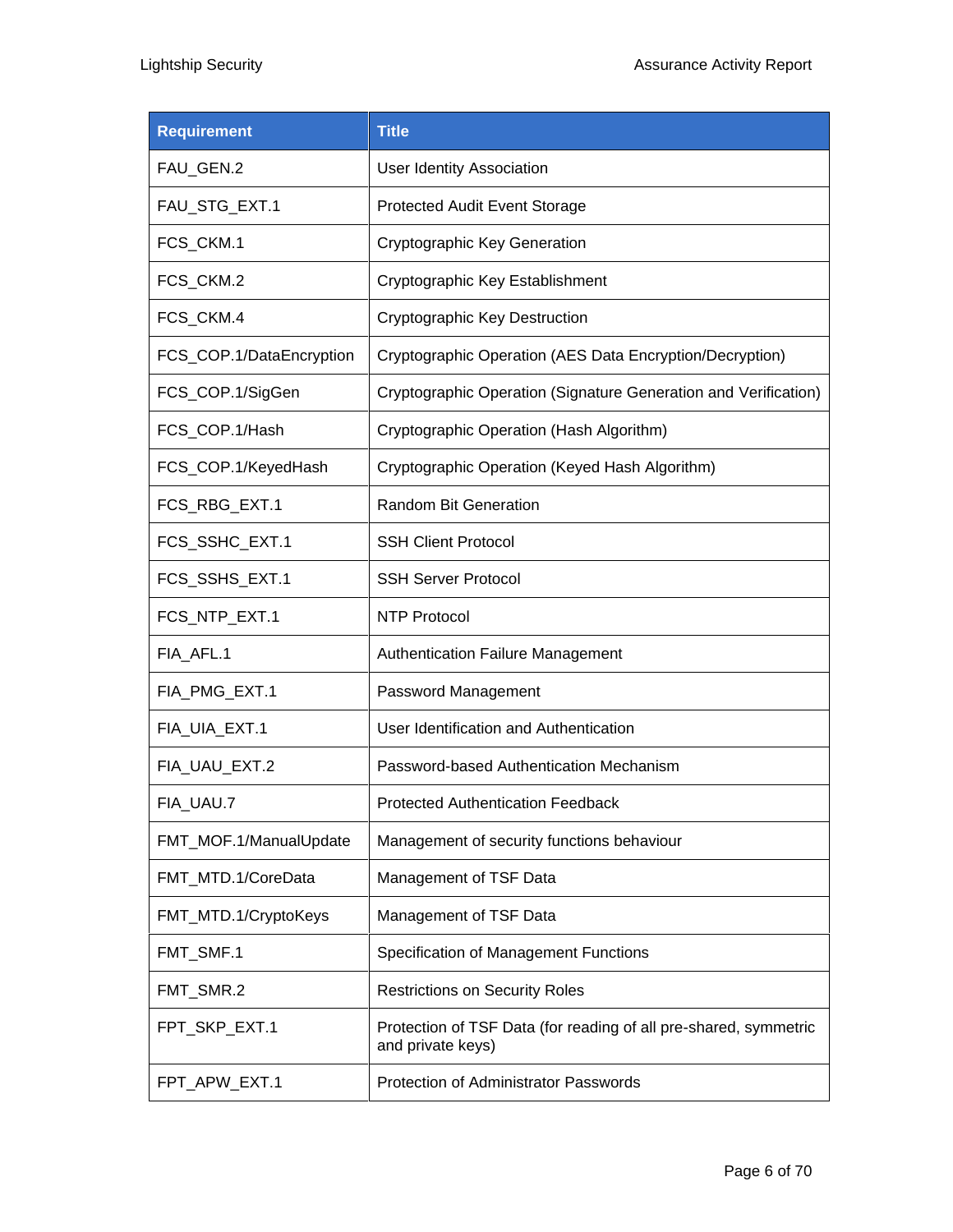| <b>Requirement</b> | <b>Title</b>                         |
|--------------------|--------------------------------------|
| FPT_TST_EXT.1      | <b>TSF</b> testing                   |
| FPT_TUD_EXT.1      | Trusted update                       |
| FPT_STM_EXT.1      | <b>Reliable Time Stamps</b>          |
| FTA_SSL_EXT.1      | <b>TSF-initiated Session Locking</b> |
| FTA_SSL.3          | <b>TSF-initiated Termination</b>     |
| FTA SSL.4          | User-initiated Termination           |
| FTA TAB.1          | Default TOE Access Banners           |
| FTP_ITC.1          | Inter-TSF trusted channel            |
| FTP TRP.1/Admin    | <b>Trusted Path</b>                  |

**Table 4: List of SFRs**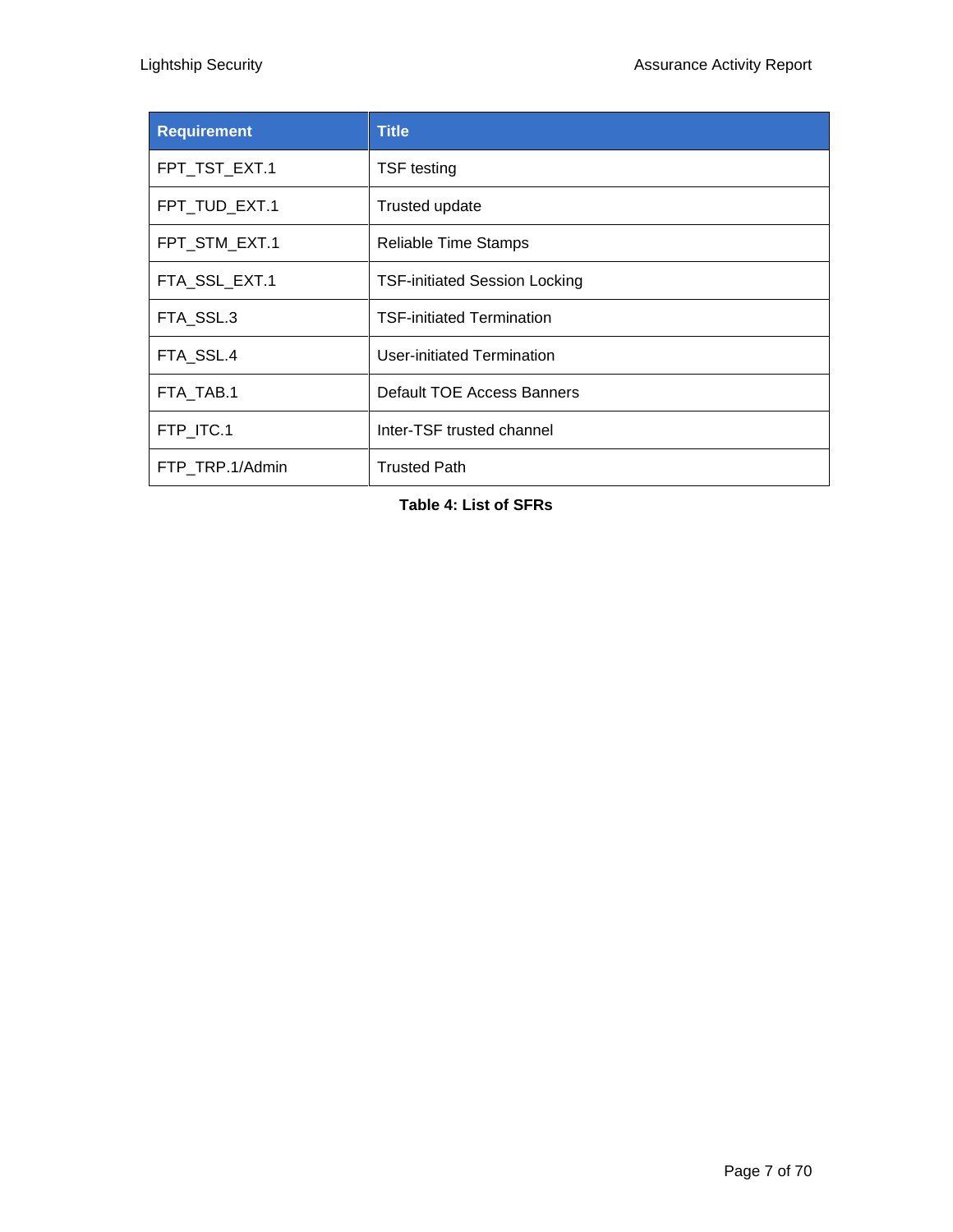## <span id="page-7-1"></span><span id="page-7-0"></span>**3 Evaluation Activities for SFRs**

**3.1 Security Audit (FAU)**

## **3.1.1 FAU\_GEN.1 Audit data generation**

- 3.1.1.1 TSS
- 3 For the administrative task of generating/import of, changing, or deleting of cryptographic keys as defined in FAU\_GEN.1.1c, the TSS should identify what information is logged to identify the relevant key.

**Findings:** This requirement is addressed in Section 6.1.1 of [ST] – generation of SSH key pair is logged and key reference is logged to identify the relevant key.

4 For distributed TOEs the evaluator shall examine the TSS to ensure that it describes which of the overall required auditable events defined in FAU\_GEN.1.1 are generated and recorded by which TOE components. The evaluator shall ensure that this mapping of audit events to TOE components accounts for, and is consistent with, information provided in Table 1, as well as events in Tables 2, 4, and 5 (where applicable to the overall TOE). This includes that the evaluator shall confirm that all components defined as generating audit information for a particular SFR should also contribute to that SFR as defined in the mapping of SFRs to TOE components, and that the audit records generated by each component cover all the SFRs that it implements.

## **Findings:** The TOE is not a distributed TOE.

## 3.1.1.2 Guidance Documentation

5 The evaluator shall check the guidance documentation and ensure that it provides an example of each auditable event required by FAU\_GEN.1 (i.e. at least one instance of each auditable event, comprising the mandatory, optional and selection-based SFR sections as applicable, shall be provided from the actual audit record).

**Findings:** Section 4.2 of [CC\_Guide] shows an example of each auditable event required by FAU GEN.1 (including each mandatory or selection-based SFR in the ST, if there is an auditable event associated with the SFR).

6 The evaluator shall also make a determination of the administrative actions related to TSF data related to configuration changes. The evaluator shall examine the guidance documentation and make a determination of which administrative commands, including subcommands, scripts, and configuration files, are related to the configuration (including enabling or disabling) of the mechanisms implemented in the TOE that are necessary to enforce the requirements specified in the cPP. The evaluator shall document the methodology or approach taken while determining which actions in the administrative guide are related to TSF data related to configuration changes. The evaluator may perform this activity as part of the activities associated with ensuring that the corresponding guidance documentation satisfies the requirements related to it.

**Findings:** The evaluator made his determination of the administrative actions, by using FMT SFRs, FIA\_PMG\_EXT.1, FPT SFRs, and FTA SFRs, as a guide, and navigating through the user guide document for administrative actions related to those functional requirements, specifically, configuration changes related to TSF data and TSF. This includes the following sections in [CC\_Guide] and [AGD]: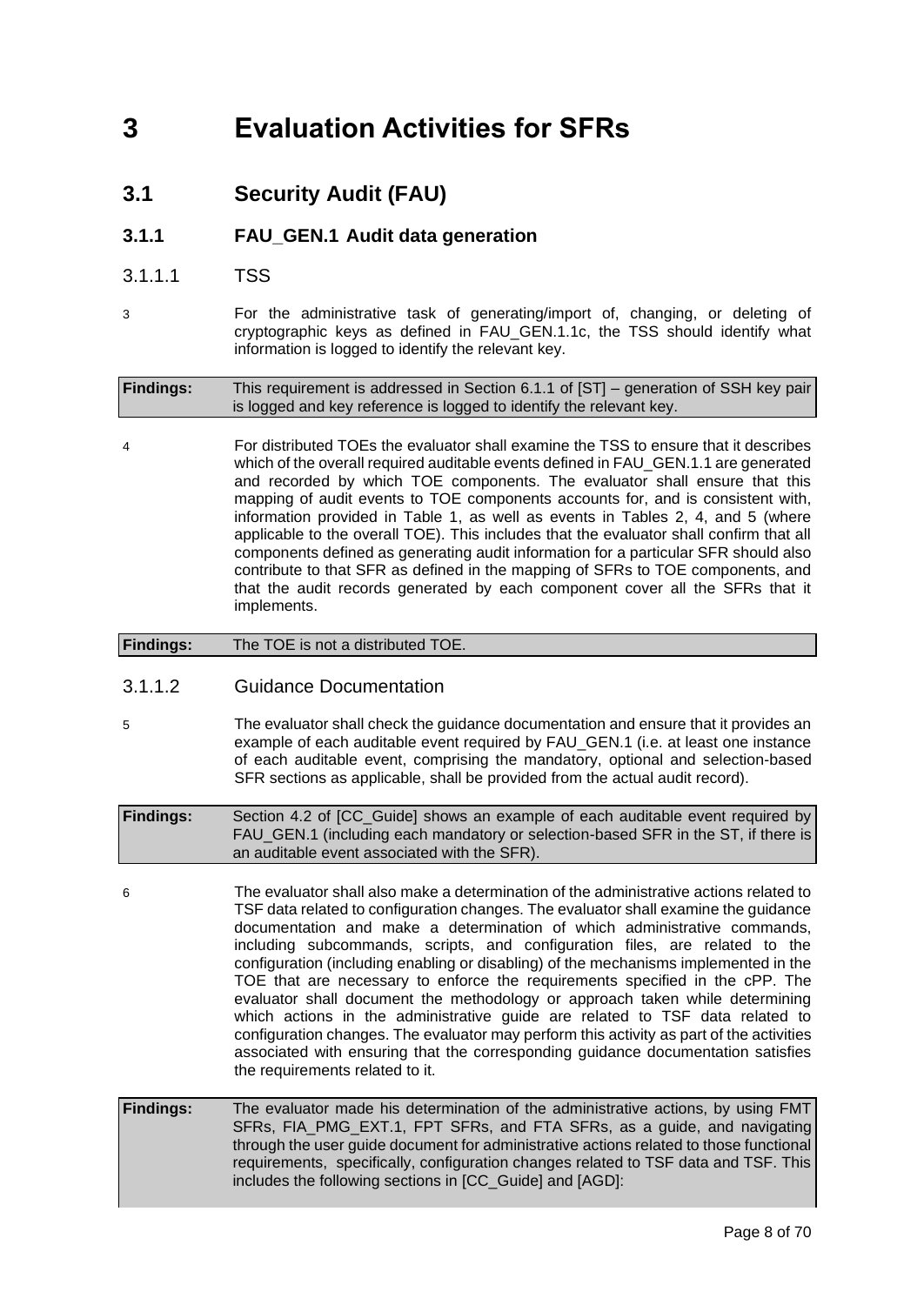| Updating the TOE ([CC_Guide])                                                          |
|----------------------------------------------------------------------------------------|
| Cryptography ([CC_Guide])                                                              |
| Setting Times ([CC_Guide])                                                             |
| Audit Logging ([CC_Guide])                                                             |
| Administrator Authentication ([CC Guide])                                              |
| Trusted Channel ([CC Guide])                                                           |
| Local cli user password change (Confd CLI User Guide of [AGD])                         |
|                                                                                        |
| The evaluator also performed the administrative operations, involving changes to TSF   |
| data and TSF behaviour, as part of NDcPP v2.2E Test assurance activities, and          |
| confirmed that the documents provide sufficient information and instructions to enable |

evaluator to conduct NDcPP test requirements successfully.

## 3.1.1.3 Tests

- 7 The evaluator shall test the TOE's ability to correctly generate audit records by having the TOE generate audit records for the events listed in the table of audit events and administrative actions listed above. This should include all instances of an event: for instance, if there are several different I&A mechanisms for a system, the FIA\_UIA\_EXT.1 events must be generated for each mechanism. The evaluator shall test that audit records are generated for the establishment and termination of a channel for each of the cryptographic protocols contained in the ST. If HTTPS is implemented, the test demonstrating the establishment and termination of a TLS session can be combined with the test for an HTTPS session. When verifying the test results, the evaluator shall ensure the audit records generated during testing match the format specified in the guidance documentation, and that the fields in each audit record have the proper entries.
- 8 For distributed TOEs the evaluator shall perform tests on all TOE components according to the mapping of auditable events to TOE components in the Security Target. For all events involving more than one TOE component when an audit event is triggered, the evaluator has to check that the event has been audited on both sides (e.g. failure of building up a secure communication channel between the two components). This is not limited to error cases but includes also events about successful actions like successful build up/tear down of a secure communication channel between TOE components.
- 9 Note that the testing here can be accomplished in conjunction with the testing of the security mechanisms directly.

**Findings:** These tests are conducted throughout the test plan.

## **3.1.2 FAU\_GEN.2 User identity association**

- 3.1.2.1 TSS
- 10 The TSS and Guidance Documentation requirements for FAU\_GEN.2 are already covered by the TSS and Guidance Documentation requirements for FAU\_GEN.1.
- 3.1.2.2 Tests
- 11 This activity should be accomplished in conjunction with the testing of FAU\_GEN.1.1.
- 12 For distributed TOEs the evaluator shall verify that where auditable events are instigated by another component, the component that records the event associates the event with the identity of the instigator. The evaluator shall perform at least one test on one component where another component instigates an auditable event. The evaluator shall verify that the event is recorded by the component as expected and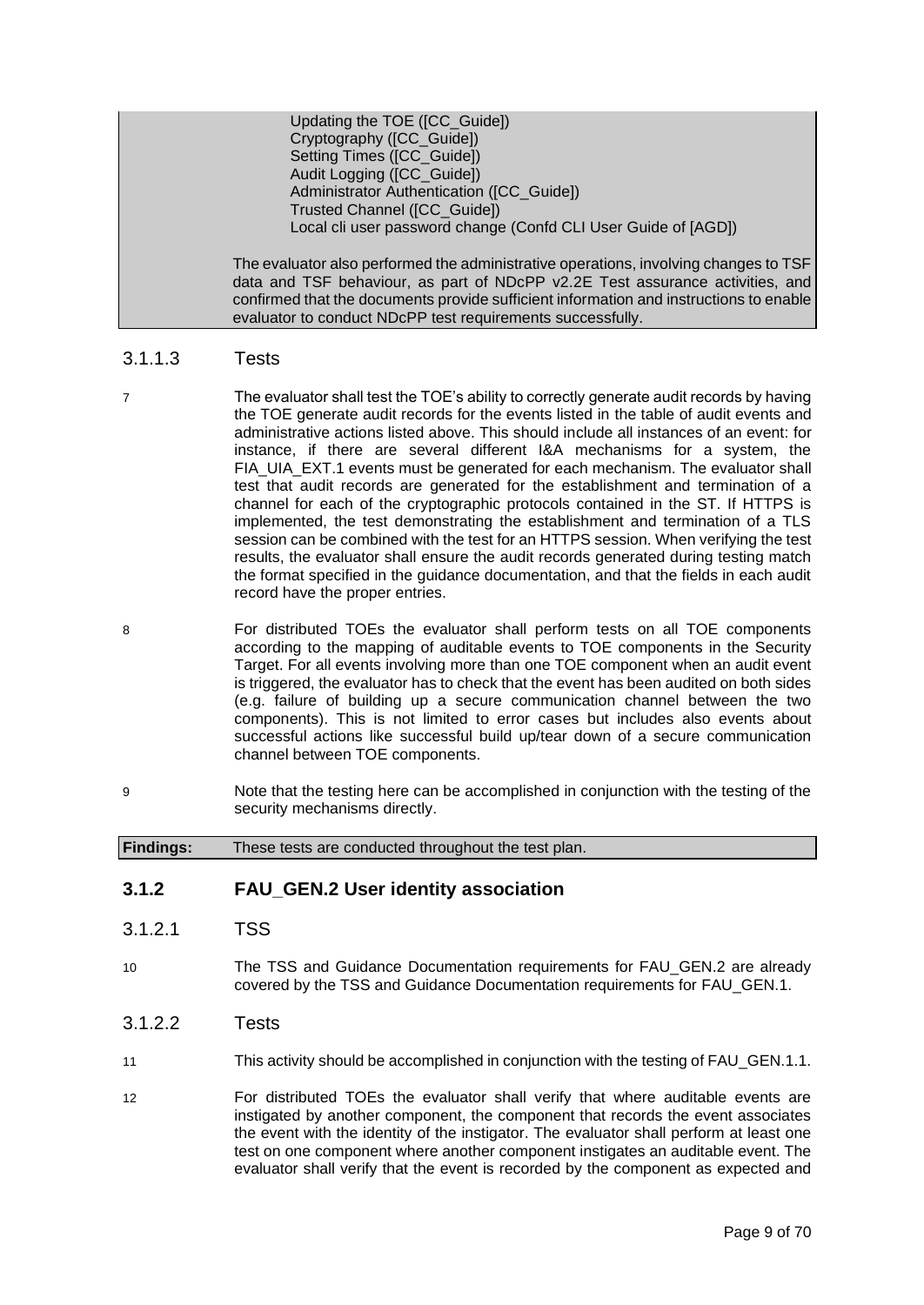the event is associated with the instigating component. It is assumed that an event instigated by another component can at least be generated for building up a secure channel between two TOE components. If for some reason (could be e.g. TSS or Guidance Documentation) the evaluator would come to the conclusion that the overall TOE does not generate any events instigated by other components, then this requirement shall be omitted.

**Findings:** These activities are performed in conjunction with the testing of FAU\_GEN.1.1.

## **3.1.3 FAU\_STG\_EXT.1 Protected audit event storage**

- 3.1.3.1 TSS
- 13 The evaluator shall examine the TSS to ensure it describes the means by which the audit data are transferred to the external audit server, and how the trusted channel is provided.

**Findings:** In Section 6.1.3 of [ST], it states that audit data are transferred via SFTP to the external audit server (i.e. USM) periodically.

14 The evaluator shall examine the TSS to ensure it describes the amount of audit data that are stored locally; what happens when the local audit data store is full; and how these records are protected against unauthorized access.

| <b>Findings:</b> | In Section 6.1.3 of [ST], it describes the amount of audit data which are stored locally; |
|------------------|-------------------------------------------------------------------------------------------|
|                  | it also describes what happens when local audit data store is full, and protection of     |
|                  | local audit data.                                                                         |

15 The evaluator shall examine the TSS to ensure it describes whether the TOE is a standalone TOE that stores audit data locally or a distributed TOE that stores audit data locally on each TOE component or a distributed TOE that contains TOE components that cannot store audit data locally on themselves but need to transfer audit data to other TOE components that can store audit data locally. The evaluator shall examine the TSS to ensure that for distributed TOEs it contains a list of TOE components that store audit data locally. The evaluator shall examine the TSS to ensure that for distributed TOEs that contain components which do not store audit data locally but transmit their generated audit data to other components it contains a mapping between the transmitting and storing TOE components.

**Findings:** The TOE is a single, standalone component and not a distributed TOE.

16 The evaluator shall examine the TSS to ensure that it details the behaviour of the TOE when the storage space for audit data is full. When the option 'overwrite previous audit record' is selected this description should include an outline of the rule for overwriting audit data. If 'other actions' are chosen such as sending the new audit data to an external IT entity, then the related behaviour of the TOE shall also be detailed in the TSS.

| <b>Findings:</b> | In Section 6.1.3 of [ST], it states that audit log files are rotated – the oldest file will be<br>overwritten with latest audit data. |
|------------------|---------------------------------------------------------------------------------------------------------------------------------------|
|                  |                                                                                                                                       |

17 The evaluator shall examine the TSS to ensure that it details whether the transmission of audit information to an external IT entity can be done in real-time or periodically. In case the TOE does not perform transmission in real-time the evaluator needs to verify that the TSS provides details about what event stimulates the transmission to be made as well as the possible acceptable frequency for the transfer of audit data.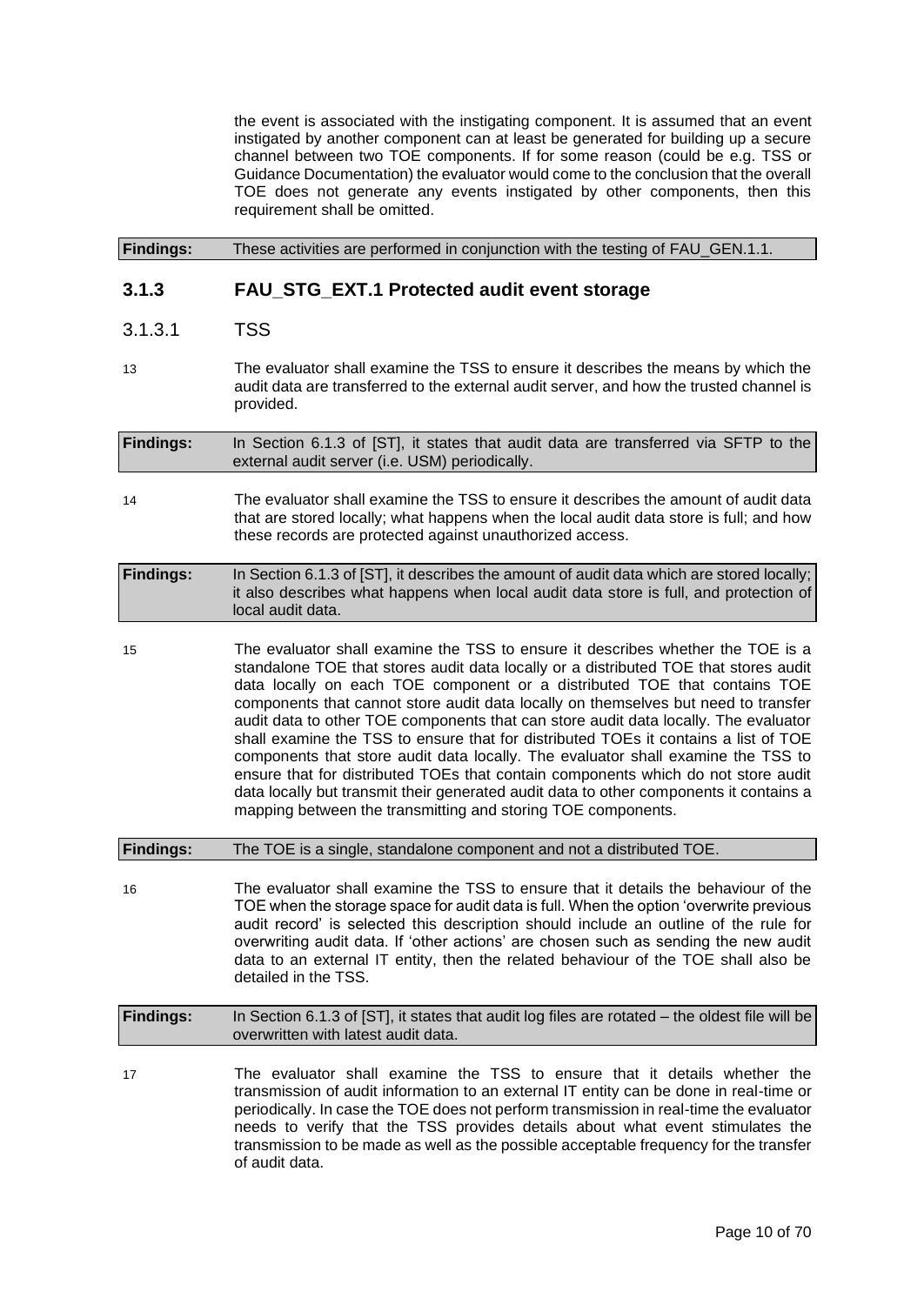| <b>Findings:</b> | In Section 6.1.3 of [ST], it states that transmission of audit information to an external<br>IT entity is done periodically: it is transferred to external audit server, i.e. USM, at 30<br>minutes after the hour, every hour.                                                                                                                                                                                       |
|------------------|-----------------------------------------------------------------------------------------------------------------------------------------------------------------------------------------------------------------------------------------------------------------------------------------------------------------------------------------------------------------------------------------------------------------------|
| 18               | For distributed TOEs the evaluator shall examine the TSS to ensure it describes to<br>which TOE components this SFR applies and how audit data transfer to the external<br>audit server is implemented among the different TOE components (e.g. every TOE<br>components does its own transfer or the data is sent to another TOE component for<br>central transfer of all audit events to the external audit server). |
| <b>Findings:</b> | N/A. TOE is not a distributed TOE.                                                                                                                                                                                                                                                                                                                                                                                    |
|                  |                                                                                                                                                                                                                                                                                                                                                                                                                       |

19 For distributed TOEs the evaluator shall examine the TSS to ensure it describes which TOE components are storing audit information locally and which components are buffering audit information and forwarding the information to another TOE component for local storage. For every component the TSS shall describe the behaviour when local storage space or buffer space is exhausted.

**Findings:** N/A. TOE is not a distributed TOE.

#### 3.1.3.2 Guidance Documentation

- 20 The evaluator shall also examine the guidance documentation to ensure it describes how to establish the trusted channel to the audit server, as well as describe any requirements on the audit server (particular audit server protocol, version of the protocol required, etc.), as well as configuration of the TOE needed to communicate with the audit server.
- **Findings:** The evaluator checked the [CC\_Guide] and determined that the Sections of "Audit Logging" and "Trusted Channel" describe audit server protocol (i.e. SFTH), configuration of SSH protection, generation SSH client public/private key pair, import remote SSH server's public key to trusted store, etc.
- 21 The evaluator shall also examine the guidance documentation to determine that it describes the relationship between the local audit data and the audit data that are sent to the audit log server. For example, when an audit event is generated, is it simultaneously sent to the external server and the local store, or is the local store used as a buffer and "cleared" periodically by sending the data to the audit server.
- **Findings:** The evaluator checked the [CC\_Guide] and found that the Section of "Audit Logging" describes the relationship between local audit data and the audit data that are sent to audit log server.
- 22 The evaluator shall also ensure that the guidance documentation describes all possible configuration options for FAU\_STG\_EXT.1.3 and the resulting behaviour of the TOE for each possible configuration. The description of possible configuration options and resulting behaviour shall correspond to those described in the TSS.

| <b>Findings:</b> | The evaluator checked the [CC_Guide] and determined that the behaviour related to |  |  |
|------------------|-----------------------------------------------------------------------------------|--|--|
|                  | FAU_STG_EXT.1.3 is not configurable, and this is consistent with ST.              |  |  |

- 3.1.3.3 Tests
- 23 Testing of the trusted channel mechanism for audit will be performed as specified in the associated assurance activities for the particular trusted channel mechanism. The evaluator shall perform the following additional tests for this requirement: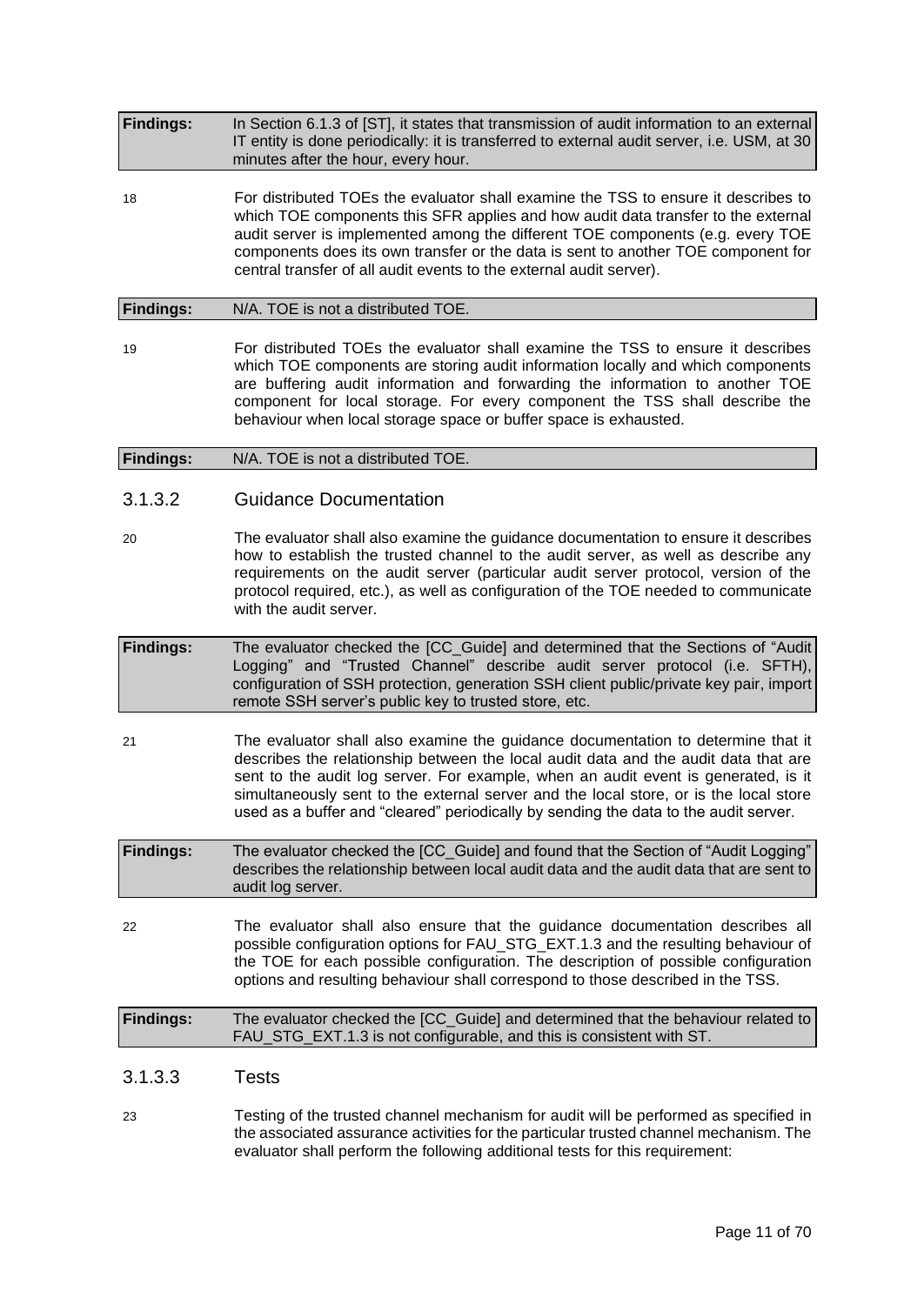- a) Test 1: The evaluator shall establish a session between the TOE and the audit server according to the configuration guidance provided. The evaluator shall then examine the traffic that passes between the audit server and the TOE during several activities of the evaluator's choice designed to generate audit data to be transferred to the audit server. The evaluator shall observe that these data are not able to be viewed in the clear during this transfer, and that they are successfully received by the audit server. The evaluator shall record the particular software (name, version) used on the audit server during testing. The evaluator shall verify that the TOE is capable of transferring audit data to an external audit server automatically without administrator intervention.
- **Findings:** Verification that the data is encrypted is satisfied by FTP ITC.1 for the logging channel. The logging server uses OpenSSH 7.4p1 as described in the Test Setup. Due to the log-forwarding mechanism used on logging server, the audit records are therefore confirmed to have been successfully received by the audit server whenever the test cases are run.
	- b) Test 2: The evaluator shall perform operations that generate audit data and verify that this data is stored locally. The evaluator shall perform operations that generate audit data until the local storage space is exceeded and verifies that the TOE complies with the behaviour defined in FAU\_STG\_EXT.1.3. Depending on the configuration this means that the evaluator has to check the content of the audit data when the audit data is just filled to the maximum and then verifies that
		- 1) The audit data remains unchanged with every new auditable event that should be tracked but that the audit data is recorded again after the local storage for audit data is cleared (for the option 'drop new audit data' in FAU\_STG\_EXT.1.3).
		- 2) The existing audit data is overwritten with every new auditable event that should be tracked according to the specified rule (for the option 'overwrite previous audit records' in FAU\_STG\_EXT.1.3)
		- 3) The TOE behaves as specified (for the option 'other action' in FAU\_STG\_EXT.1.3).

#### **High-Level Test Description**

After running the system for several days, show that the logs roll over based on the pre-existing log rotation policy.

#### Findings: PASS

c) Test 3: If the TOE complies with FAU\_STG\_EXT.2/LocSpace the evaluator shall verify that the numbers provided by the TOE according to the selection for FAU\_STG\_EXT.2/LocSpace are correct when performing the tests for FAU\_STG\_EXT.1.3

#### **Findings:** The TOE does not claim this functionality.

d) Test 4: For distributed TOEs, Test 1 defined above should be applicable to all TOE components that forward audit data to an external audit server. For the local storage according to FAU\_STG\_EXT.1.2 and FAU\_STG\_EXT.1.3 the Test 2 specified above shall be applied to all TOE components that store audit data locally. For all TOE components that store audit data locally and comply with FAU\_STG\_EXT.2/LocSpace Test 3 specified above shall be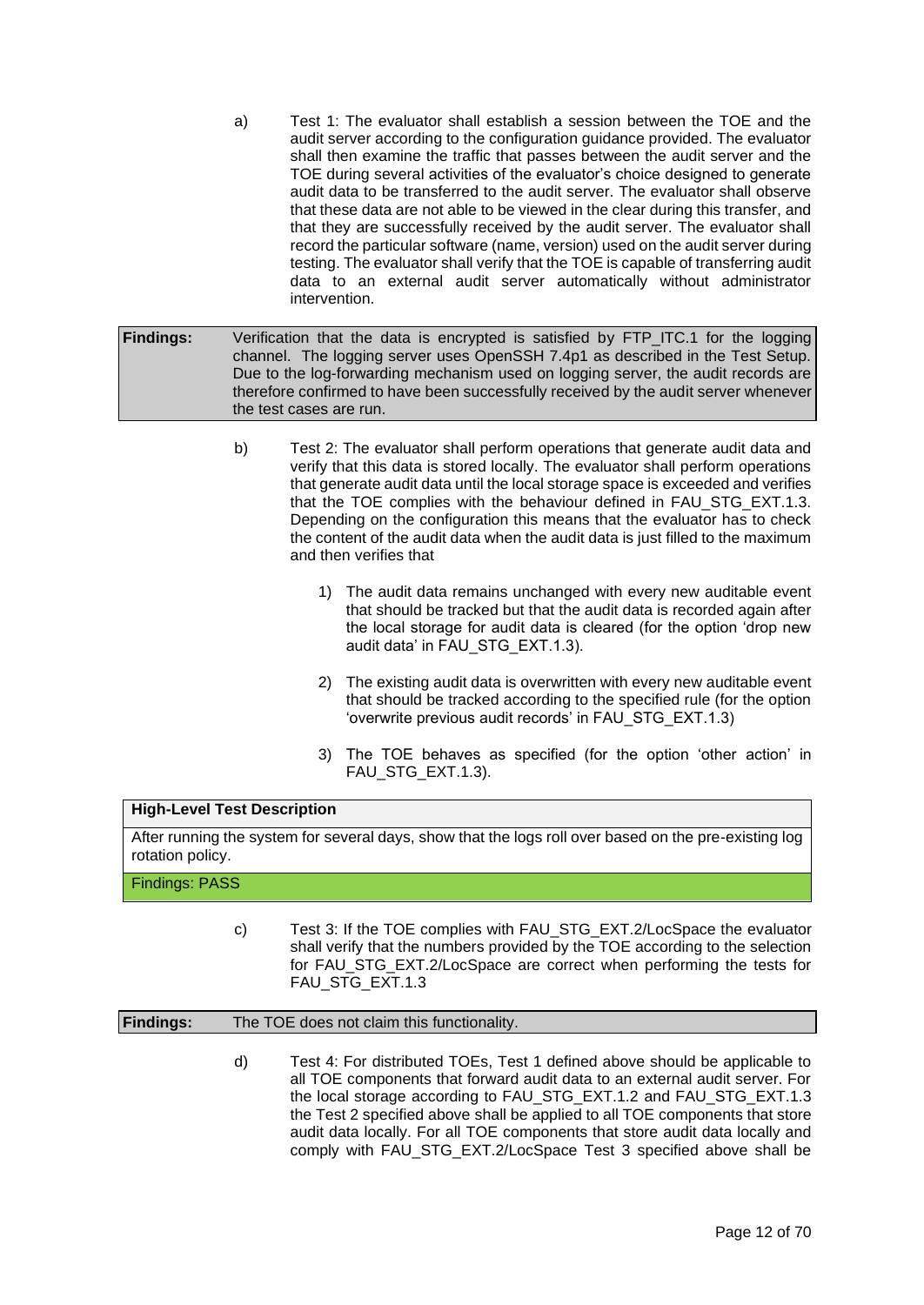applied. The evaluator shall verify that the transfer of audit data to an external audit server is implemented.

<span id="page-12-0"></span>

| <b>Findings:</b> | The TOE is not a distributed TOE. |
|------------------|-----------------------------------|
|                  |                                   |

## **3.2 Cryptographic Support (FCS)**

## **3.2.1 FCS\_CKM.1 Cryptographic Key Generation**

- 3.2.1.1 TSS
- 24 The evaluator shall ensure that the TSS identifies the key sizes supported by the TOE. If the ST specifies more than one scheme, the evaluator shall examine the TSS to verify that it identifies the usage for each scheme.

**Findings:** In Section 6.2.1 of [ST], it specifies the key sizes supported by the TOE; and it also identifies the usage for each of two schemes the TOE supports.

## 3.2.1.2 Guidance Documentation

25 The evaluator shall verify that the AGD guidance instructs the administrator how to configure the TOE to use the selected key generation scheme(s) and key size(s) for all cryptographic protocols defined in the Security Target.

**Findings:** As per section of "Cryptography" in [CC\_Guide], cryptographic settings are not configurable.

- 3.2.1.3 Tests
- 26 Note: The following tests require the developer to provide access to a test platform that provides the evaluator with tools that are typically not found on factory products. Generation of long-term cryptographic keys (i.e. keys that are not ephemeral keys/session keys) might be performed automatically (e.g. during initial start-up). Testing of key generation must cover not only administrator invoked key generation but also automated key generation (if supported).

#### **Key Generation for FIPS PUB 186-4 RSA Schemes**

- 27 The evaluator shall verify the implementation of RSA Key Generation by the TOE using the Key Generation test. This test verifies the ability of the TSF to correctly produce values for the key components including the public verification exponent *e*, the private prime factors *p* and *q*, the public modulus *n* and the calculation of the private signature exponent *d*.
- 28 Key Pair generation specifies 5 ways (or methods) to generate the primes *p* and *q*. These include:
	- a. Random Primes:
		- Provable primes
		- Probable primes
	- b. Primes with Conditions:
		- Primes p1, p2, q1,q2, p and q shall all be provable primes
		- Primes p1, p2, q1, and q2 shall be provable primes and p and q shall be probable primes
		- Primes p1, p2, q1,q2, p and q shall all be probable primes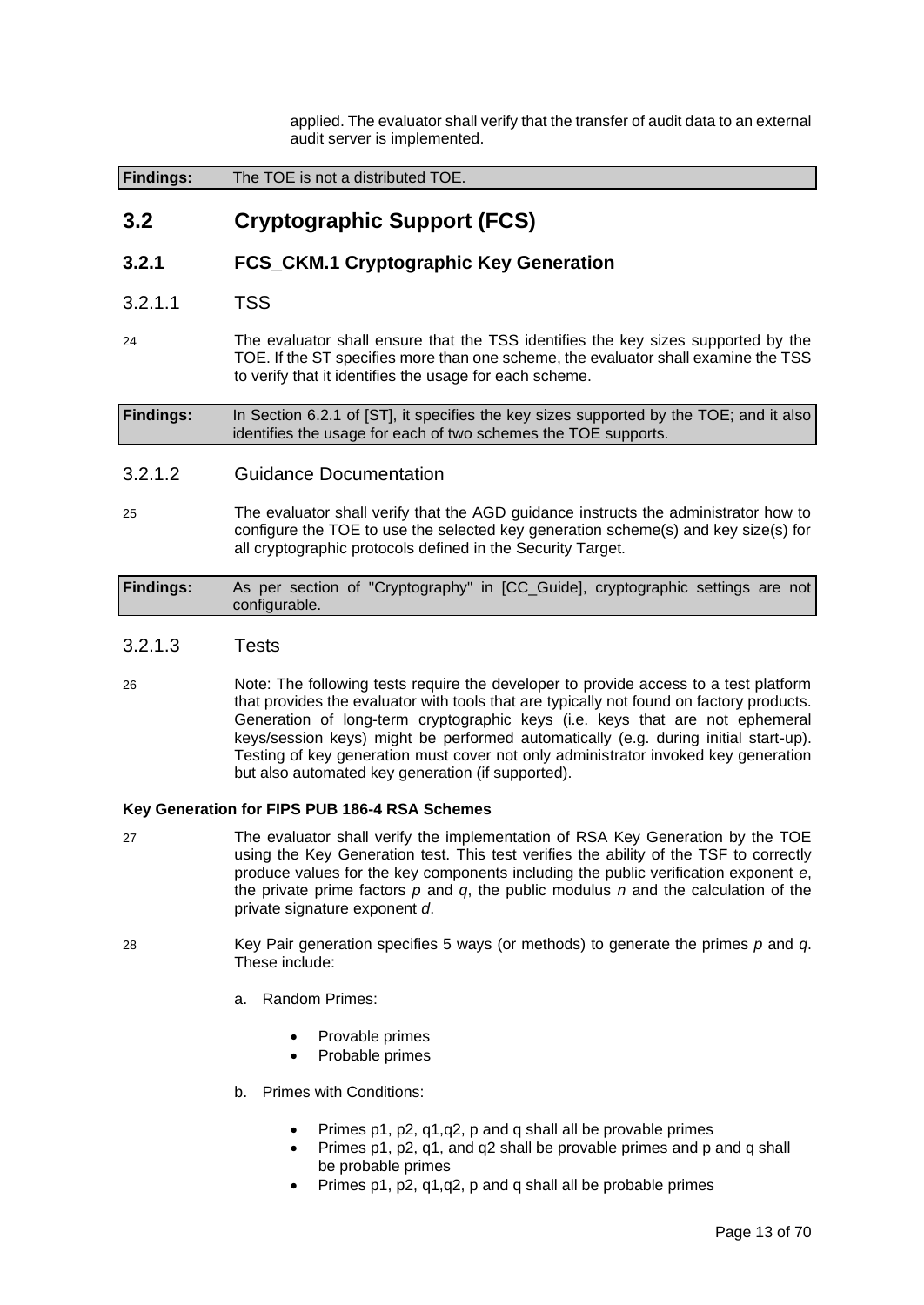29 To test the key generation method for the Random Provable primes method and for all the Primes with Conditions methods, the evaluator must seed the TSF key generation routine with sufficient data to deterministically generate the RSA key pair. This includes the random seed(s), the public exponent of the RSA key, and the desired key length. For each key length supported, the evaluator shall have the TSF generate 25 key pairs. The evaluator shall verify the correctness of the TSF's implementation by comparing values generated by the TSF with those generated from a known good implementation.

#### *Key Generation for Elliptic Curve Cryptography (ECC)*

#### *FIPS 186-4 ECC Key Generation Test*

30 For each supported NIST curve, i.e., P-256, P-384 and P-521, the evaluator shall require the implementation under test (IUT) to generate 10 private/public key pairs. The private key shall be generated using an approved random bit generator (RBG). To determine correctness, the evaluator shall submit the generated key pairs to the public key verification (PKV) function of a known good implementation.

#### *FIPS 186-4 Public Key Verification (PKV) Test*

31 For each supported NIST curve, i.e., P-256, P-384 and P-521, the evaluator shall generate 10 private/public key pairs using the key generation function of a known good implementation and modify five of the public key values so that they are incorrect, leaving five values unchanged (i.e., correct). The evaluator shall obtain in response a set of 10 PASS/FAIL values.

#### *Key Generation for Finite-Field Cryptography (FFC)*

| 32 | The evaluator shall verify the implementation of the Parameters Generation and the<br>Key Generation for FFC by the TOE using the Parameter Generation and Key<br>Generation test. This test verifies the ability of the TSF to correctly produce values<br>for the field prime p, the cryptographic prime q (dividing p-1), the cryptographic group<br>generator g, and the calculation of the private key x and public key y. |  |
|----|---------------------------------------------------------------------------------------------------------------------------------------------------------------------------------------------------------------------------------------------------------------------------------------------------------------------------------------------------------------------------------------------------------------------------------|--|
| 33 | The Parameter generation specifies 2 ways (or methods) to generate the<br>cryptographic prime q and the field prime p:                                                                                                                                                                                                                                                                                                          |  |
|    | Primes q and p shall both be provable primes<br>Primes q and field prime p shall both be probable primes                                                                                                                                                                                                                                                                                                                        |  |
| 34 | and two ways to generate the cryptographic group generator g:                                                                                                                                                                                                                                                                                                                                                                   |  |
|    | Generator g constructed through a verifiable process<br>$\bullet$<br>Generator g constructed through an unverifiable process.<br>$\bullet$                                                                                                                                                                                                                                                                                      |  |
| 35 | The Key generation specifies 2 ways to generate the private key x:                                                                                                                                                                                                                                                                                                                                                              |  |
|    | len(q) bit output of RBG where $1 \le x \le q-1$<br>$\bullet$<br>$len(q) + 64$ bit output of RBG, followed by a mod q-1 operation and a +1<br>operation, where $1 \le x \le -q-1$ .                                                                                                                                                                                                                                             |  |
| 36 | The security strength of the RBG must be at least that of the security offered by the<br>FFC parameter set.                                                                                                                                                                                                                                                                                                                     |  |
| 37 | To test the cryptographic and field prime generation method for the provable primes<br>method and/or the group generator g for a verifiable process, the evaluator must seed<br>the TSF parameter generation routine with sufficient data to deterministically<br>generate the parameter set.                                                                                                                                   |  |
| 38 | For each key length supported, the evaluator shall have the TSF generate 25<br>parameter sets and key pairs. The evaluator shall verify the correctness of the TSF's                                                                                                                                                                                                                                                            |  |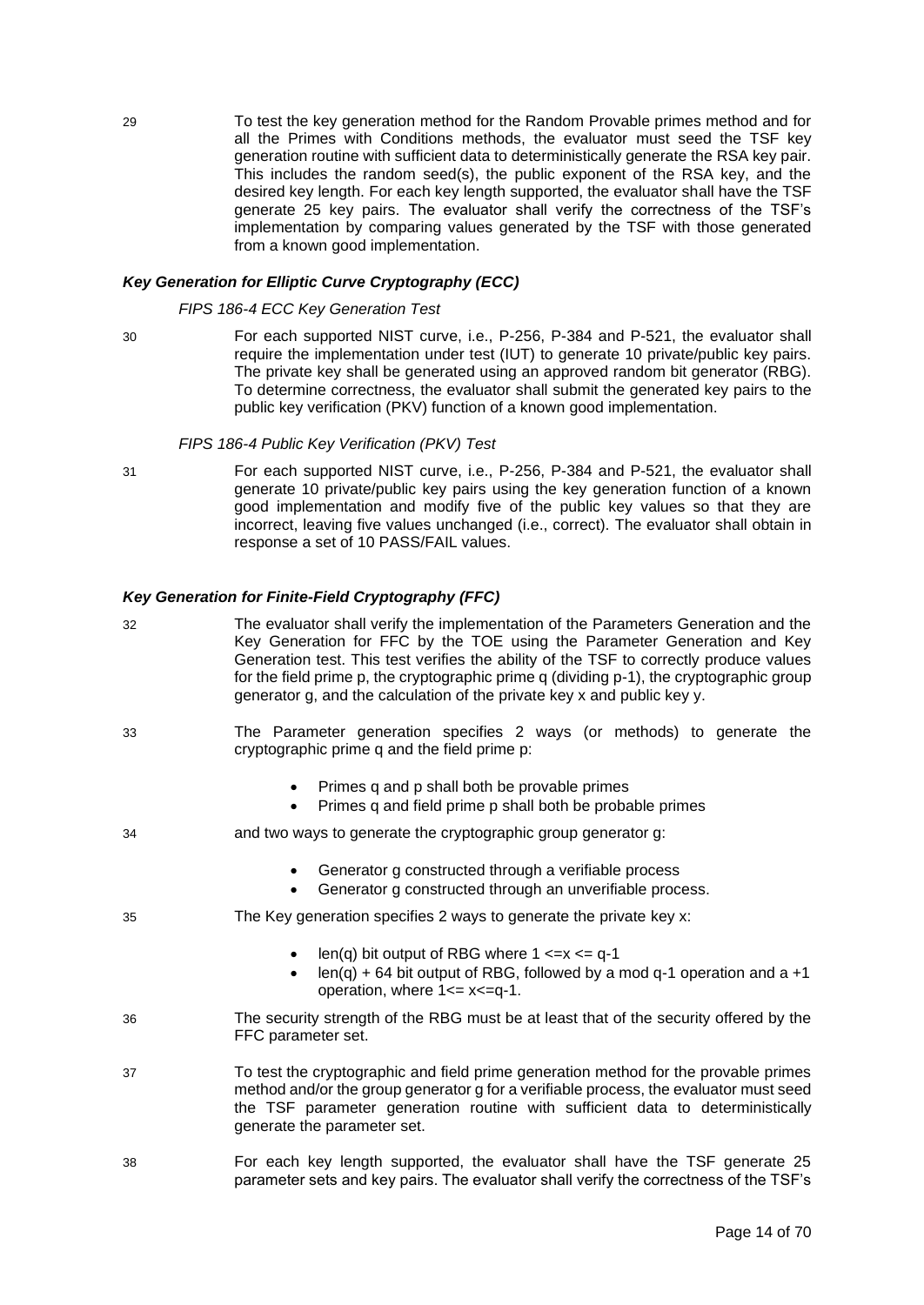implementation by comparing values generated by the TSF with those generated from a known good implementation. Verification must also confirm

- $g := 0,1$
- q divides p-1
- $q$ <sup> $\alpha$ </sup>q mod  $p = 1$
- $q^x$ x mod  $p = v$

39 for each FFC parameter set and key pair.

#### *Diffie-Hellman Group 14*

40 Testing for FFC Schemes using Diffie-Hellman group 14 is done as part of testing in  $CKM<sub>21</sub>$ 

**Findings:** To demonstrate that all cryptographic requirements are satisfied, the Assurance Activity Report must clearly indicate all SFRs for which a CAVP certificate is claimed and include, at a minimum, the cryptographic operation, the NIST standard, the SFRs supported, the CAVP algorithm list name (e.g. AES, KAS, CVL, etc.) and the CAVP Certificate number. The CCTL will verify that the claimed NIST validation complies with the NIAP-approved PP requirements the TOE claims to satisfy. The CCTL verification of the NIST validation will constitute performance of the associated assurance activity.

| <b>Algorithm Capability</b> | <b>Certificate</b> |
|-----------------------------|--------------------|
| ECDSA Key Gen (186-4)       | C <sub>1875</sub>  |

## **3.2.2 FCS\_CKM.2 Cryptographic Key Establishment**

- 3.2.2.1 TSS
- 41 The evaluator shall ensure that the supported key establishment schemes correspond to the key generation schemes identified in FCS\_CKM.1.1. If the ST specifies more than one scheme, the evaluator shall examine the TSS to verify that it identifies the usage for each scheme. It is sufficient to provide the scheme, SFR, and service in the TSS.
- 42 If Diffie-Hellman group 14 is selected from FCS\_CKM.2.1, the TSS shall affirm that the TOE implements RFC 3526 Section 3.
- 43 The intent of this activity is to be able to identify the scheme being used by each service. This would mean, for example, one way to document scheme usage could be:

| <b>Scheme</b>                 | SFR                             | Service                               |
|-------------------------------|---------------------------------|---------------------------------------|
| <b>RSA</b>                    | FCS TLSS EXT.1   Administration |                                       |
| <b>ECDH</b>                   | FCS SSHC EXT.1 Audit Server     |                                       |
| Diffie-<br>Hellman (Group 14) | FCS_SSHC_EXT.1 Backup Server    |                                       |
|                               |                                 | FCS_IPSEC_EXT.1 Authentication Server |

44 The information provided in the example above does not necessarily have to be included as a table but can be presented in other ways as long as the necessary data is available.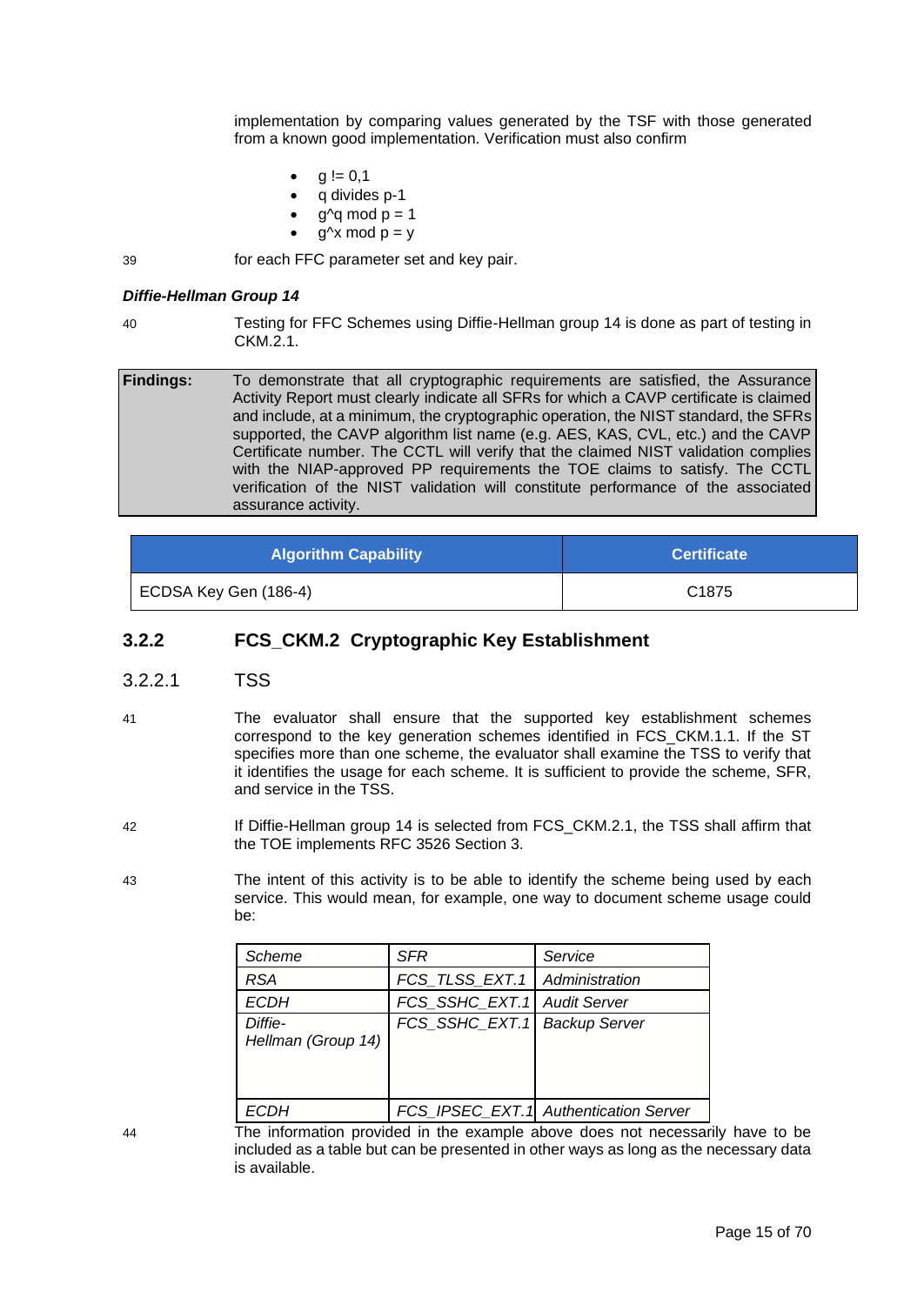**Findings:** In Section 6.2.2 of [ST], it specifies key establishment schemes TOE supports and the usage/service of each of those schemes.

#### 3.2.2.2 Guidance Documentation

45 The evaluator shall verify that the AGD guidance instructs the administrator how to configure the TOE to use the selected key establishment scheme(s).

**Findings:** As per section of "Cryptography" in [CC\_Guide], cryptographic settings are not configurable.

#### 3.2.2.3 Tests

#### **Key Establishment Schemes**

46 The evaluator shall verify the implementation of the key establishment schemes of the supported by the TOE using the applicable tests below.

#### *SP800-56A Key Establishment Schemes*

47 The evaluator shall verify a TOE's implementation of SP800-56A key agreement schemes using the following Function and Validity tests. These validation tests for each key agreement scheme verify that a TOE has implemented the components of the key agreement scheme according to the specifications in the Recommendation. These components include the calculation of the DLC primitives (the shared secret value Z) and the calculation of the derived keying material (DKM) via the Key Derivation Function (KDF). If key confirmation is supported, the evaluator shall also verify that the components of key confirmation have been implemented correctly, using the test procedures described below. This includes the parsing of the DKM, the generation of MACdata and the calculation of MACtag.

#### *Function Test*

- 48 The Function test verifies the ability of the TOE to implement the key agreement schemes correctly. To conduct this test the evaluator shall generate or obtain test vectors from a known good implementation of the TOE supported schemes. For each supported key agreement scheme-key agreement role combination, KDF type, and, if supported, key confirmation role- key confirmation type combination, the tester shall generate 10 sets of test vectors. The data set consists of one set of domain parameter values (FFC) or the NIST approved curve (ECC) per 10 sets of public keys. These keys are static, ephemeral or both depending on the scheme being tested.
- 49 The evaluator shall obtain the DKM, the corresponding TOE's public keys (static and/or ephemeral), the MAC tag(s), and any inputs used in the KDF, such as the Other Information field OI and TOE id fields.
- 50 If the TOE does not use a KDF defined in SP 800-56A, the evaluator shall obtain only the public keys and the hashed value of the shared secret.
- 51 The evaluator shall verify the correctness of the TSF's implementation of a given scheme by using a known good implementation to calculate the shared secret value, derive the keying material DKM, and compare hashes or MAC tags generated from these values.
- 52 If key confirmation is supported, the TSF shall perform the above for each implemented approved MAC algorithm.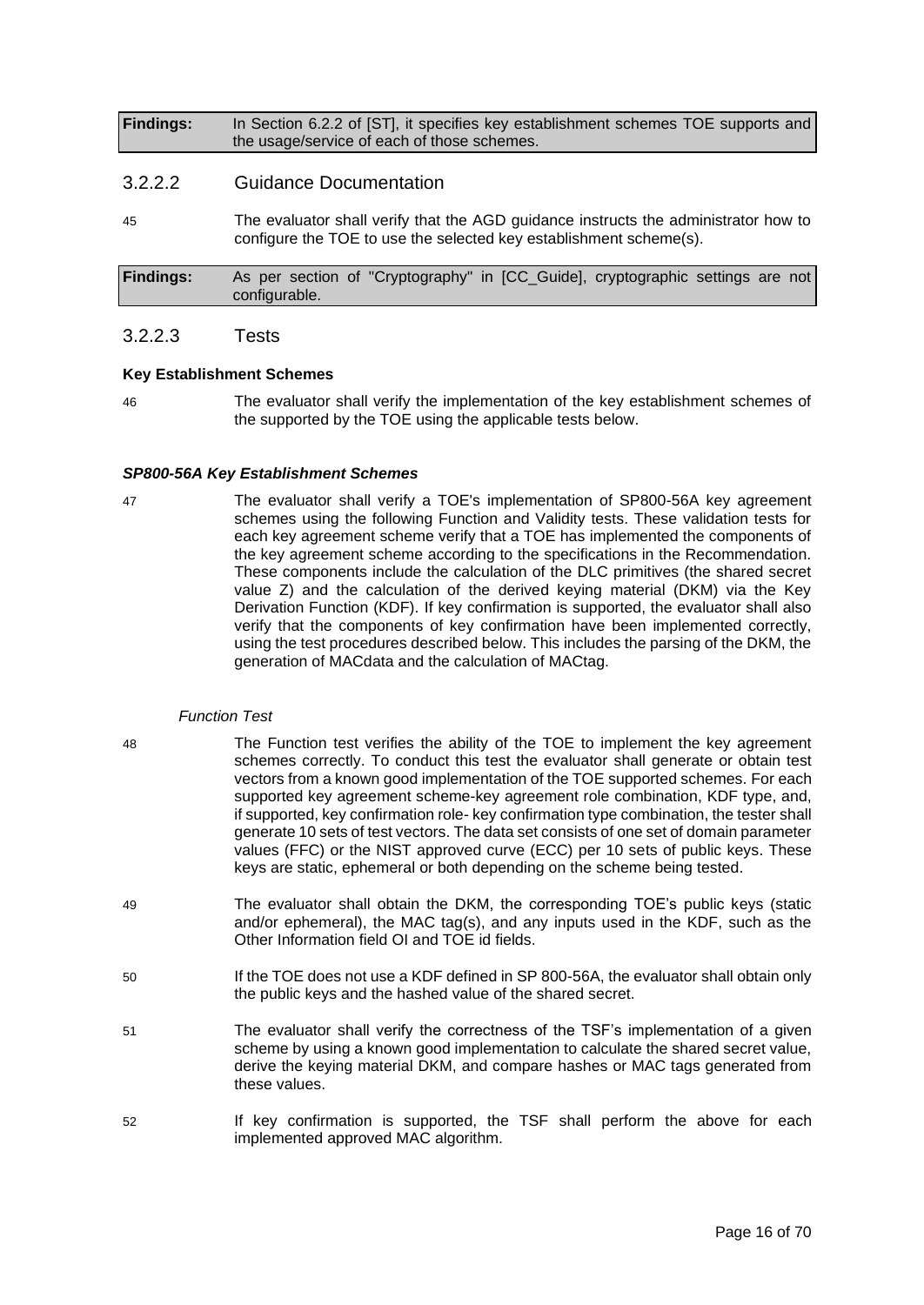#### *Validity Test*

53 The Validity test verifies the ability of the TOE to recognize another party's valid and invalid key agreement results with or without key confirmation. To conduct this test, the evaluator shall obtain a list of the supporting cryptographic functions included in the SP800-56A key agreement implementation to determine which errors the TOE should be able to recognize. The evaluator generates a set of 24 (FFC) or 30 (ECC) test vectors consisting of data sets including domain parameter values or NIST approved curves, the evaluator's public keys, the TOE's public/private key pairs, MACTag, and any inputs used in the KDF, such as the other info and TOE id fields.

- 54 The evaluator shall inject an error in some of the test vectors to test that the TOE recognizes invalid key agreement results caused by the following fields being incorrect: the shared secret value Z, the DKM, the other information field OI, the data to be MACed, or the generated MACTag. If the TOE contains the full or partial (only ECC) public key validation, the evaluator will also individually inject errors in both parties' static public keys, both parties' ephemeral public keys and the TOE's static private key to assure the TOE detects errors in the public key validation function and/or the partial key validation function (in ECC only). At least two of the test vectors shall remain unmodified and therefore should result in valid key agreement results (they should pass).
- 55 The TOE shall use these modified test vectors to emulate the key agreement scheme using the corresponding parameters. The evaluator shall compare the TOE's results with the results using a known good implementation verifying that the TOE detects these errors.

#### *RSA-based key establishment schemes*

56 The evaluator shall verify the correctness of the TSF's implementation of RSAES-PKCS1-v1\_5 by using a known good implementation for each protocol selected in FTP\_TRP.1/Admin, FTP\_TRP.1/Join, FTP\_ITC.1 and FPT\_ITT.1 that uses RSAES-PKCS1-v1\_5.

#### *Diffie-Hellman Group 14*

57 The evaluator shall verify the correctness of the TSF's implementation of Diffie-Hellman group 14 by using a known good implementation for each protocol selected in FTP\_TRP.1/Admin, FTP\_TRP.1/Join, FTP\_ITC.1 and FPT\_ITT.1 that uses Diffie-Hellman group 14.

#### *FFC Schemes using "safe-prime" groups*

- 58 The evaluator shall verify the correctness of the TSF's implementation of safe-prime groups by using a known good implementation for each protocol selected in FTP\_TRP.1/Admin, FTP\_TRP.1/Join, FTP\_ITC.1 and FPT\_ITT.1 that uses safeprime groups. This test must be performed for each safe-prime group that each protocol uses.
- **Findings:** To demonstrate that all cryptographic requirements are satisfied, the Assurance Activity Report must clearly indicate all SFRs for which a CAVP certificate is claimed and include, at a minimum, the cryptographic operation, the NIST standards, the SFR supported, the CAVP algorithm list name (e.g. AES, KAS, CVL, etc.) and the CAVP Certificate number. The CCTL will verify that the claimed NIST validation complies with the NIAP-approved PP requirements the TOE claims to satisfy. The CCTL verification of the NIST validation will constitute performance of the associated assurance activity.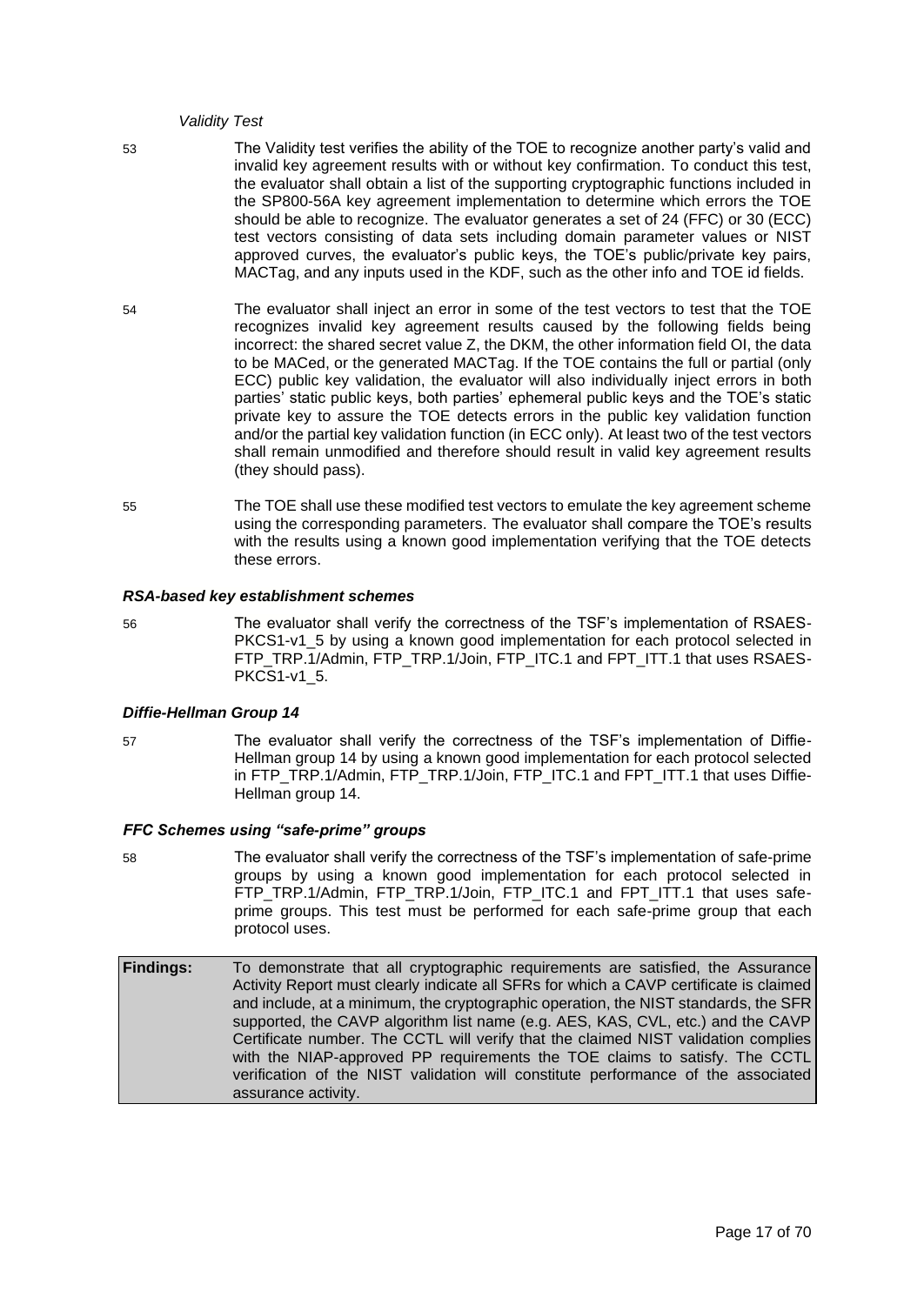| <b>Algorithm Capability</b> | <b>Certificate</b> |
|-----------------------------|--------------------|
| KAS-ECC                     | C <sub>1875</sub>  |

## **3.2.3 FCS\_CKM.4 Cryptographic Key Destruction**

- 3.2.3.1 TSS
- 59 The evaluator examines the TSS to ensure it lists all relevant keys (describing the origin and storage location of each), all relevant key destruction situations (e.g. factory reset or device wipe function, disconnection of trusted channels, key change as part of a secure channel protocol), and the destruction method used in each case. For the purpose of this Evaluation Activity the relevant keys are those keys that are relied upon to support any of the SFRs in the Security Target. The evaluator confirms that the description of keys and storage locations is consistent with the functions carried out by the TOE (e.g. that all keys for the TOE-specific secure channels and protocols, or that support FPT\_APW.EXT.1 and FPT\_SKP\_EXT.1, are accounted for<sup>1</sup>). In particular, if a TOE claims not to store plaintext keys in non-volatile memory then the evaluator checks that this is consistent with the operation of the TOE.
- **Findings:** In Section 6.2.3 and Table 15 of [ST], it lists all relevant keys with their origin, storage, and key destruction method.
- 60 The evaluator shall check to ensure the TSS identifies how the TOE destroys keys stored as plaintext in non-volatile memory, and that the description includes identification and description of the interfaces that the TOE uses to destroy keys (e.g., file system APIs, key store APIs).
- **Findings:** In Table 15 of [ST], it describes destruction of keys stored in plaintext in non-volatile memory and interface which is invoked to destroy keys.
- 61 Note that where selections involve '*destruction of reference*' (for volatile memory) or '*invocation of an interface'* (for non-volatile memory) then the relevant interface definition is examined by the evaluator to ensure that the interface supports the selection(s) and description in the TSS. In the case of non-volatile memory the evaluator includes in their examination the relevant interface description for each media type on which plaintext keys are stored. The presence of OS-level and storage device-level swap and cache files is not examined in the current version of the Evaluation Activity.

**Findings:** The mechanism by which the TOE destroys plaintext keys in non-volatile memory is described in Table 15 of the ST.

62 Where the TSS identifies keys that are stored in a non-plaintext form, the evaluator shall check that the TSS identifies the encryption method and the key-encrypting-key used, and that the key-encrypting-key is either itself stored in an encrypted form or that it is destroyed by a method included under FCS\_CKM.4.

| <b>Findings:</b> | As per Table 15 of [ST], keys are stored in plaintext.                                                                                                                      |  |
|------------------|-----------------------------------------------------------------------------------------------------------------------------------------------------------------------------|--|
|                  |                                                                                                                                                                             |  |
| 63               | The evaluator shall check that the TSS identifies any configurations or circumstances<br>that may not conform to the key destruction requirement (see further discussion in |  |

<sup>1</sup> Where keys are stored encrypted or wrapped under another key then this may need to be explained in order to allow the evaluator to confirm the consistency of the description of keys with the TOE functions.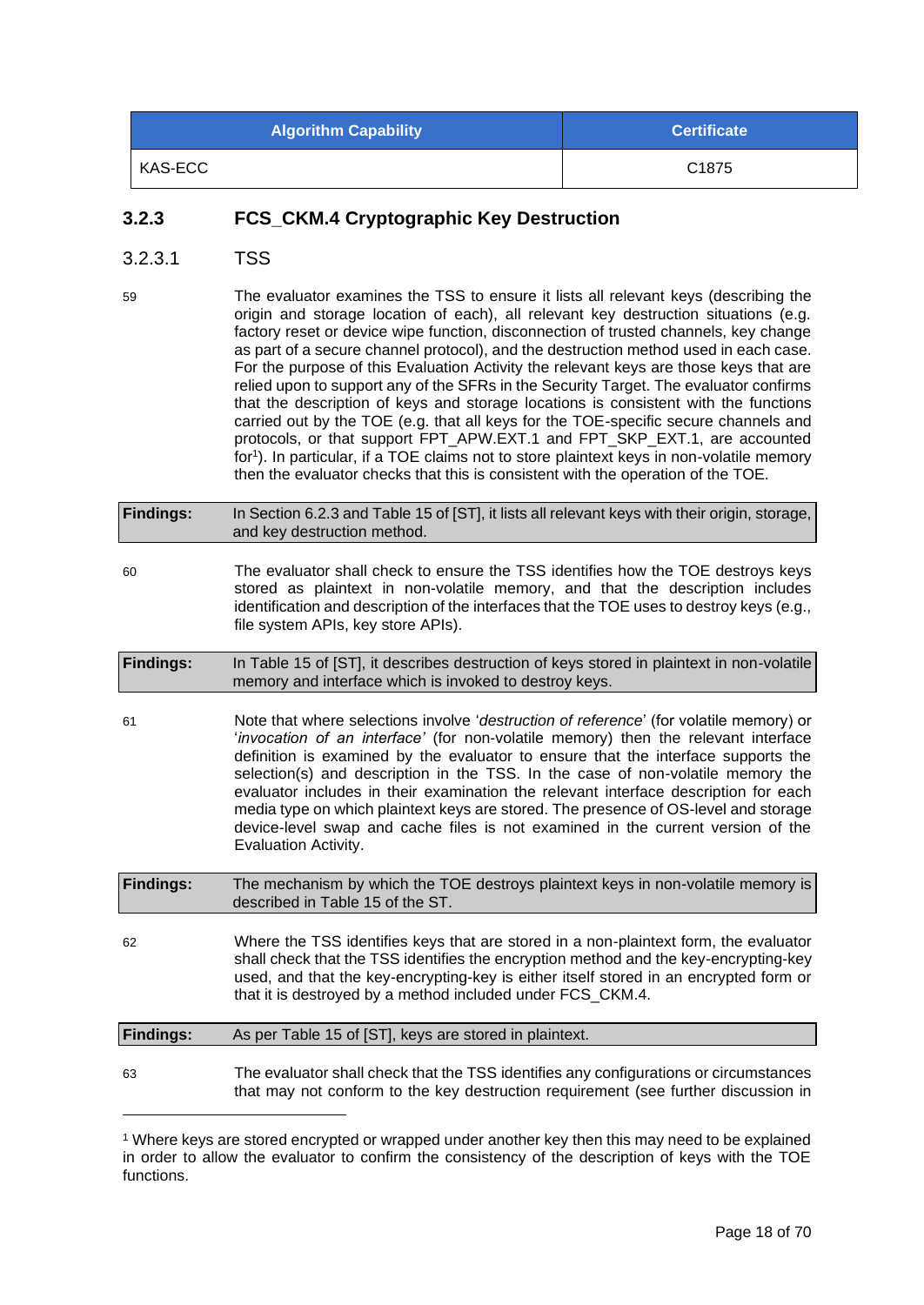the Guidance Documentation section below). Note that reference may be made to the Guidance Documentation for description of the detail of such cases where destruction may be prevented or delayed.

**Findings:** The TSS does not identify any configuration or circumstances that may not conform to the key destruction requirement.

64 Where the ST specifies the use of "a value that does not contain any CSP" to overwrite keys, the evaluator examines the TSS to ensure that it describes how that pattern is obtained and used, and that this justifies the claim that the pattern does not contain any CSPs.

#### **Findings:** The TOE does not claim this selection.

- 3.2.3.2 Guidance Documentation
- 65 A TOE may be subject to situations that could prevent or delay key destruction in some cases. The evaluator shall check that the guidance documentation identifies configurations or circumstances that may not strictly conform to the key destruction requirement, and that this description is consistent with the relevant parts of the TSS (and any other supporting information used). The evaluator shall check that the guidance documentation provides guidance on situations where key destruction may be delayed at the physical layer.
- 66 For example, when the TOE does not have full access to the physical memory, it is possible that the storage may be implementing wear-levelling and garbage collection. This may result in additional copies of the key that are logically inaccessible but persist physically. Where available, the TOE might then describe use of the TRIM command<sup>2</sup> and garbage collection to destroy these persistent copies upon their deletion (this would be explained in TSS and Operational Guidance).
- **Findings:** As per section of "Cryptography" in [CC\_Guide], cryptographic settings are not configurable. Furthermore, in [CC\_Guide], it does not identify any situations that could prevent or delay key destruction or might not strictly conform to the key destruction requirement.

## **3.2.4 FCS\_COP.1/DataEncryption Cryptographic Operation (AES Data Encryption/Decryption)**

- 3.2.4.1 TSS
- 67 The evaluator shall examine the TSS to ensure it identifies the key size(s) and mode(s) supported by the TOE for data encryption/decryption.

| <b>Findings:</b> | In Section 6.2.4 of [ST], it identifies the AES key sizes and mode supported by the |
|------------------|-------------------------------------------------------------------------------------|
|                  | TOE.                                                                                |

<sup>&</sup>lt;sup>2</sup> Where TRIM is used then the TSS and/or guidance documentation is also expected to describe how the keys are stored such that they are not inaccessible to TRIM, (e.g. they would need not to be contained in a file less than 982 bytes which would be completely contained in the master file table).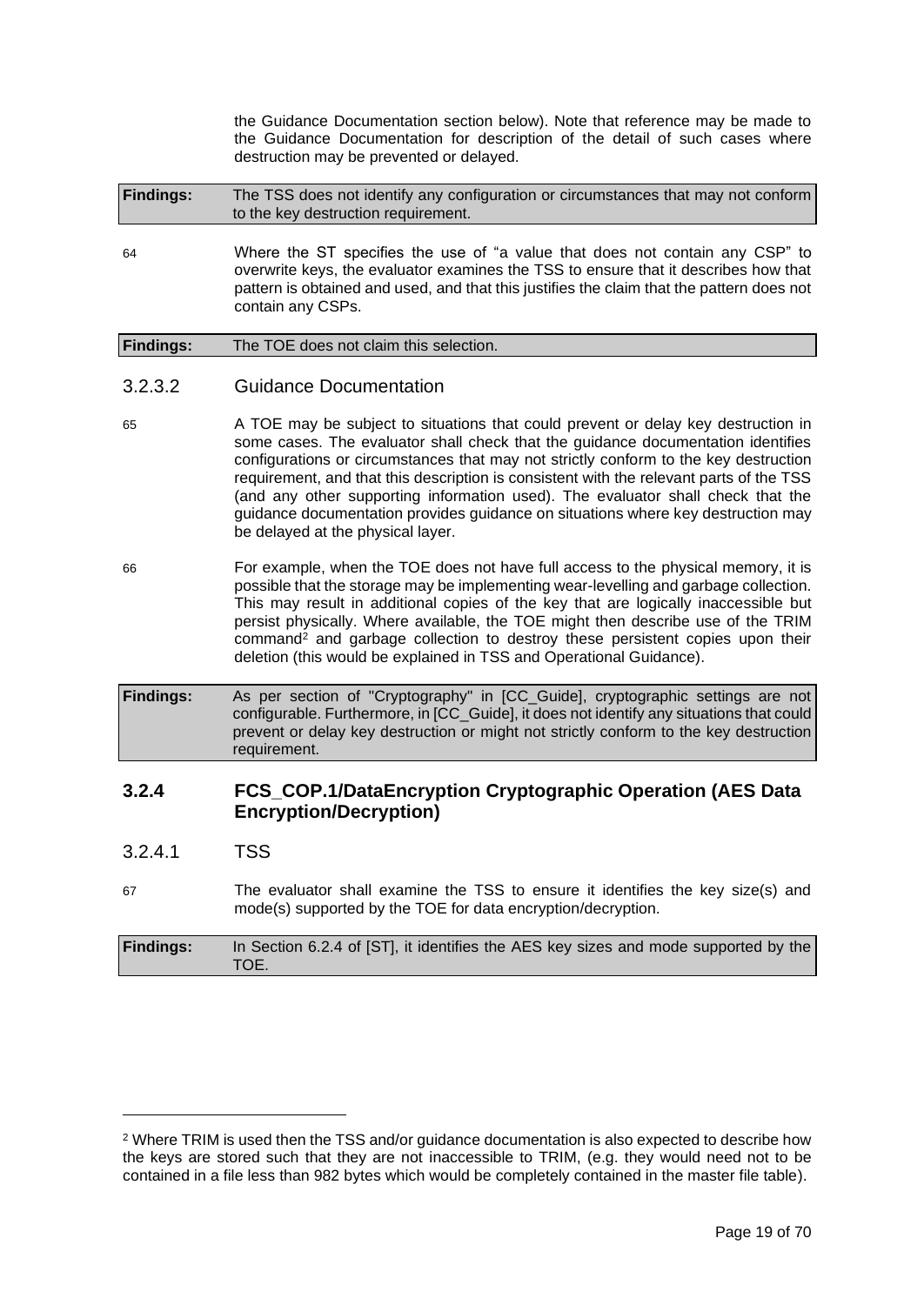#### 3.2.4.2 Guidance Documentation

68 The evaluator shall verify that the AGD guidance instructs the administrator how to configure the TOE to use the selected mode(s) and key size(s) defined in the Security Target supported by the TOE for data encryption/decryption.

**Findings:** As per section of "Cryptography" in [CC\_Guide], cryptographic settings are not configurable.

#### 3.2.4.3 Tests

#### **AES-CBC Known Answer Tests**

- 69 There are four Known Answer Tests (KATs), described below. In all KATs, the plaintext, ciphertext, and IV values shall be 128-bit blocks. The results from each test may either be obtained by the evaluator directly or by supplying the inputs to the implementer and receiving the results in response. To determine correctness, the evaluator shall compare the resulting values to those obtained by submitting the same inputs to a known good implementation.
- 70 **KAT-1.** To test the encrypt functionality of AES-CBC, the evaluator shall supply a set of 10 plaintext values and obtain the ciphertext value that results from AES-CBC encryption of the given plaintext using a key value of all zeros and an IV of all zeros. Five plaintext values shall be encrypted with a 128-bit all-zeros key, and the other five shall be encrypted with a 256-bit all-zeros key.
- 71 To test the decrypt functionality of AES-CBC, the evaluator shall perform the same test as for encrypt, using 10 ciphertext values as input and AES-CBC decryption.
- 72 **KAT-2.** To test the encrypt functionality of AES-CBC, the evaluator shall supply a set of 10 key values and obtain the ciphertext value that results from AES-CBC encryption of an all-zeros plaintext using the given key value and an IV of all zeros. Five of the keys shall be 128-bit keys, and the other five shall be 256-bit keys.
- 73 To test the decrypt functionality of AES-CBC, the evaluator shall perform the same test as for encrypt, using an all-zero ciphertext value as input and AES-CBC decryption.
- 74 **KAT-3.** To test the encrypt functionality of AES-CBC, the evaluator shall supply the two sets of key values described below and obtain the ciphertext value that results from AES encryption of an all-zeros plaintext using the given key value and an IV of all zeros. The first set of keys shall have 128 128-bit keys, and the second set shall have 256 256-bit keys. Key *i* in each set shall have the leftmost *i* bits be ones and the rightmost *N-i* bits be zeros, for *i* in [1,N].
- 75 To test the decrypt functionality of AES-CBC, the evaluator shall supply the two sets of key and ciphertext value pairs described below and obtain the plaintext value that results from AES-CBC decryption of the given ciphertext using the given key and an IV of all zeros. The first set of key/ciphertext pairs shall have 128 128-bit key/ciphertext pairs, and the second set of key/ciphertext pairs shall have 256 256 bit key/ciphertext pairs. Key i in each set shall have the leftmost i bits be ones and the rightmost N-i bits be zeros, for i in [1,N]. The ciphertext value in each pair shall be the value that results in an all-zeros plaintext when decrypted with its corresponding key.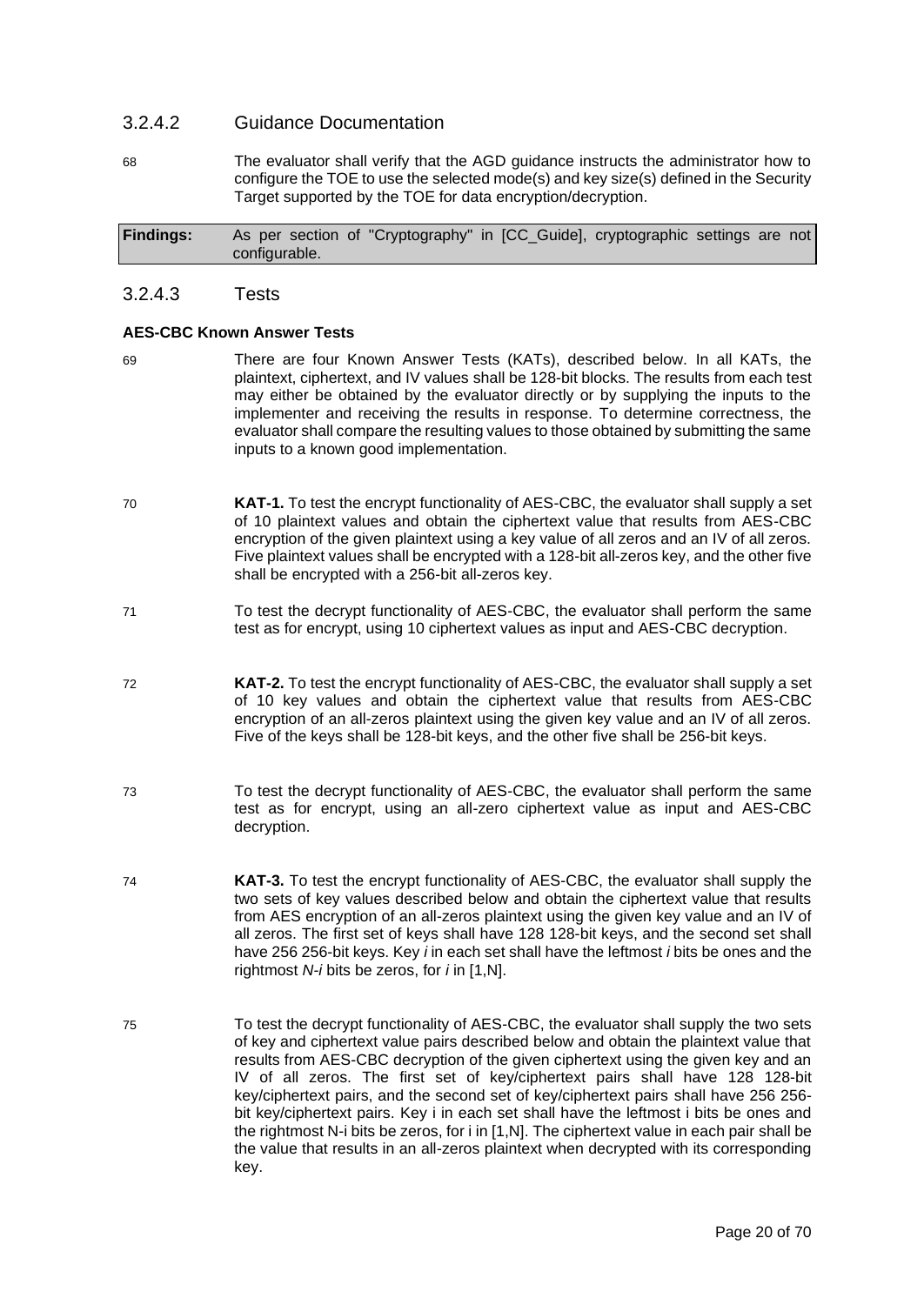- 76 **KAT-4.** To test the encrypt functionality of AES-CBC, the evaluator shall supply the set of 128 plaintext values described below and obtain the two ciphertext values that result from AES-CBC encryption of the given plaintext using a 128-bit key value of all zeros with an IV of all zeros and using a 256-bit key value of all zeros with an IV of all zeros, respectively. Plaintext value i in each set shall have the leftmost i bits be ones and the rightmost 128-i bits be zeros, for i in [1,128].
- 77 To test the decrypt functionality of AES-CBC, the evaluator shall perform the same test as for encrypt, using ciphertext values of the same form as the plaintext in the encrypt test as input and AES-CBC decryption.

#### **AES-CBC Multi-Block Message Test**

- 78 The evaluator shall test the encrypt functionality by encrypting an *i*-block message where 1 < *i* <= 10. The evaluator shall choose a key, an IV and plaintext message of length *i* blocks and encrypt the message, using the mode to be tested, with the chosen key and IV. The ciphertext shall be compared to the result of encrypting the same plaintext message with the same key and IV using a known good implementation.
- 79 The evaluator shall also test the decrypt functionality for each mode by decrypting an *i*-block message where 1 < *i* <=10. The evaluator shall choose a key, an IV and a ciphertext message of length *i* blocks and decrypt the message, using the mode to be tested, with the chosen key and IV. The plaintext shall be compared to the result of decrypting the same ciphertext message with the same key and IV using a known good implementation.

#### **AES-CBC Monte Carlo Tests**

80 The evaluator shall test the encrypt functionality using a set of 200 plaintext, IV, and key 3-tuples. 100 of these shall use 128 bit keys, and 100 shall use 256 bit keys. The plaintext and IV values shall be 128-bit blocks. For each 3-tuple, 1000 iterations shall be run as follows:

> # Input: PT, IV, Key for  $i = 1$  to 1000: if i == 1: CT[1] = AES-CBC-Encrypt(Key, IV, PT)  $PT = IV$ else: CT[i] = AES-CBC-Encrypt(Key, PT)  $PT = CT[i-1]$

- 81 The ciphertext computed in the 1000<sup>th</sup> iteration (i.e., CT[1000]) is the result for that trial. This result shall be compared to the result of running 1000 iterations with the same values using a known good implementation.
- 82 The evaluator shall test the decrypt functionality using the same test as for encrypt, exchanging CT and PT and replacing AES-CBC-Encrypt with AES-CBC-Decrypt.

#### **AES-GCM Test**

83 The evaluator shall test the authenticated encrypt functionality of AES-GCM for each combination of the following input parameter lengths:

#### *128 bit and 256 bit keys*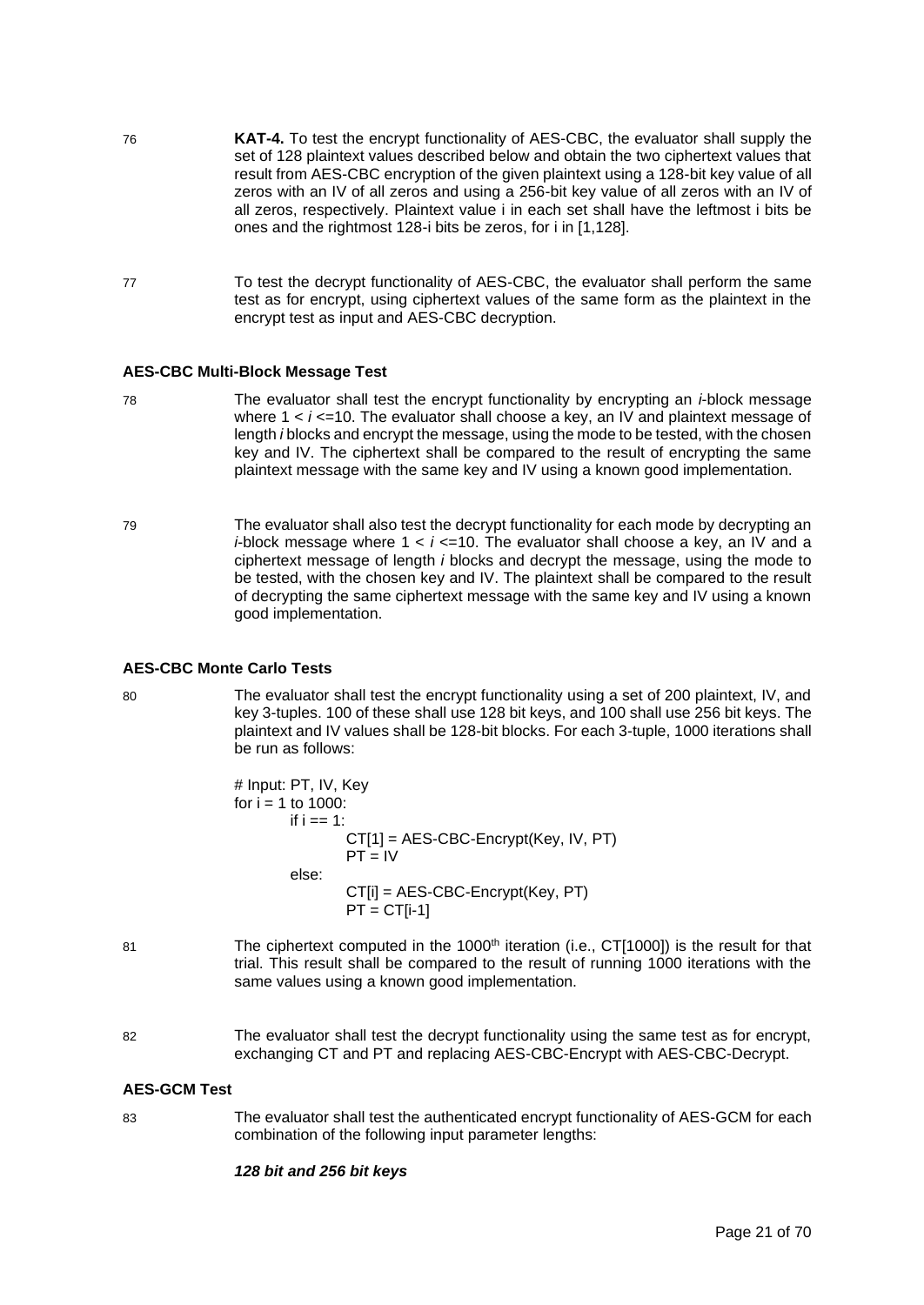- a. **Two plaintext lengths**. One of the plaintext lengths shall be a non-zero integer multiple of 128 bits, if supported. The other plaintext length shall not be an integer multiple of 128 bits, if supported.
- a. **Three AAD lengths**. One AAD length shall be 0, if supported. One AAD length shall be a non-zero integer multiple of 128 bits, if supported. One AAD length shall not be an integer multiple of 128 bits, if supported.
- b. **Two IV lengths**. If 96 bit IV is supported, 96 bits shall be one of the two IV lengths tested.
- 84 The evaluator shall test the encrypt functionality using a set of 10 key, plaintext, AAD, and IV tuples for each combination of parameter lengths above and obtain the ciphertext value and tag that results from AES-GCM authenticated encrypt. Each supported tag length shall be tested at least once per set of 10. The IV value may be supplied by the evaluator or the implementation being tested, as long as it is known.
- 85 The evaluator shall test the decrypt functionality using a set of 10 key, ciphertext, tag, AAD, and IV 5-tuples for each combination of parameter lengths above and obtain a Pass/Fail result on authentication and the decrypted plaintext if Pass. The set shall include five tuples that Pass and five that Fail.
- 86 The results from each test may either be obtained by the evaluator directly or by supplying the inputs to the implementer and receiving the results in response. To determine correctness, the evaluator shall compare the resulting values to those obtained by submitting the same inputs to a known good implementation.

#### **AES-CTR Known Answer Tests**

- 87 The Counter (CTR) mode is a confidentiality mode that features the application of the forward cipher to a set of input blocks, called counters, to produce a sequence of output blocks that are exclusive-ORed with the plaintext to produce the ciphertext, and vice versa. Since the Counter Mode does not specify the counter that is used, it is not possible to implement an automated test for this mode. The generation and management of the counter is tested through FCS\_SSH\*\_EXT.1.4. If CBC and/or GCM are selected in FCS\_COP.1/DataEncryption, the test activities for those modes sufficiently demonstrate the correctness of the AES algorithm. If CTR is the only selection in FCS\_COP.1/DataEncryption, the AES-CBC Known Answer Test, AES-GCM Known Answer Test, or the following test shall be performed (all of these tests demonstrate the correctness of the AES algorithm):
- 88 There are four Known Answer Tests (KATs) described below to test a basic AES encryption operation (AES-ECB mode). For all KATs, the plaintext, IV-, and ciphertext values shall be 128-bit blocks. The results from each test may either be obtained by the validator directly or by supplying the inputs to the implementer and receiving the results in response. To determine correctness, the evaluator shall compare the resulting values to those obtained by submitting the same inputs to a known good implementation.
- 89 KAT-1 To test the encrypt functionality, the evaluator shall supply a set of 5 plaintext values for each selected keysize and obtain the ciphertext value that results from encryption of the given plaintext using a key value of all zeros.
- 90 KAT-2 To test the encrypt functionality, the evaluator shall supply a set of 5 key values for each selected keysize and obtain the ciphertext value that results from encryption of an all zeros plaintext using the given key value.
- 91 KAT-3 To test the encrypt functionality, the evaluator shall supply a set of key values for each selected keysize as described below and obtain the ciphertext values that result from AES encryption of an all zeros plaintext using the given key values. A set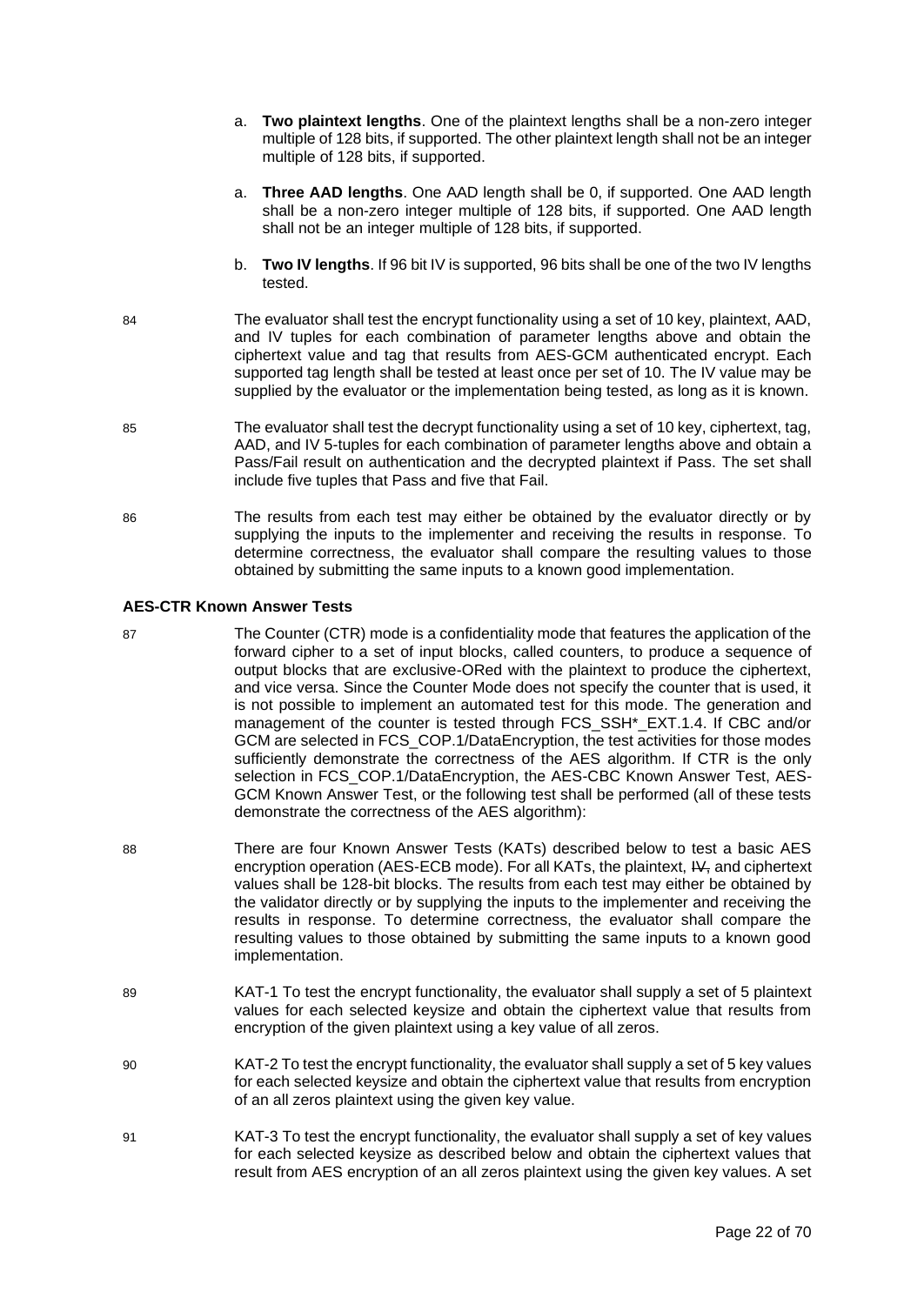of 128 128-bit keys, a set of 192 192-bit keys, and/or a set of 256 256-bit keys. Key\_i in each set shall have the leftmost i bits be ones and the rightmost N-i bits be zeros, for i in [1, N].

92 KAT-4 To test the encrypt functionality, the evaluator shall supply the set of 128 plaintext values described below and obtain the ciphertext values that result from encryption of the given plaintext using each selected keysize with a key value of all zeros (e.g. 256 ciphertext values will be generated if 128 bits and 256 bits are selected and 384 ciphertext values will be generated if all keysizes are selected). Plaintext value i in each set shall have the leftmost bits be ones and the rightmost 128-i bits be zeros, for i in [1, 128]

#### **AES-CTR Multi-Block Message Test**

93 The evaluator shall test the encrypt functionality by encrypting an i-block message where 1 less-than i less-than-or-equal to 10 (test shall be performed using AES-ECB mode). For each i the evaluator shall choose a key and plaintext message of length i blocks and encrypt the message, using the mode to be tested, with the chosen key. The ciphertext shall be compared to the result of encrypting the same plaintext message with the same key using a known good implementation. The evaluator shall perform this test using each selected keysize.

#### **AES-CTR Monte-Carlo Test**

94 The evaluator shall test the encrypt functionality using 100 plaintext/key pairs. The plaintext values shall be 128-bit blocks. For each pair, 1000 iterations shall be run as follows:

> # Input: PT, Key for  $i = 1$  to 1000:  $CT[i] = AES-ECB-Encrypt(Key, PT) PT = CT[i]$

- 95 The ciphertext computed in the 1000th iteration is the result for that trial. This result shall be compared to the result of running 1000 iterations with the same values using a known good implementation. The evaluator shall perform this test using each selected keysize.
- 96 There is no need to test the decryption engine.

**Findings:** To demonstrate that all cryptographic requirements are satisfied, the Assurance Activity Report must clearly indicate all SFRs for which a CAVP certificate is claimed and include, at a minimum, the cryptographic operation, the NIST standard, the SFR supported, the CAVP algorithm list name (e.g. AES, KAS, CVL, etc.) and the CAVP Certificate number. The CCTL will verify that the claimed NIST validation complies with the NIAP-approved PP requirements the TOE claims to satisfy. The CCTL verification of the NIST validation will constitute performance of the associated assurance activity.

| <b>Algorithm Capability</b> | <b>Certificate</b> |
|-----------------------------|--------------------|
| AES-CTR                     | C <sub>1875</sub>  |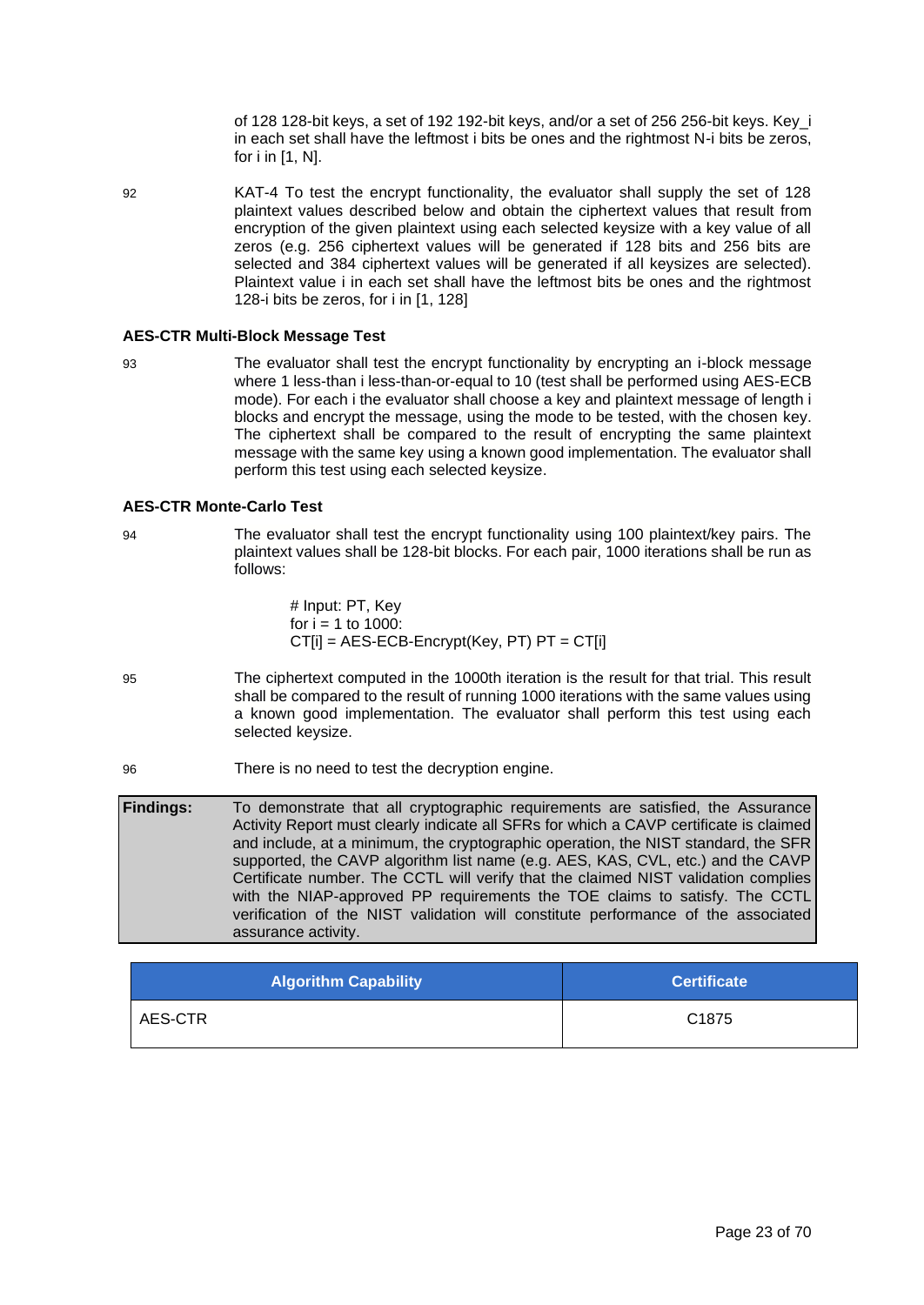## **3.2.5 FCS\_COP.1/SigGen Cryptographic Operation (Signature Generation and Verification**

#### 3.2.5.1 TSS

97 The evaluator shall examine the TSS to determine that it specifies the cryptographic algorithm and key size supported by the TOE for signature services.

**Findings:** In Section 6.2.5 of [ST], it specifies the crypto algorithm and key size for signature services.

#### 3.2.5.2 Guidance Documentation

98 The evaluator shall verify that the AGD guidance instructs the administrator how to configure the TOE to use the selected cryptographic algorithm and key size defined in the Security Target supported by the TOE for signature services.

**Findings:** As per section of "Cryptography" in [CC\_Guide], cryptographic settings are not configurable.

#### 3.2.5.3 Tests

#### **ECDSA Algorithm Tests**

#### *ECDSA FIPS 186-4 Signature Generation Test*

99 For each supported NIST curve (i.e., P-256, P-384 and P-521) and SHA function pair, the evaluator shall generate 10 1024-bit long messages and obtain for each message a public key and the resulting signature values R and S. To determine correctness, the evaluator shall use the signature verification function of a known good implementation.

#### *ECDSA FIPS 186-4 Signature Verification Test*

100 For each supported NIST curve (i.e., P-256, P-384 and P-521) and SHA function pair, the evaluator shall generate a set of 10 1024-bit message, public key and signature tuples and modify one of the values (message, public key or signature) in five of the 10 tuples. The evaluator shall obtain in response a set of 10 PASS/FAIL values.

#### **RSA Signature Algorithm Tests**

#### *Signature Generation Test*

- 101 The evaluator generates or obtains 10 messages for each modulus size/SHA combination supported by the TOE. The TOE generates and returns the corresponding signatures.
- 102 The evaluator shall verify the correctness of the TOE's signature using a trusted reference implementation of the signature verification algorithm and the associated public keys to verify the signatures.

#### *Signature Verification Test*

103 For each modulus size/hash algorithm selected, the evaluator generates a modulus and three associated key pairs, (*d*, *e*). Each private key *d* is used to sign six pseudorandom messages each of 1024 bits using a trusted reference implementation of the signature generation algorithm. Some of the public keys, *e*, messages, or signatures are altered so that signature verification should fail. For both the set of original messages and the set of altered messages: the modulus, hash algorithm,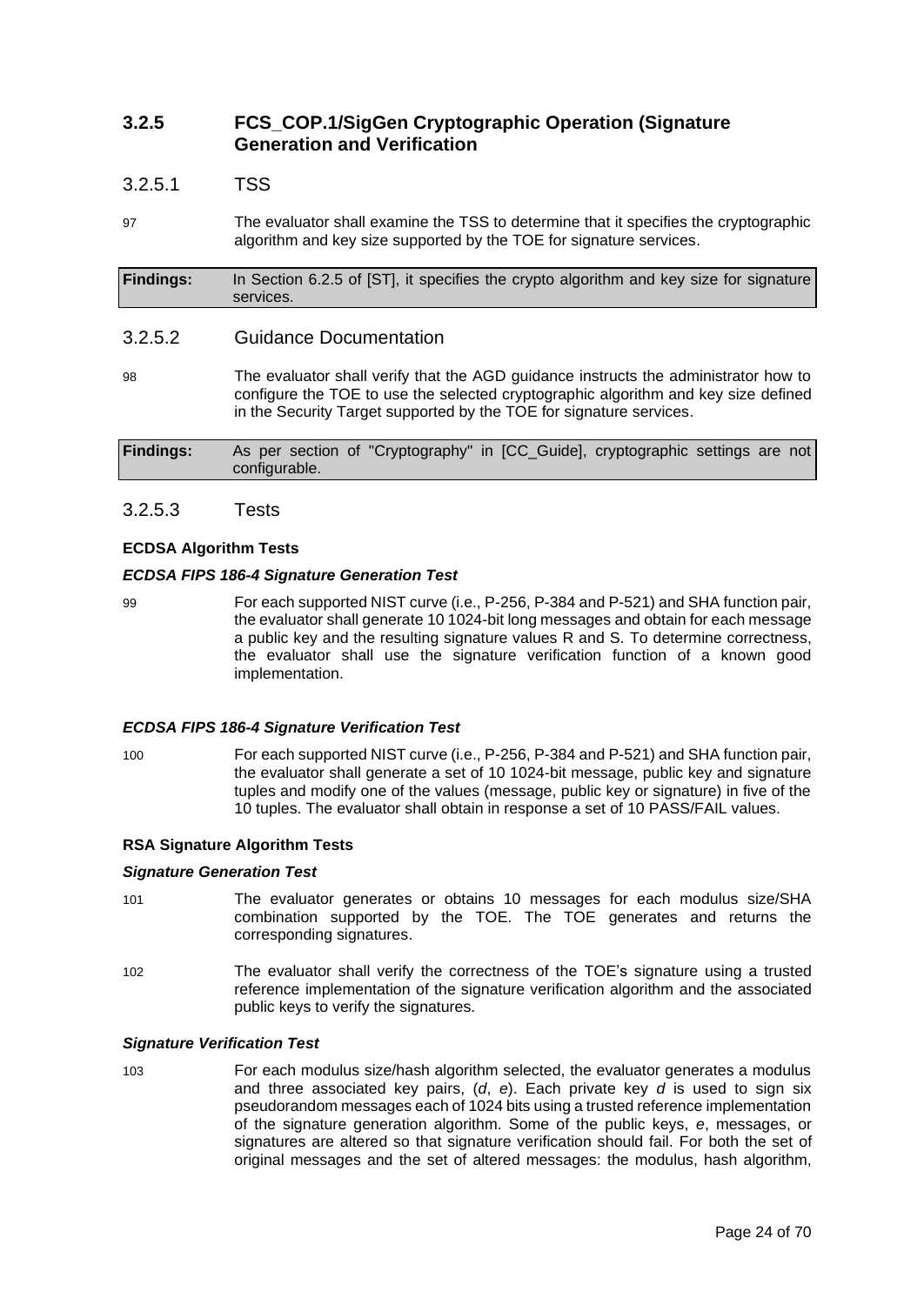public key *e* values, messages, and signatures are forwarded to the TOE, which then attempts to verify the signatures and returns the verification results.

104 The evaluator verifies that the TOE confirms correct signatures on the original messages and detects the errors introduced in the altered messages.

**Findings:** To demonstrate that all cryptographic requirements are satisfied, the Assurance Activity Report must clearly indicate all SFRs for which a CAVP certificate is claimed and include, at a minimum, the cryptographic operation, the NIST standard, the SFR supported, the CAVP algorithm list name (e.g. AES, KAS, CVL, etc.) and the CAVP Certificate number. The CCTL will verify that the claimed NIST validation complies with the NIAP-approved PP requirements the TOE claims to satisfy. The CCTL verification of the NIST validation will constitute performance of the associated assurance activity.

| <b>Algorithm Capability</b> | <b>Certificate</b> |
|-----------------------------|--------------------|
| ECDSA Sig Gen (186-4)       | C <sub>1875</sub>  |
| ECDSA Sig Ver (186-4)       |                    |

## **3.2.6 FCS\_COP.1/Hash Cryptographic Operation (Hash Algorithm)**

## 3.2.6.1 TSS

- 105 The evaluator shall check that the association of the hash function with other TSF cryptographic functions (for example, the digital signature verification function) is documented in the TSS.
- **Findings:** In Section 6.2.6 of [ST], it lists other TSF crypto functions associated with the hash function.

#### 3.2.6.2 Guidance Documentation

106 The evaluator checks the AGD documents to determine that any configuration that is required to configure the required hash sizes is present.

**Findings:** As per section of "Cryptography" in [CC\_Guide], cryptographic settings are not configurable.

## 3.2.6.3 Tests

- 107 The TSF hashing functions can be implemented in one of two modes. The first mode is the byte-oriented mode. In this mode the TSF only hashes messages that are an integral number of bytes in length; i.e., the length (in bits) of the message to be hashed is divisible by 8. The second mode is the bit-oriented mode. In this mode the TSF hashes messages of arbitrary length. As there are different tests for each mode, an indication is given in the following sections for the bit-oriented vs. the byte-oriented testmacs.
- 108 The evaluator shall perform all of the following tests for each hash algorithm implemented by the TSF and used to satisfy the requirements of this PP.

#### **Short Messages Test - Bit-oriented Mode**

109 The evaluators devise an input set consisting of m+1 messages, where m is the block length of the hash algorithm. The length of the messages range sequentially from 0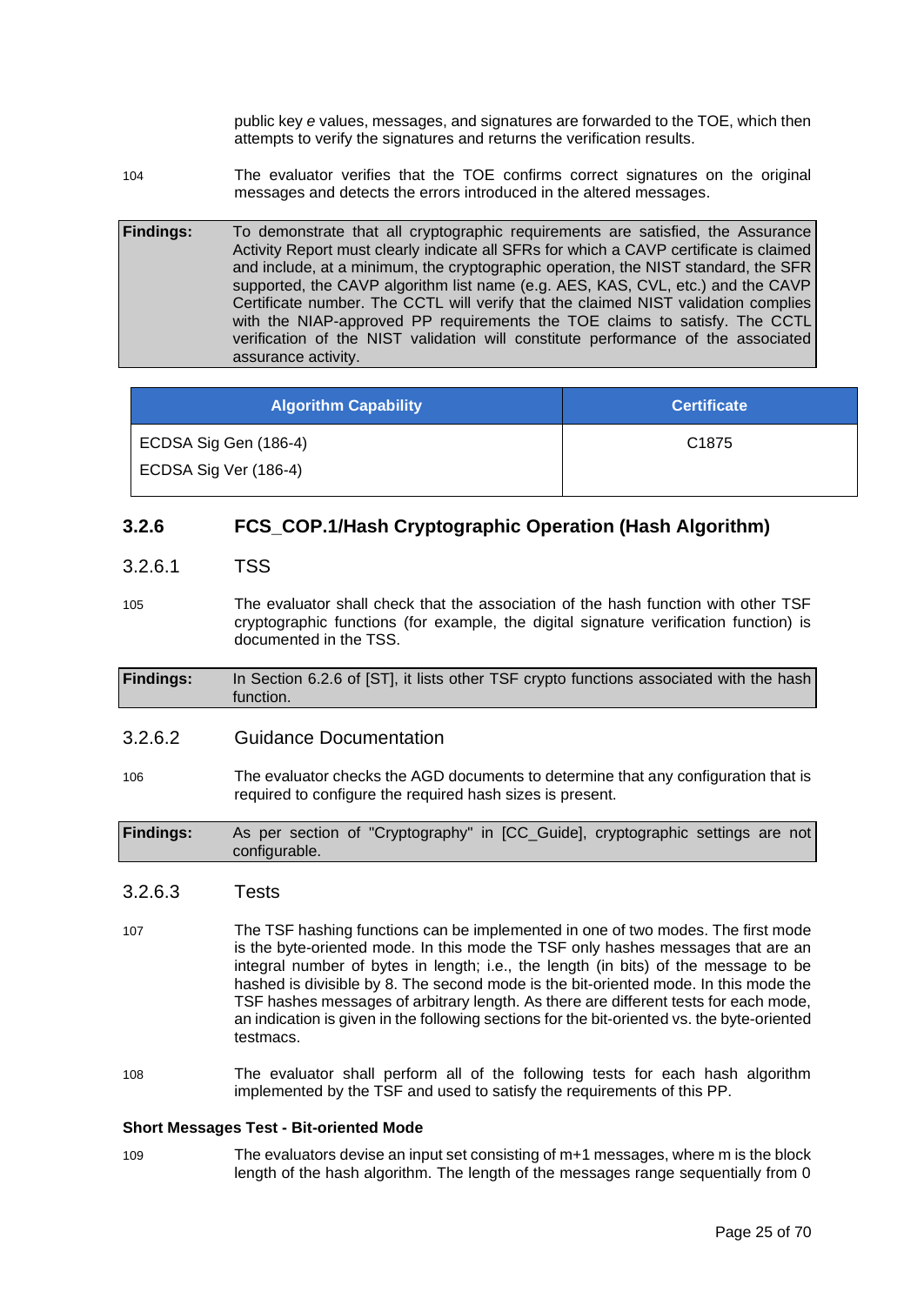to m bits. The message text shall be pseudorandomly generated. The evaluators compute the message digest for each of the messages and ensure that the correct result is produced when the messages are provided to the TSF.

#### **Short Messages Test - Byte-oriented Mode**

110 The evaluators devise an input set consisting of m/8+1 messages, where m is the block length of the hash algorithm. The length of the messages range sequentially from 0 to m/8 bytes, with each message being an integral number of bytes. The message text shall be pseudorandomly generated. The evaluators compute the message digest for each of the messages and ensure that the correct result is produced when the messages are provided to the TSF.

#### **Selected Long Messages Test - Bit-oriented Mode**

111 The evaluators devise an input set consisting of m messages, where m is the block length of the hash algorithm (e.g. 512 bits for SHA-256). The length of the ith message is  $m + 99$ <sup>\*</sup>i, where 1 ≤ i ≤ m. The message text shall be pseudorandomly generated. The evaluators compute the message digest for each of the messages and ensure that the correct result is produced when the messages are provided to the TSF.

#### **Selected Long Messages Test - Byte-oriented Mode**

112 The evaluators devise an input set consisting of m/8 messages, where m is the block length of the hash algorithm (e.g. 512 bits for SHA-256). The length of the ith message is m + 8\*99\*i, where  $1 \le i \le m/8$ . The message text shall be pseudorandomly generated. The evaluators compute the message digest for each of the messages and ensure that the correct result is produced when the messages are provided to the TSF.

#### **Pseudorandomly Generated Messages Test**

- 113 This test is for byte-oriented implementations only. The evaluators randomly generate a seed that is n bits long, where n is the length of the message digest produced by the hash function to be tested. The evaluators then formulate a set of 100 messages and associated digests by following the algorithm provided in Figure 1 of [SHAVS]. The evaluators then ensure that the correct result is produced when the messages are provided to the TSF.
- **Findings:** To demonstrate that all cryptographic requirements are satisfied, the Assurance Activity Report must clearly indicate all SFRs for which a CAVP certificate is claimed and include, at a minimum, the cryptographic operation, the NIST standard, the SFR supported, the CAVP algorithm list name (e.g. AES, KAS, CVL, etc.) and the CAVP Certificate number. The CCTL will verify that the claimed NIST validation complies with the NIAP-approved PP requirements the TOE claims to satisfy. The CCTL verification of the NIST validation will constitute performance of the associated assurance activity.

| <b>Algorithm Capability</b> | <b>Certificate</b> |
|-----------------------------|--------------------|
| SHA-1, SHA-256, SHA-512     | C <sub>1875</sub>  |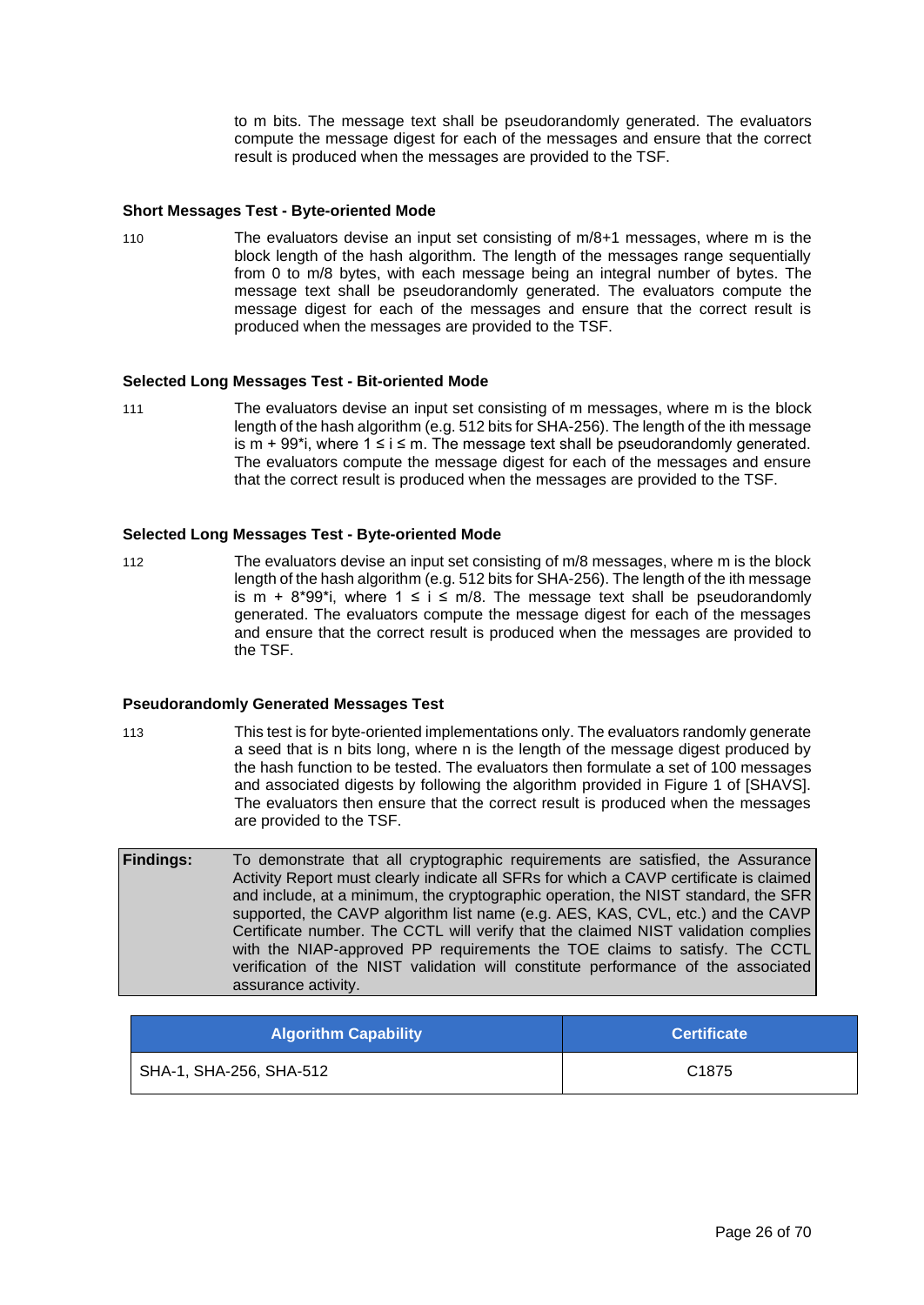## **3.2.7 FCS\_COP.1/KeyedHash Cryptographic Operation (Keyed Hash Algorithm)**

### 3.2.7.1 TSS

114 The evaluator shall examine the TSS to ensure that it specifies the following values used by the HMAC function: key length, hash function used, block size, and output MAC length used.

**Findings:** In Section 6.2.7 of [ST], it specifies key length, hash function used, block size, and MAC length for HMAC function.

#### 3.2.7.2 Guidance Documentation

115 The evaluator shall verify that the AGD guidance instructs the administrator how to configure the TOE to use the values used by the HMAC function: key length, hash function used, block size, and output MAC length used defined in the Security Target supported by the TOE for keyed hash function.

**Findings:** As per section of "Cryptography" in [CC\_Guide], cryptographic settings are not configurable.

#### 3.2.7.3 Tests

116 For each of the supported parameter sets, the evaluator shall compose 15 sets of test data. Each set shall consist of a key and message data. The evaluator shall have the TSF generate HMAC tags for these sets of test data. The resulting MAC tags shall be compared to the result of generating HMAC tags with the same key and message data using a known good implementation.

**Findings:** To demonstrate that all cryptographic requirements are satisfied, the Assurance Activity Report must clearly indicate all SFRs for which a CAVP certificate is claimed and include, at a minimum, the cryptographic operation, the NIST standard, the SFR supported, the CAVP algorithm list name (e.g. AES, KAS, CVL, etc.) and the CAVP Certificate number. The CCTL will verify that the claimed NIST validation complies with the NIAP-approved PP requirements the TOE claims to satisfy. The CCTL verification of the NIST validation will constitute performance of the associated assurance activity.

| <b>Algorithm Capability</b>            | <b>Certificate</b> |
|----------------------------------------|--------------------|
| HMAC-SHA-1, HMAC-SHA-256, HMAC-SHA-512 | C <sub>1875</sub>  |

## **3.2.8 FCS\_RBG\_EXT.1 Extended: Cryptographic Operation (Random Bit Generation)**

- 117 Documentation shall be produced—and the evaluator shall perform the activities—in accordance with Appendix D of [NDcPP].
- 3.2.8.1 TSS
- 118 The evaluator shall examine the TSS to determine that it specifies the DRBG type, identifies the entropy source(s) seeding the DRBG, and state the assumed or calculated min-entropy supplied either separately by each source or the min-entropy contained in the combined seed value.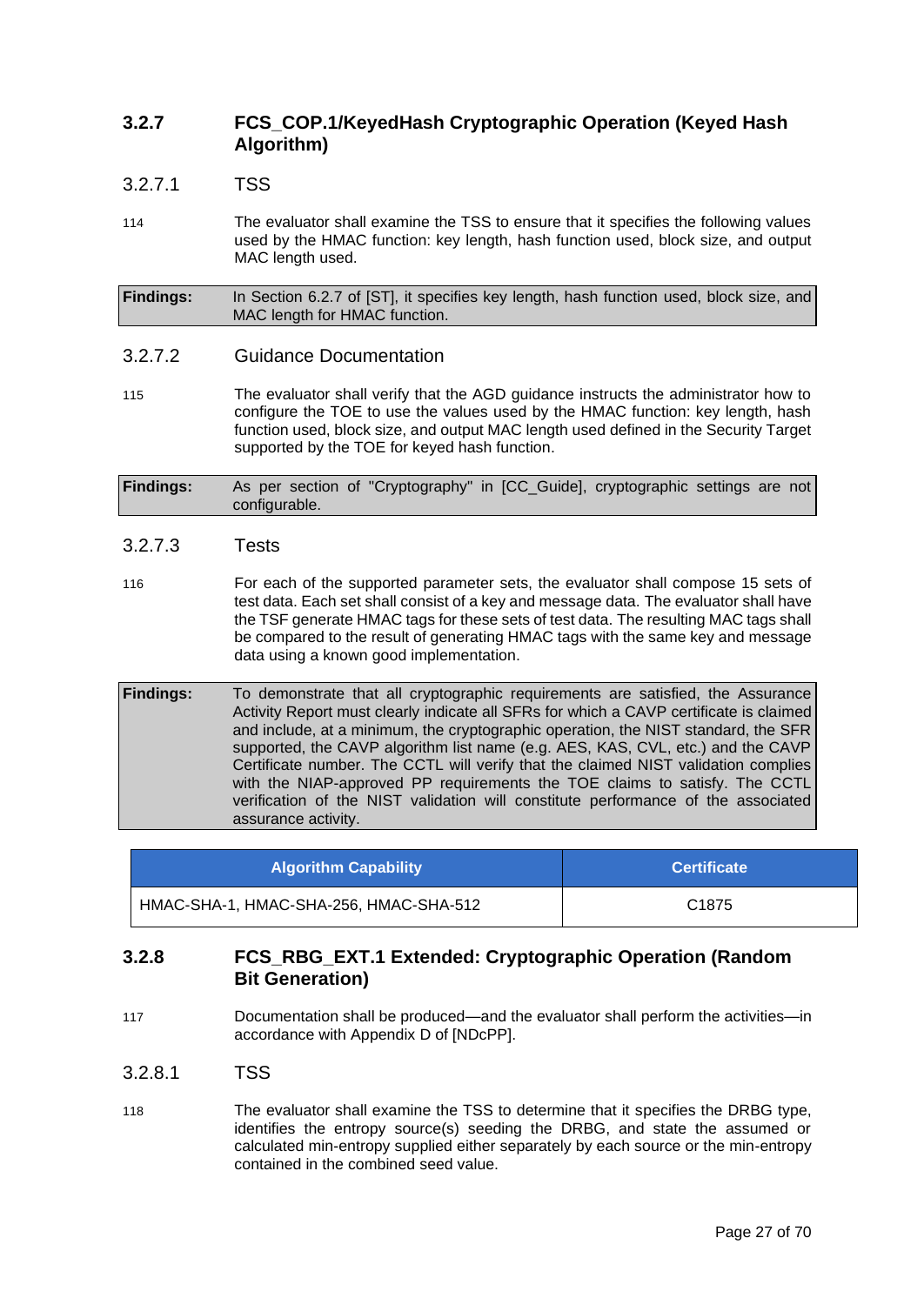**Findings:** In Section 6.2.9 of [ST], it specifies the DRBG type, entropy source seeding the DRBG, and assumed min-entropy supplied in the seed value.

#### 3.2.8.2 Guidance Documentation

119 The evaluator shall confirm that the guidance documentation contains appropriate instructions for configuring the RNG functionality.

**Findings:** As per section of "Cryptography" in [CC\_Guide], cryptographic settings are not configurable.

#### 3.2.8.3 Tests

- 120 The evaluator shall perform 15 trials for the RNG implementation. If the RNG is configurable, the evaluator shall perform 15 trials for each configuration.
- 121 If the RNG has prediction resistance enabled, each trial consists of (1) instantiate DRBG, (2) generate the first block of random bits (3) generate a second block of random bits (4) uninstantiate. The evaluator verifies that the second block of random bits is the expected value. The evaluator shall generate eight input values for each trial. The first is a count  $(0 - 14)$ . The next three are entropy input, nonce, and personalization string for the instantiate operation. The next two are additional input and entropy input for the first call to generate. The final two are additional input and entropy input for the second call to generate. These values are randomly generated. "generate one block of random bits" means to generate random bits with number of returned bits equal to the Output Block Length (as defined in NIST SP800-90A).
- 122 If the RNG does not have prediction resistance, each trial consists of (1) instantiate DRBG, (2) generate the first block of random bits (3) reseed, (4) generate a second block of random bits (5) uninstantiate. The evaluator verifies that the second block of random bits is the expected value. The evaluator shall generate eight input values for each trial. The first is a count  $(0 - 14)$ . The next three are entropy input, nonce, and personalization string for the instantiate operation. The fifth value is additional input to the first call to generate. The sixth and seventh are additional input and entropy input to the call to reseed. The final value is additional input to the second generate call.
- 123 The following paragraphs contain more information on some of the input values to be generated/selected by the evaluator.

**Entropy input:** the length of the entropy input value must equal the seed length.

**Nonce:** If a nonce is supported (CTR\_DRBG with no Derivation Function does not use a nonce), the nonce bit length is one-half the seed length.

**Personalization string:** The length of the personalization string must be  $\leq$  seed length. If the implementation only supports one personalization string length, then the same length can be used for both values. If more than one string length is support, the evaluator shall use personalization strings of two different lengths. If the implementation does not use a personalization string, no value needs to be supplied.

**Additional input:** the additional input bit lengths have the same defaults and restrictions as the personalization string lengths.

**Findings:** To demonstrate that all cryptographic requirements are satisfied, the Assurance Activity Report must clearly indicate all SFRs for which a CAVP certificate is claimed and include, at a minimum, the cryptographic operation, the NIST standard, the SFR supported, the CAVP algorithm list name (e.g. AES, KAS, CVL, etc.) and the CAVP Certificate number. The CCTL will verify that the claimed NIST validation complies with the NIAP-approved PP requirements the TOE claims to satisfy. The CCTL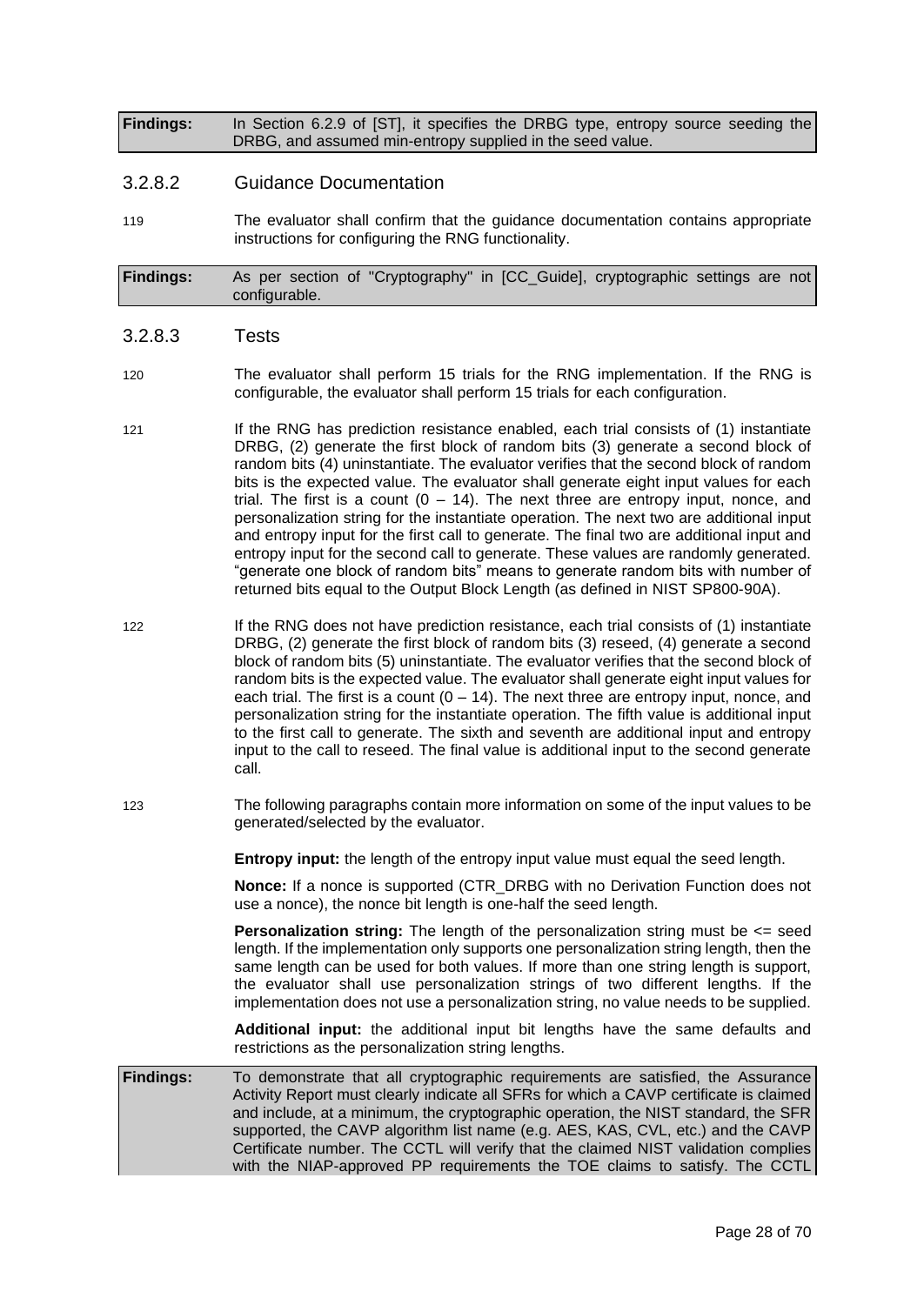verification of the NIST validation will constitute performance of the associated assurance activity.

<span id="page-28-0"></span>

| <b>Algorithm Capability</b> | <b>Certificate</b> |
|-----------------------------|--------------------|
| <b>DRBG</b>                 | C <sub>1875</sub>  |

## **3.3 Identification and Authentication (FIA)**

## **3.3.1 FIA\_AFL.1 Authentication Failure Management**

#### 3.3.1.1 TSS

124 The evaluator shall examine the TSS to determine that it contains a description, for each supported method for remote administrative actions, of how successive unsuccessful authentication attempts are detected and tracked. The TSS shall also describe the method by which the remote administrator is prevented from successfully logging on to the TOE, and the actions necessary to restore this ability.

- **Findings:** In Section 6.3.5 of [ST], it describes TOE's capability of tracking authentication failures of remote administrators, the method by which the remote administrator is locked out, and actions to restore the ability of logging in to the TOE remotely.
- 125 The evaluator shall examine the TSS to confirm that the TOE ensures that authentication failures by remote administrators cannot lead to a situation where no administrator access is available, either permanently or temporarily (e.g. by providing local logon which is not subject to blocking).

**Findings:** In Section 6.3.5 of [ST], it states that the local console does not implement the lockout mechanism.

#### 3.3.1.2 Guidance Documentation

- 126 The evaluator shall examine the guidance documentation to ensure that instructions for configuring the number of successive unsuccessful authentication attempts and time period (if implemented) are provided, and that the process of allowing the remote administrator to once again successfully log on is described for each "action" specified (if that option is chosen). If different actions or mechanisms are implemented depending on the secure protocol employed (e.g., TLS vs. SSH), all must be described.
- **Findings:** The evaluator checked [CC\_Guide] and determined that, in section of "Administrator Authentication", it describes how to configure the authentication failure limit and the lockout time period when the limit has been reached.
- 127 The evaluator shall examine the guidance documentation to confirm that it describes, and identifies the importance of, any actions that are required in order to ensure that administrator access will always be maintained, even if remote administration is made permanently or temporarily unavailable due to blocking of accounts as a result of FIA\_AFL.1.

#### **Findings:** The evaluator checked [CC\_Guide] and determined that, in section of "Administrator Authentication", it claims that the local console does not enforce account locking.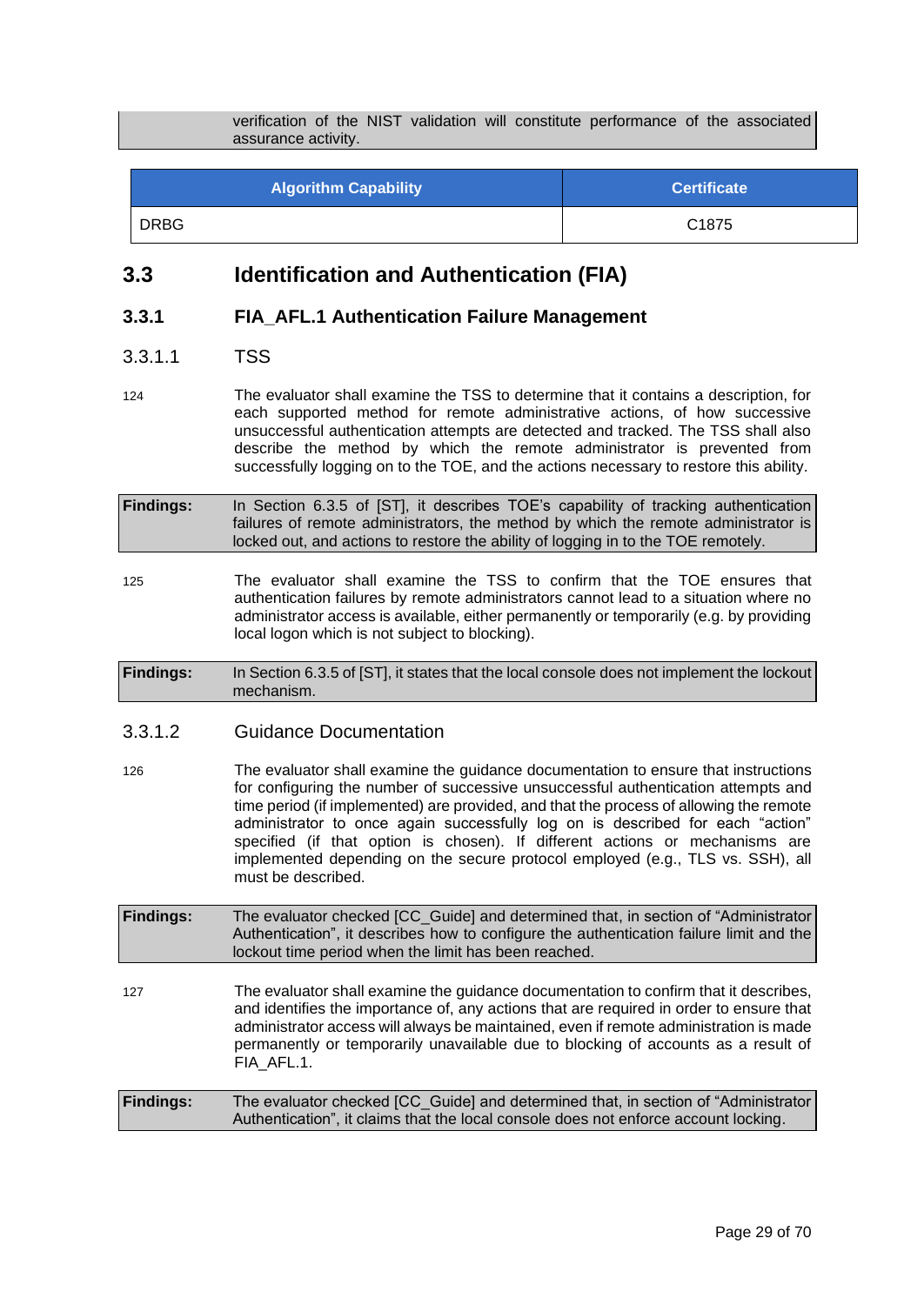## 3.3.1.3 Tests

- 128 The evaluator shall perform the following tests for each method by which remote administrators access the TOE (e.g. any passwords entered as part of establishing the connection protocol or the remote administrator application):
	- a. Test 1: The evaluator shall use the operational guidance to configure the number of successive unsuccessful authentication attempts allowed by the TOE (and, if the time period selection in FIA\_AFL.1.2 is included in the ST, then the evaluator shall also use the operational guidance to configure the time period after which access is re-enabled). The evaluator shall test that once the authentication attempts limit is reached, authentication attempts with valid credentials are no longer successful.
	- b. Test 2: After reaching the limit for unsuccessful authentication attempts as in Test 1 above, the evaluator shall proceed as follows.

If the administrator action selection in FIA AFL.1.2 is included in the ST, then the evaluator shall confirm by testing that following the operational guidance and performing each action specified in the ST to re-enable the remote administrator's access results in successful access (when using valid credentials for that administrator).

If the time period selection in FIA\_AFL.1.2 is included in the ST then the evaluator shall wait for just less than the time period configured in Test 1 and show that an authorisation attempt using valid credentials does not result in successful access. The evaluator shall then wait until just after the time period configured in Test 1 and show that an authorisation attempt using valid credentials results in successful access.

#### **High-Level Test Description**

Using the identified TSFI, set the lock parameters to 3 attempts, and 1 minute. Log into an interface twice with the wrong password and then correctly on the third and show the lock is not engaged. Log into the interface with the wrong password 3 times and then on the 4th attempt, with the correct password, and show the lock is engaged.

Using a second IP address, show that the user cannot log in from a different IP address.

Show the user can log in from the local console without being affected by the lock.

Wait 1 minute since the last authentication attempt. At the end of 1 minute, try to login again with the correct password and show it is successful.

Findings: PASS

## **3.3.2 FIA\_PMG\_EXT.1 Password Management**

- 3.3.2.1 TSS
- 129 The evaluator shall examine the TSS to determine that it contains the lists of the supported special character(s) and minimum and maximum number of charters supported for administrator passwords.

**Findings:** In Section 6.3.1 of [ST], it specifies what characters make up the password and password length.

## 3.3.2.2 Guidance Documentation

130 The evaluator shall examine the guidance documentation to determine that it: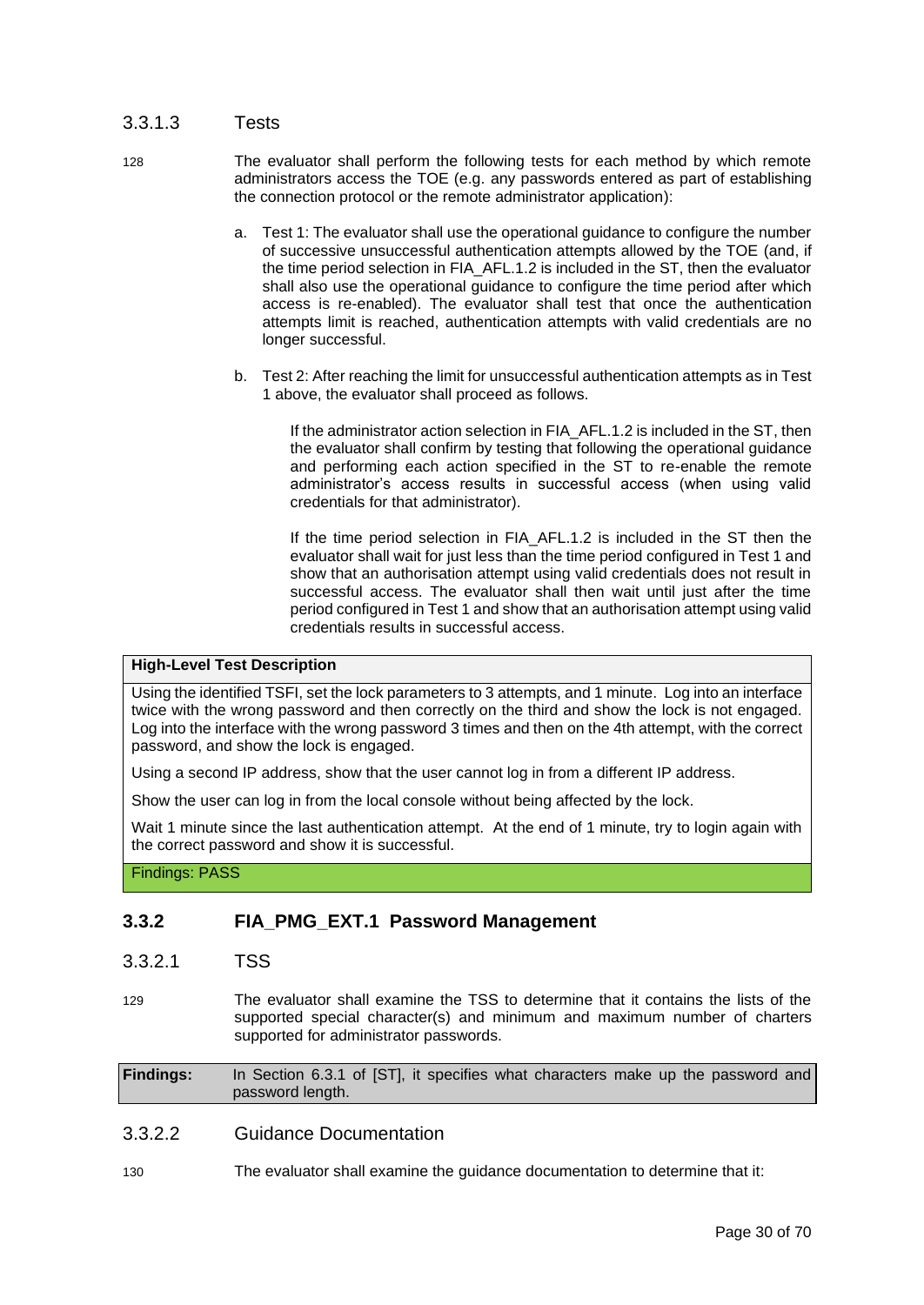- a. identifies the characters that may be used in passwords and provides guidance to security administrators on the composition of strong passwords, and
- b. provides instructions on setting the minimum password length and describes the valid minimum password lengths supported.

**Findings:** The evaluator checked the [CC\_Guide] and determined that password policy is described in the Section of "Administrator Authentication".

#### 3.3.2.3 Tests

- 131 The evaluator shall perform the following tests.
- 132 Test 1: The evaluator shall compose passwords that meet the requirements in some way. For each password, the evaluator shall verify that the TOE supports the password. While the evaluator is not required (nor is it feasible) to test all possible compositions of passwords, the evaluator shall ensure that all characters, and a minimum length listed in the requirement are supported and justify the subset of those characters chosen for testing.

#### **High-Level Test Description**

Change the password length to be 15 characters. Change the password for the lteuser user using the identified TSFI to use some of all of the claimed characters. Show that the password can be used to login to the other interfaces. Change the password for the built-in lteuser back to a known good password.

#### Findings: PASS

- 
- 133 Test 2: The evaluator shall compose passwords that do not meet the requirements in some way. For each password, the evaluator shall verify that the TOE does not support the password. While the evaluator is not required (nor is it feasible) to test all possible compositions of passwords, the evaluator shall ensure that the TOE enforces the allowed characters and the minimum length listed in the requirement and justify the subset of those characters chosen for testing.

#### **High-Level Test Description**

Change the password length to be 9 characters. Change the password for the lteuser to be only 8 characters and show it is rejected.

#### Findings: PASS

## **3.3.3 FIA\_UIA\_EXT.1 User Identification and Authentication**

- 3.3.3.1 TSS
- 134 The evaluator shall examine the TSS to determine that it describes the logon process for each logon method (local, remote (HTTPS, SSH, etc.)) supported for the product. This description shall contain information pertaining to the credentials allowed/used, any protocol transactions that take place, and what constitutes a "successful logon".
- **Findings:** In Section 6.3.2, it identified logon methods TOE supports and describes logon process for each logon method.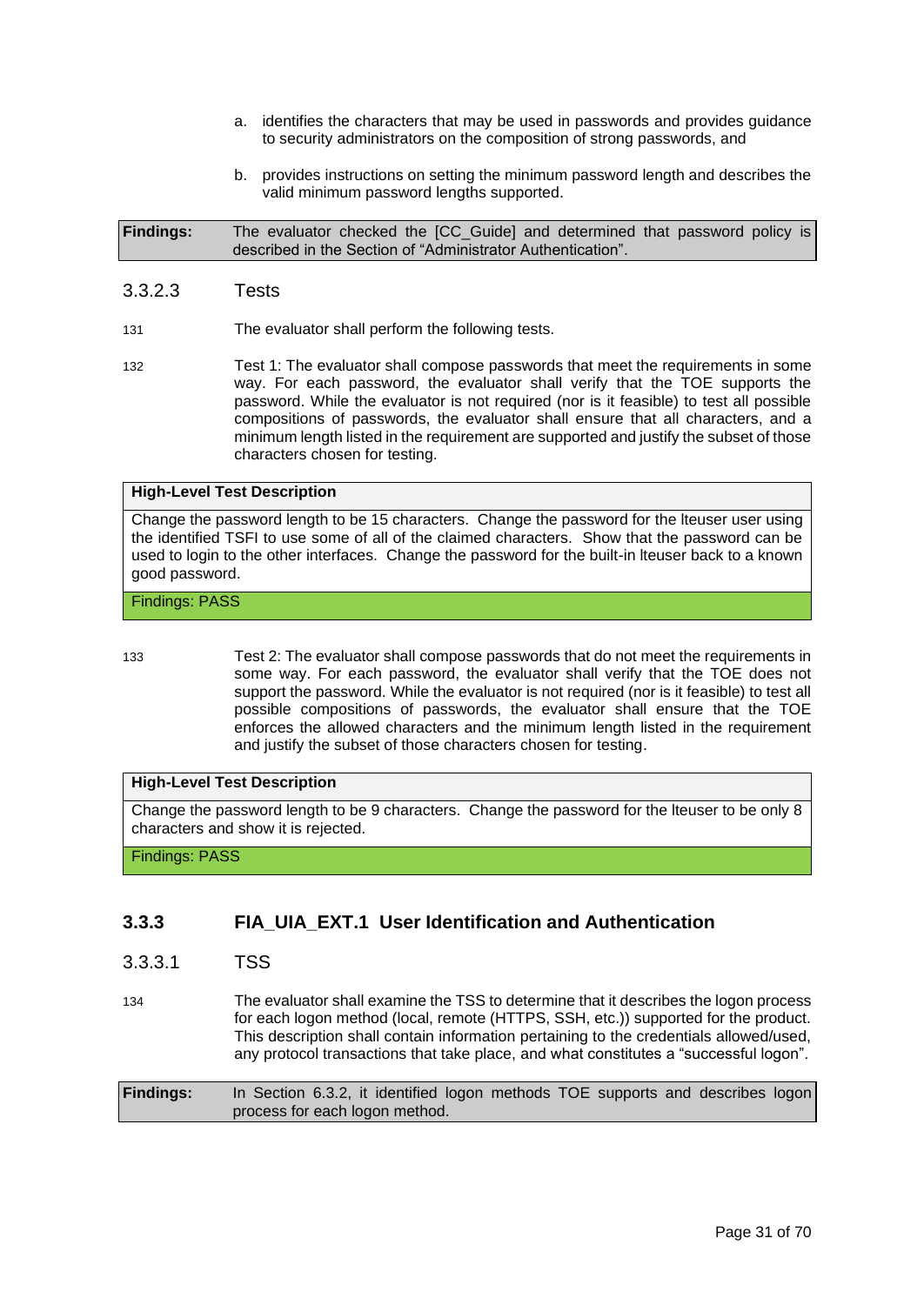135 The evaluator shall examine the TSS to determine that it describes which actions are allowed before user identification and authentication. The description shall cover authentication and identification for local and remote TOE administration.

| <b>Findings:</b> | In Section 6.3.2, it describes what actions are allowed prior to user identification and |
|------------------|------------------------------------------------------------------------------------------|
|                  | authentication.                                                                          |

136 For distributed TOEs the evaluator shall examine that the TSS details how Security Administrators are authenticated and identified by all TOE components. If not all TOE components support authentication of Security Administrators according to FIA\_UIA\_EXT.1 and FIA\_UAU\_EXT.2, the TSS shall describe how the overall TOE functionality is split between TOE components including how it is ensured that no unauthorized access to any TOE component can occur.

### **Findings:** The TOE is not a distributed TOE.

137 For distributed TOEs, the evaluator shall examine the TSS to determine that it describes for each TOE component which actions are allowed before user identification and authentication. The description shall cover authentication and identification for local and remote TOE administration. For each TOE component that does not support authentication of Security Administrators according to FIA\_UIA\_EXT.1 and FIA\_UAU\_EXT.2 the TSS shall describe any unauthenticated services/services that are supported by the component.

#### **Findings:** The TOE is not a distributed TOE.

## 3.3.3.2 Guidance Documentation

138 The evaluator shall examine the guidance documentation to determine that any necessary preparatory steps (e.g., establishing credential material such as preshared keys, tunnels, certificates, etc.) to logging in are described. For each supported the login method, the evaluator shall ensure the guidance documentation provides clear instructions for successfully logging on. If configuration is necessary to ensure the services provided before login are limited, the evaluator shall determine that the guidance documentation provides sufficient instruction on limiting the allowed services.

**Findings:** The evaluator checked the [CC\_Guide] and determined that any necessary preparatory steps, such as loading trusted user public keys, are described in the Section of "Administrator Authentication".

#### 3.3.3.3 Tests

- 139 The evaluator shall perform the following tests for each method by which administrators access the TOE (local and remote), as well as for each type of credential supported by the login method:
	- a. Test 1: The evaluator shall use the guidance documentation to configure the appropriate credential supported for the login method. For that credential/login method, the evaluator shall show that providing correct I&A information results in the ability to access the system, while providing incorrect information results in denial of access.

#### **High-Level Test Description**

Log into the identified management interface using a known-good credential and logout.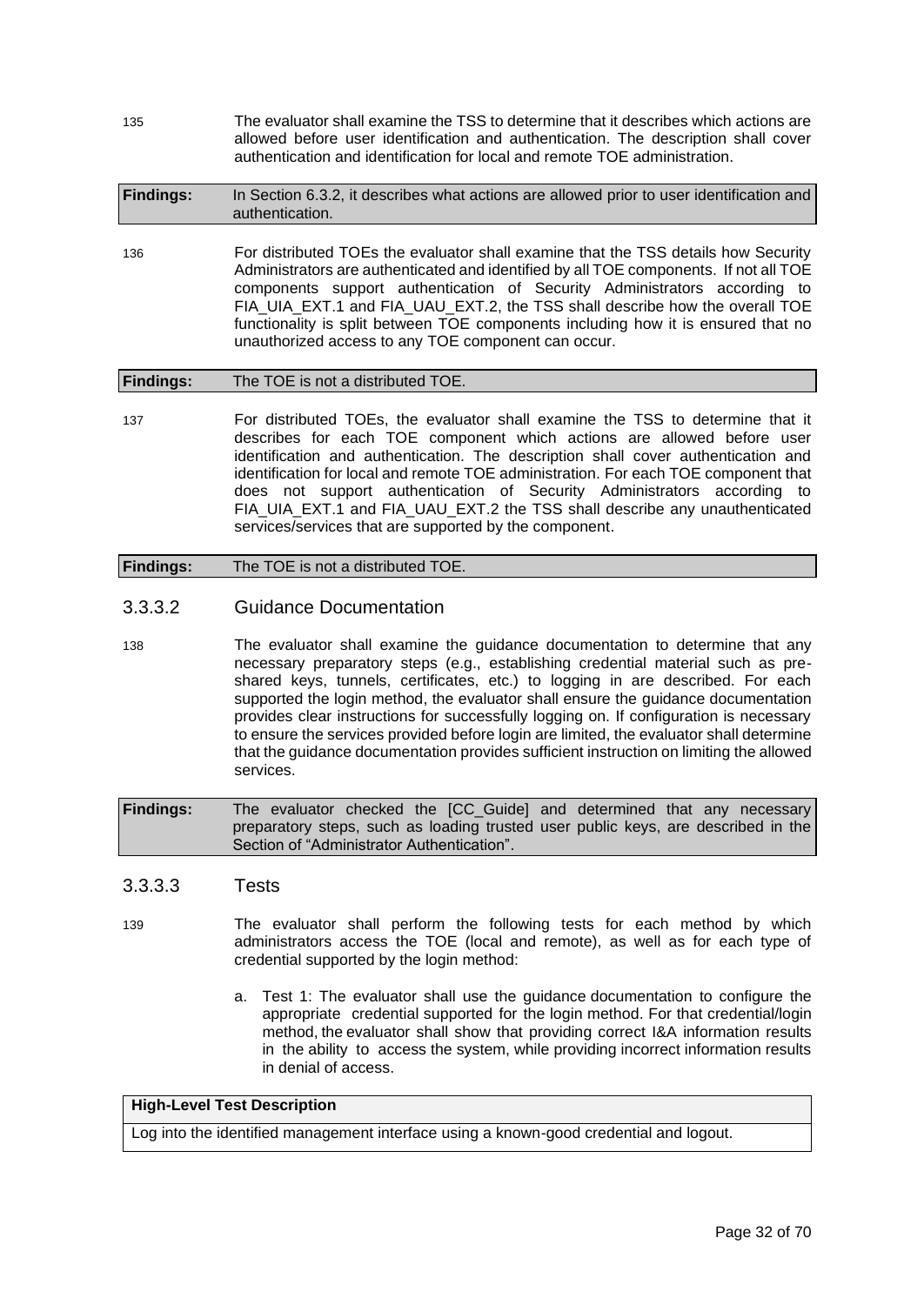#### **High-Level Test Description**

Attempt to log into the identified management interface using a known-bad credential and show it is not permitted.

Log into the identified management interface using an unknown username and password and show it is not permitted.

Ensure the appropriate audit messages appear.

Findings: PASS

b. Test 2: The evaluator shall configure the services allowed (if any) according to the guidance documentation, and then determine the services available to an external remote entity. The evaluator shall determine that the list of services available is limited to those specified in the requirement.

**High-Level Test Description**

The device does not have any services configured prior to I&A.

All claimed services available to remote entities are identified as part of AVA\_VAN.1 test scanning.

Findings: PASS

c. Test 3: For local access, the evaluator shall determine what services are available to a local administrator prior to logging in, and make sure this list is consistent with the requirement.

**High-Level Test Description**

The device does not have any services configured prior to I&A.

All claimed services available to local entities are identified as part of AVA\_VAN.1 test scanning.

#### Findings: PASS

d. Test 4: For distributed TOEs where not all TOE components support the authentication of Security Administrators according to FIA\_UIA\_EXT.1 and FIA UAU EXT.2, the evaluator shall test that the components authenticate Security Administrators as described in the TSS.

**Findings:** The TOE is not a distributed TOE

#### **3.3.4 FIA\_UAU\_EXT.2 Password-based Authentication Mechanism**

140 Evaluation Activities for this requirement are covered under those for FIA UIA EXT.1. If other authentication mechanisms are specified, the evaluator shall include those methods in the activities for FIA\_UIA\_EXT.1.

#### **3.3.5 FIA\_UAU.7 Protected Authentication Feedback**

- 3.3.5.1 Guidance Documentation
- 141 The evaluator shall examine the guidance documentation to determine that any necessary preparatory steps to ensure authentication data is not revealed while entering for each local login allowed.

**Findings:** The evaluator examined the [CC\_Guide] and [AGD] and determined that there are NOT any necessary preparatory steps to ensure authentication data is not revealed while entering for each local login allowed; in other words, it is enforced by default.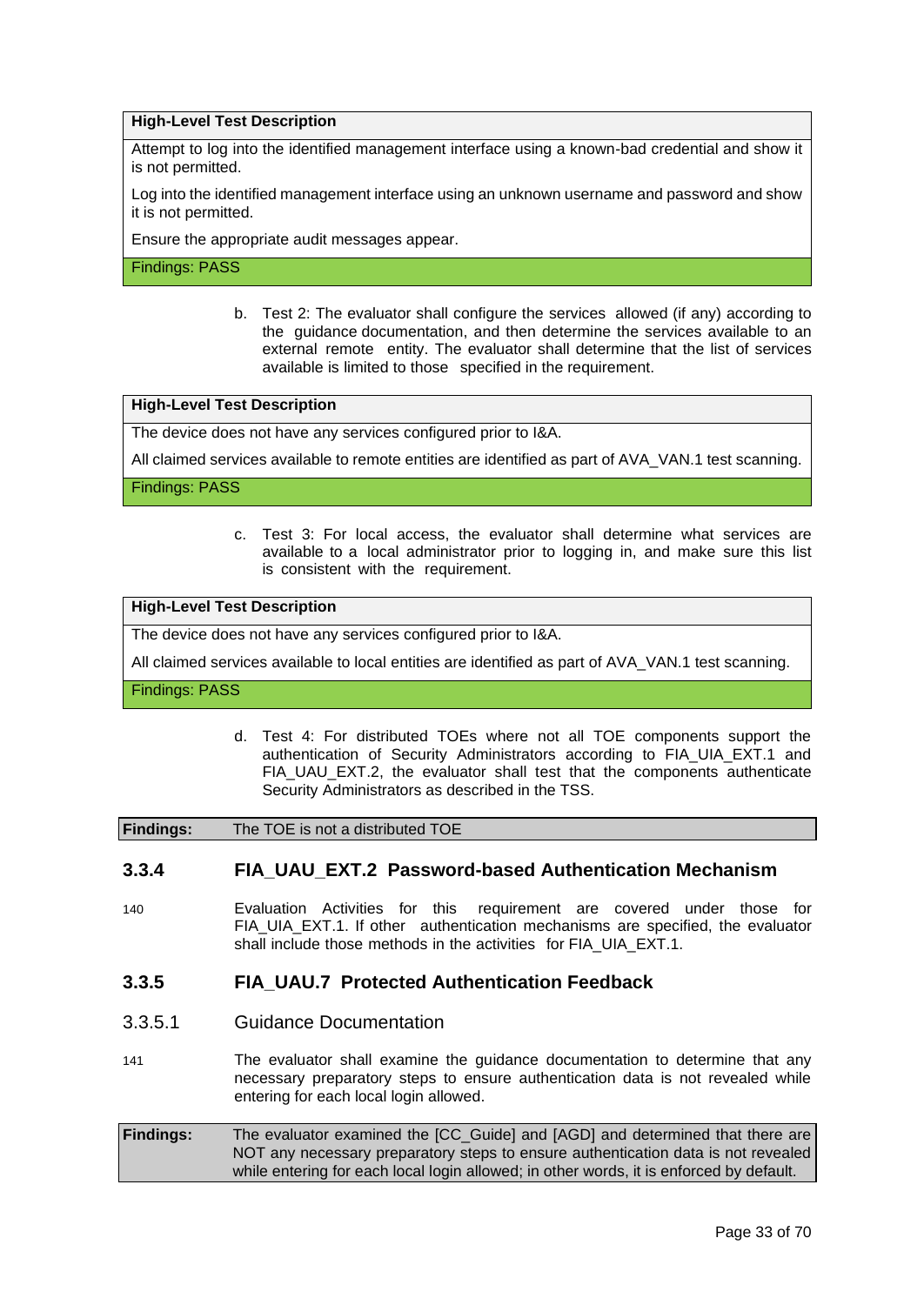## 3.3.5.2 Tests

- 142 The evaluator shall perform the following test for each method of local login allowed:
	- a. Test 1: The evaluator shall locally authenticate to the TOE. While making this attempt, the evaluator shall verify that at most obscured feedback is provided while entering the authentication information.

#### **High-Level Test Description**

Log into the local management interface.

<span id="page-33-0"></span>Ensure the password field does not echo characters.

Findings: PASS

## **3.4 Security management (FMT)**

#### **3.4.1 General requirements for distributed TOEs**

- 3.4.1.1 TSS
- 143 For distributed TOEs it is required to verify the TSS to ensure that it describes how every function related to security management is realized for every TOE component and shared between different TOE components. The evaluator shall confirm that all relevant aspects of each TOE component are covered by the FMT SFRs.

| <b>Findings:</b> | The TOE is not a distributed TOE. |
|------------------|-----------------------------------|

## 3.4.1.2 Guidance Documentation

144 For distributed TOEs it is required to verify the Guidance Documentation to describe management of each TOE component. The evaluator shall confirm that all relevant aspects of each TOE component are covered by the FMT SFRs.

| <b>Findings:</b> | The TOE is not a distributed TOE. |
|------------------|-----------------------------------|
|------------------|-----------------------------------|

#### 3.4.1.3 Tests

145 Tests defined to verify the correct implementation of security management functions shall be performed for every TOE component. For security management functions that are implemented centrally, sampling should be applied when defining the evaluator's tests (ensuring that all components are covered by the sample).

**Findings:** The TOE is not a distributed TOE.

## **3.4.2 FMT\_MOF.1/ManualUpdate**

- 3.4.2.1 TSS
- 146 For distributed TOEs see chapter 4.4.1.1. There are no specific requirements for nondistributed TOEs.

| <b>Findings:</b> | The TOE is not a distributed TOE. |
|------------------|-----------------------------------|
|                  |                                   |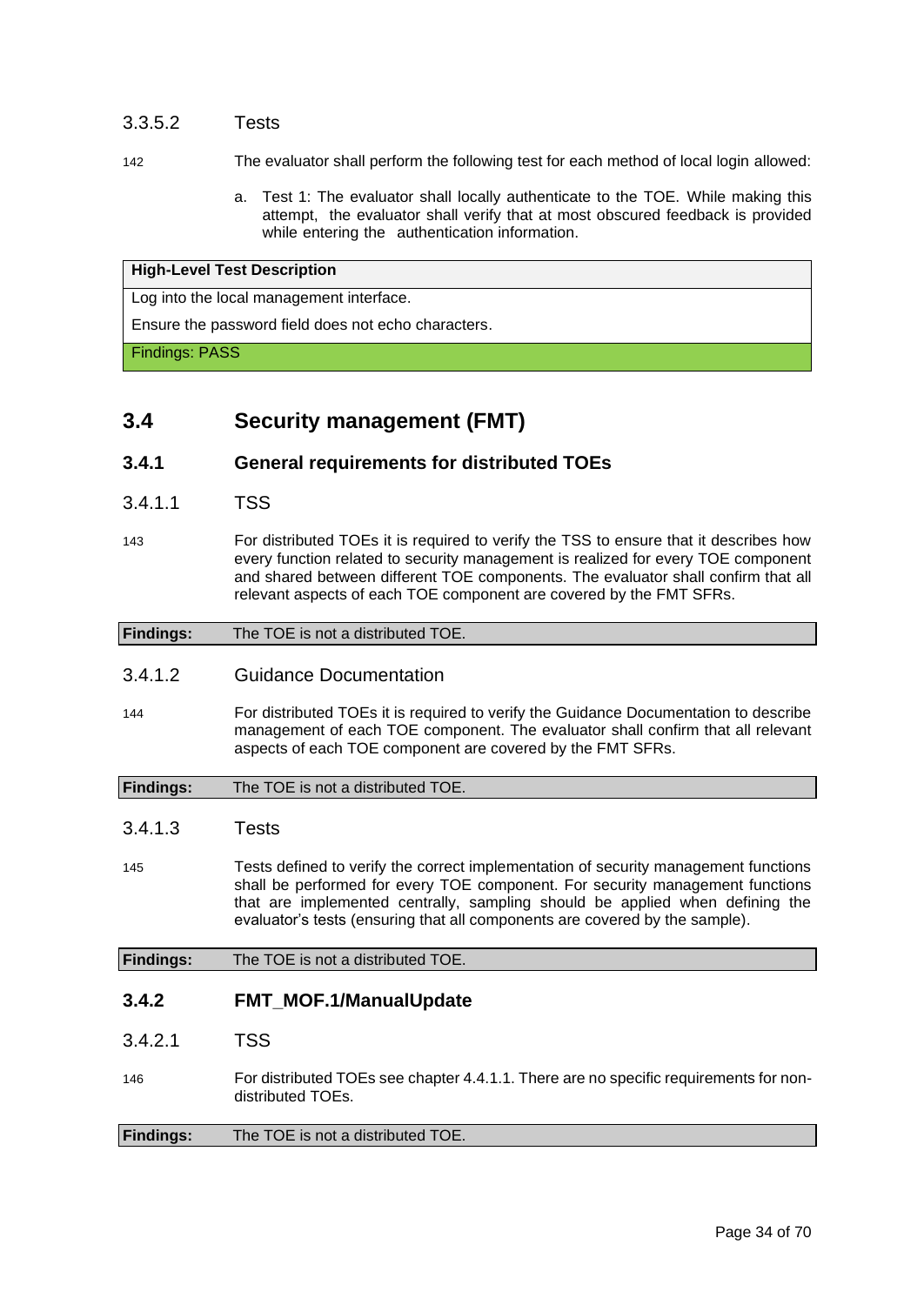## 3.4.2.2 Guidance Documentation

147 The evaluator shall examine the guidance documentation to determine that any necessary steps to perform manual update are described. The guidance documentation shall also provide warnings regarding functions that may cease to operate during the update (if applicable).

| <b>Findings:</b> | The evaluator checked the [CC_Guide] and determined that manual update is |  |  |  |  |  |
|------------------|---------------------------------------------------------------------------|--|--|--|--|--|
|                  | described in section of "Updating the TOE".                               |  |  |  |  |  |

148 For distributed TOEs the guidance documentation shall describe all steps how to update all TOE components. This shall contain description of the order in which components need to be updated if the order is relevant to the update process. The guidance documentation shall also provide warnings regarding functions of TOE components and the overall TOE that may cease to operate during the update (if applicable).

| <b>Findings:</b> | The TOE is not a distributed TOE. |
|------------------|-----------------------------------|
|                  |                                   |

#### 3.4.2.3 Tests

- 149 The evaluator shall try to perform the update using a legitimate update image without prior authentication as security administrator (either by authentication as a user with no administrator privileges or without user authentication at all – depending on the configuration of the TOE). The attempt to update the TOE shall fail.
- 150 The evaluator shall try to perform the update with prior authentication as security administrator using a legitimate update image. This attempt should be successful. This test case should be covered by the tests for FPT\_TUD\_EXT.1 already.

#### **High-Level Test Description**

This test case is covered in FPT\_TUD\_EXT.1.

#### Findings: PASS

## **3.4.3 FMT\_MTD.1/CoreData Management of TSF Data**

#### 3.4.3.1 TSS

151 The evaluator shall examine the TSS to determine that, for each administrative function identified in the guidance documentation; those that are accessible through an interface prior to administrator log-in are identified. For each of these functions, the evaluator shall also confirm that the TSS details how the ability to manipulate the TSF data through these interfaces is disallowed for non-administrative users.

| <b>Findings:</b> | As per Section 6.4.2 of [ST], users are required to login before being provided with<br>access to any administrative functions.                                                                                                                          |
|------------------|----------------------------------------------------------------------------------------------------------------------------------------------------------------------------------------------------------------------------------------------------------|
| 152              | If TOE supports handling of X.509v3 certificates and implements a trust store, the<br>evaluator shall examine the TSS to determine that it contains sufficient information to<br>describe how the ability to manage the TOE's trust store is restricted. |
| <b>Findings:</b> | N/A - SFRs of FIA_X509_EXT family are not claimed.                                                                                                                                                                                                       |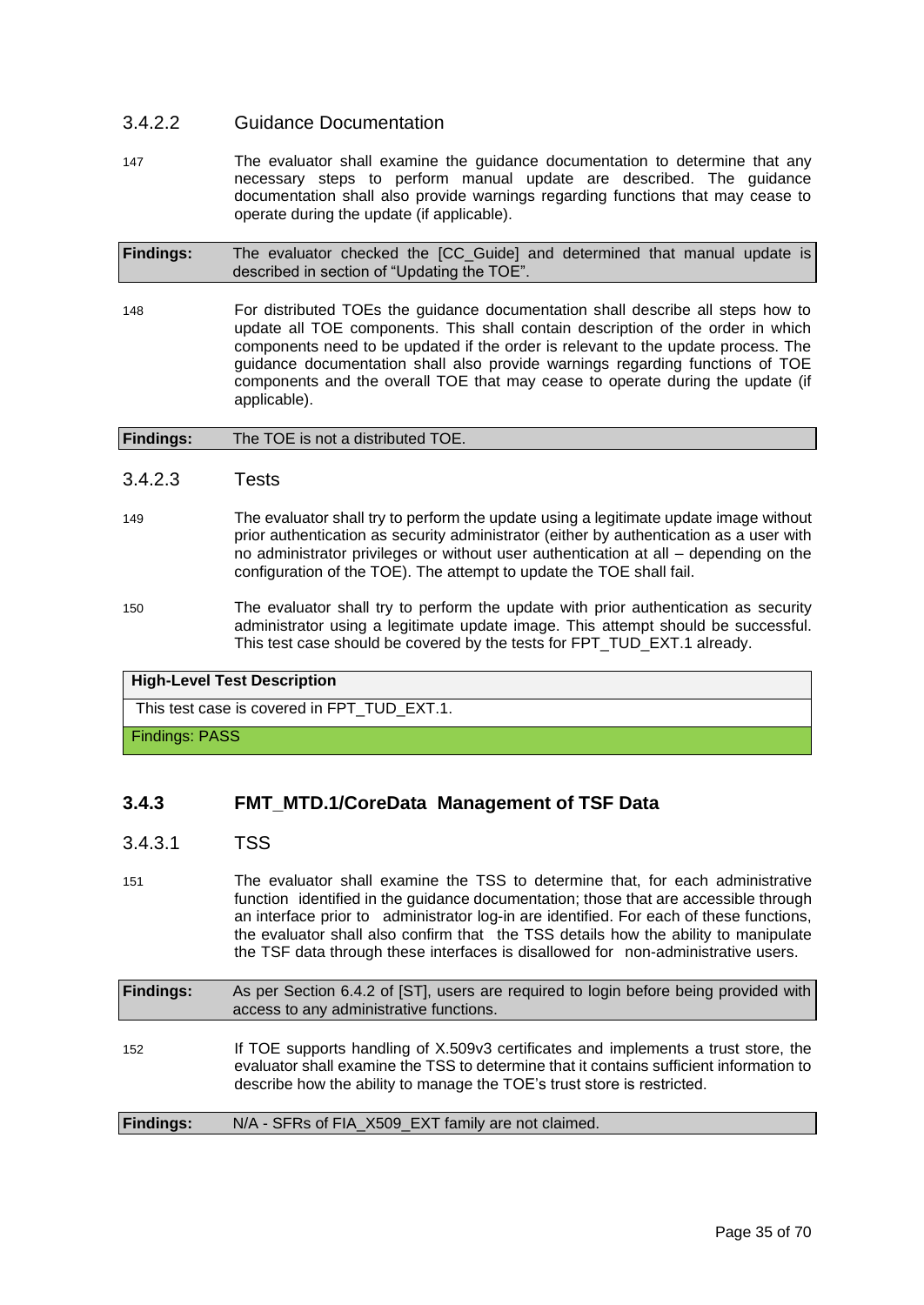## 3.4.3.2 Guidance Documentation

153 The evaluator shall review the guidance documentation to determine that each of the TSF-data-manipulating functions implemented in response to the requirements of the cPP is identified, and that configuration information is provided to ensure that only administrators have access to the functions.

| <b>Findings:</b> | The evaluator checked the user guide and was able to identify each of TSF-data-<br>manipulating functions, such as: |
|------------------|---------------------------------------------------------------------------------------------------------------------|
|                  | Updating the TOE ([CC_Guide])<br>Setting Times ([CC_Guide])<br>Audit Logging ([CC Guide])                           |
|                  | Administrator Authentication ([CC Guide])                                                                           |
|                  | Trusted Channel ([CC Guide])                                                                                        |
|                  | Local cli user password change (Confd CLI User Guide of [AGD])                                                      |

154 If the TOE supports handling of X.509v3 certificates and provides a trust store, the evaluator shall review the guidance documentation to determine that it provides sufficient information for the administrator to configure and maintain the trust store in a secure way. If the TOE supports loading of CA certificates, the evaluator shall review the guidance documentation to determine that it provides sufficient information for the administrator to securely load CA certificates into the trust store. The evaluator shall also review the guidance documentation to determine that it explains how to designate a CA certificate a trust anchor.

## **Findings:** The TOE does not support handling of X.509v3 certificates.

## **3.4.4 FMT\_SMF.1 Specification of Management Functions**

- 155 The security management functions for FMT\_SMF.1 are distributed throughout the cPP and are included as part of the requirements in FTA\_SSL\_EXT.1, FTA\_SSL.3, FTA\_TAB.1, FMT\_MOF.1/ManualUpdate, FMT\_MOF.1/AutoUpdate (if included in the ST), FIA\_AFL.1, FIA\_X509\_EXT.2.2 (if included in the ST), FPT\_TUD\_EXT.1.2 & FPT\_TUD\_EXT.2.2 (if included in the ST and if they include an administratorconfigurable action), FMT\_MOF.1/Services, and FMT\_MOF.1/Functions (for all of these SFRs that are included in the ST), FMT\_MTD, FPT\_TST\_EXT, and any cryptographic management functions specified in the reference standards. Compliance to these requirements satisfies compliance with FMT\_SMF.1.
- 3.4.4.1 TSS (containing also requirements on Guidance Documentation and Tests)
- 156 The evaluator shall examine the TSS, Guidance Documentation and the TOE as observed during all other testing and shall confirm that the management functions specified in FMT\_SMF.1 are provided by the TOE. The evaluator shall confirm that the TSS details which security management functions are available through which interface(s) (local administration interface, remote administration interface).

#### **Findings:** In Section 6.4.5 of [ST]. it lists security management functions supported by the TOE and which security management functions are accessible to which interfaces.

157 The evaluator shall examine the TSS and Guidance Documentation to verify they both describe the local administrative interface. The evaluator shall ensure the Guidance Documentation includes appropriate warnings for the administrator to ensure the interface is local.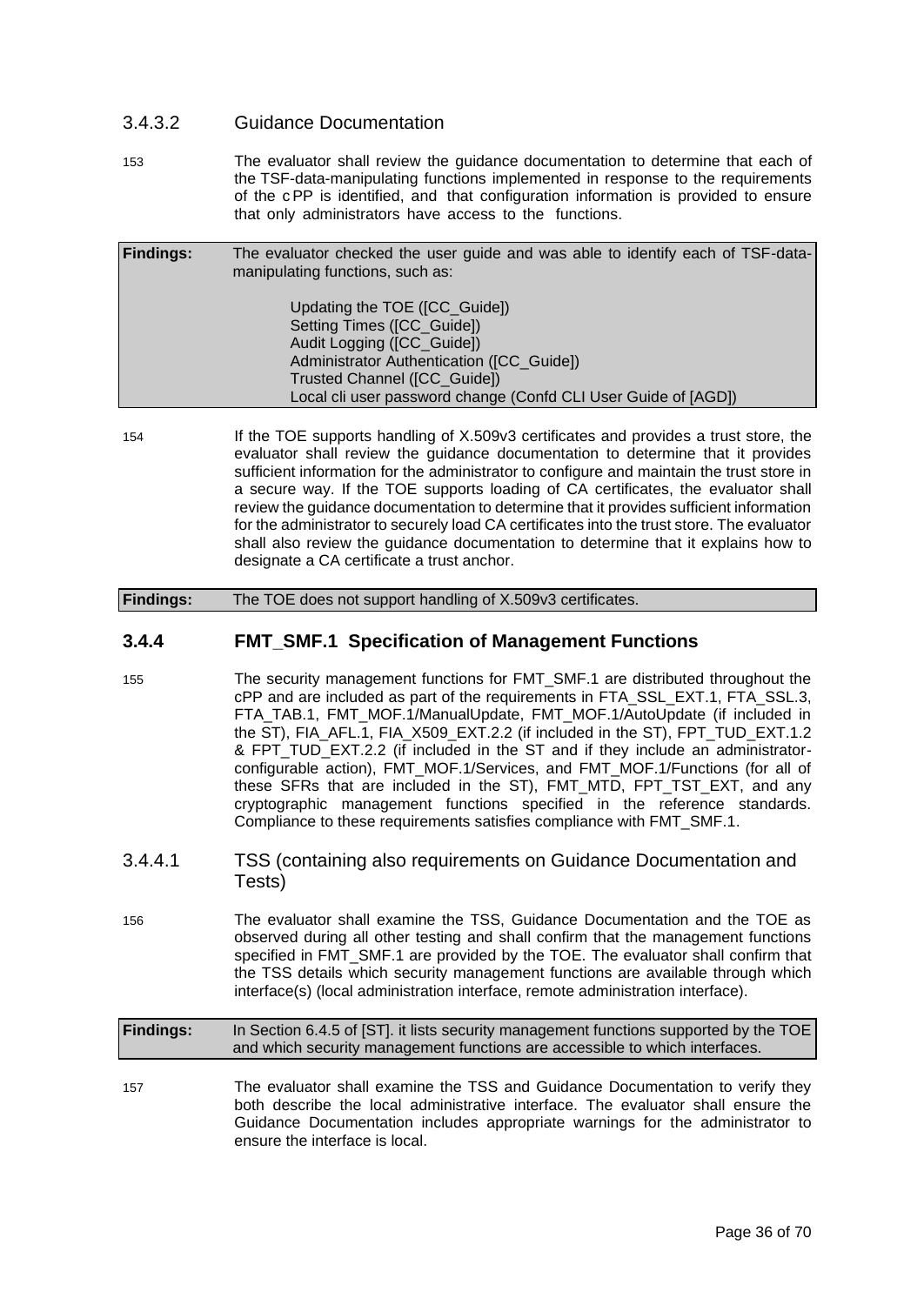**Findings:** In Section 6.4.5 of [ST], it describes security management functions accessible via local administrative interface.

158 For distributed TOEs with the option 'ability to configure the interaction between TOE components' the evaluator shall examine that the ways to configure the interaction between TOE components is detailed in the TSS and Guidance Documentation. The evaluator shall check that the TOE behaviour observed during testing of the configured SFRs is as described in the TSS and Guidance Documentation.

#### **Findings:** The TOE is not a distributed TOE.

3.4.4.2 Guidance Documentation

159 See section 3.4.4.1.

- 3.4.4.3 Tests
- 160 The evaluator tests management functions as part of testing the SFRs identified in section 4.4.4. No separate testing for FMT\_SMF.1 is required unless one of the management functions in FMT\_SMF.1.1 has not already been exercised under any other SFR.
- **Note:** There are no explicit test activities and therefore none are recorded here. All management functions in FMT\_SMF.1.1 were exercised in other test cases.

## **3.4.5 FMT\_SMR.2 Restrictions on security roles**

- 3.4.5.1 TSS
- 161 The evaluator shall examine the TSS to determine that it details the TOE supported roles and any restrictions of the roles involving administration of the TOE.
- **Findings:** In Section 6.4.3 of [ST], it identifies the TOE supported roles with any restrictions of the roles.

#### 3.4.5.2 Guidance Documentation

- 162 The evaluator shall review the guidance documentation to ensure that it contains instructions for administering the TOE both locally and remotely, including any configuration that needs to be performed on the client for remote administration.
- **Findings:** The evaluator verified that [CC\_Guide] identifies interfaces for administering the TOE both locally and remotely in section of "Administration Interfaces". By following instructions in sections of "Administrator Authentication", "Audit Logging", and CONFD CLI User Guide in [AGD], the evaluator was able to complete all tests successfully.

#### 3.4.5.3 Tests

163 In the course of performing the testing activities for the evaluation, the evaluator shall use all supported interfaces, although it is not necessary to repeat each test involving an administrative action with each interface. The evaluator shall ensure, however, that each supported method of administering the TOE that conforms to the requirements of this cPP be tested; for instance, if the TOE can be administered through a local hardware interface; SSH; and TLS/HTTPS; then all three methods of administration must be exercised during the evaluation team's test activities.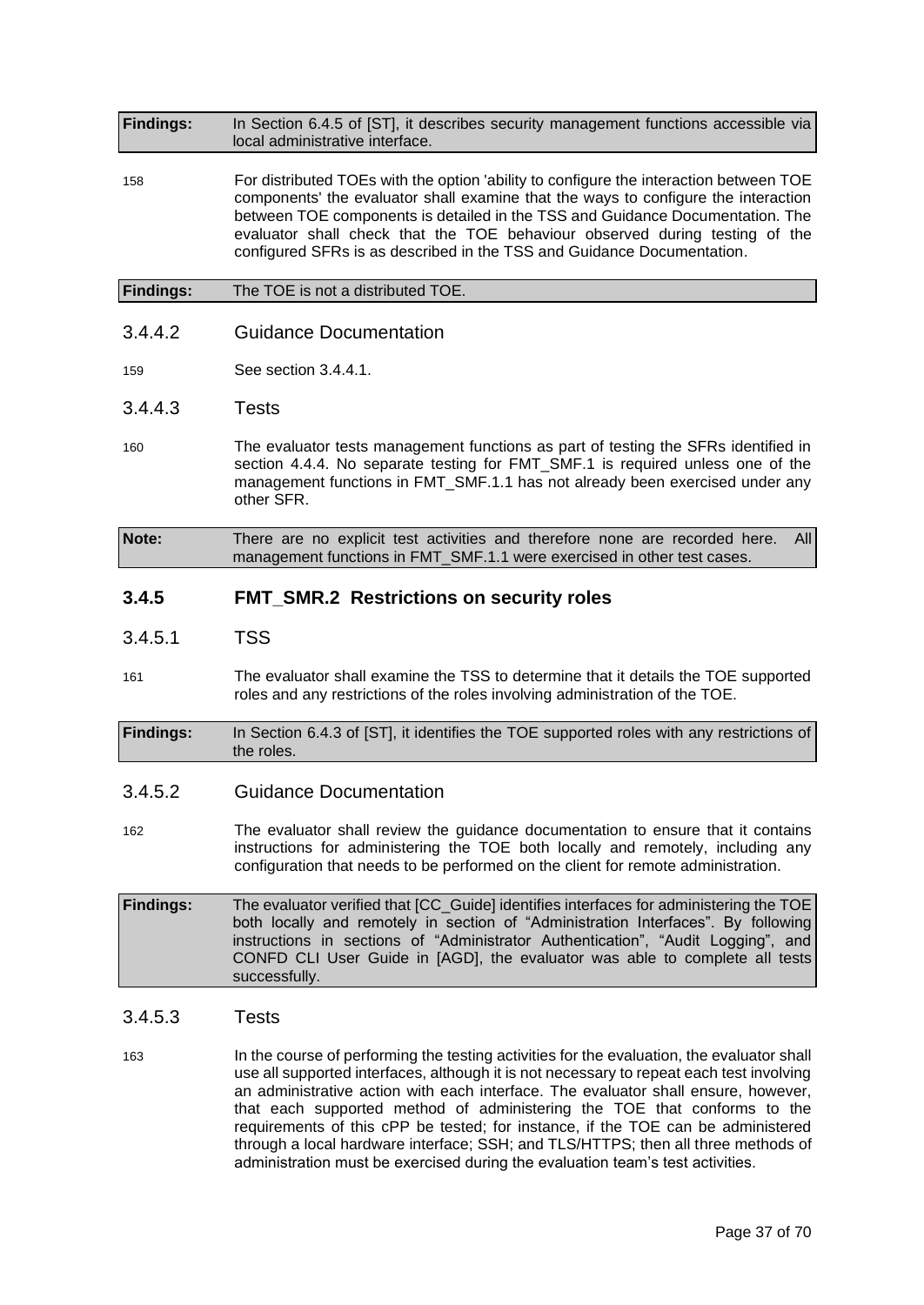<span id="page-37-0"></span>**Findings:** There are no explicit test activities and therefore none are recorded here. All interfaces are tested throughout this test plan.

## **3.5 Protection of the TSF (FPT)**

## **3.5.1 FPT\_SKP\_EXT.1 Protection of TSF Data (for reading of all preshared, symmetric and private keys)**

#### 3.5.1.1 TSS

164 The evaluator shall examine the TSS to determine that it details how any pre-shared keys, symmetric keys, and private keys are stored and that they are unable to be viewed through an interface designed specifically for that purpose, as outlined in the application note. If these values are not stored in plaintext, the TSS shall describe how they are protected/obscured.

**Findings:** In Section 6.5.1 of [ST], it describes that any pre-shared keys, symmetric keys, and private keys are stored in plaintext; it further states that, in all cases, plaintext keys cannot be viewed through an interface designed specifically for that purpose.

## **3.5.2 FPT\_APW\_EXT.1 Protection of Administrator Passwords**

#### 3.5.2.1 TSS

165 The evaluator shall examine the TSS to determine that it details all authentication data that are subject to this requirement, and the method used to obscure the plaintext password data when stored. The TSS shall also detail passwords are stored in such a way that they are unable to be viewed through an interface designed specifically for that purpose, as outlined in the application note.

**Findings:** In Section 6.5.2 of [ST], it states that the SHA-512 hashed passwords are kept in the storage and they are unable to be viewed through an interface designed specifically for that purpose**.**

## **3.5.3 FPT\_TST\_EXT.1 TSF testing**

## 3.5.3.1 TSS

166 The evaluator shall examine the TSS to ensure that it details the self-tests that are run by the TSF; this description should include an outline of what the tests are actually doing (e.g., rather than saying "memory is tested", a description similar to "memory is tested by writing a value to each memory location and reading it back to ensure it is identical to what was written" shall be used). The evaluator shall ensure that the TSS makes an argument that the tests are sufficient to demonstrate that the TSF is operating correctly.

**Findings:** In Section 6.5.3 of [ST], it describes self-tests that are run by the TSF. The evaluator determines that the tests include crypto module self-tests, TOE image integrity test and CPU and BIOS self-tests, which are sufficient to demonstrate that TSF is operating correctly.

167 For distributed TOEs the evaluator shall examine the TSS to ensure that it details which TOE component performs which self-tests and when these self-tests are run.

| <b>Findings:</b> | The TOE is not a distributed TOE. |  |
|------------------|-----------------------------------|--|
|------------------|-----------------------------------|--|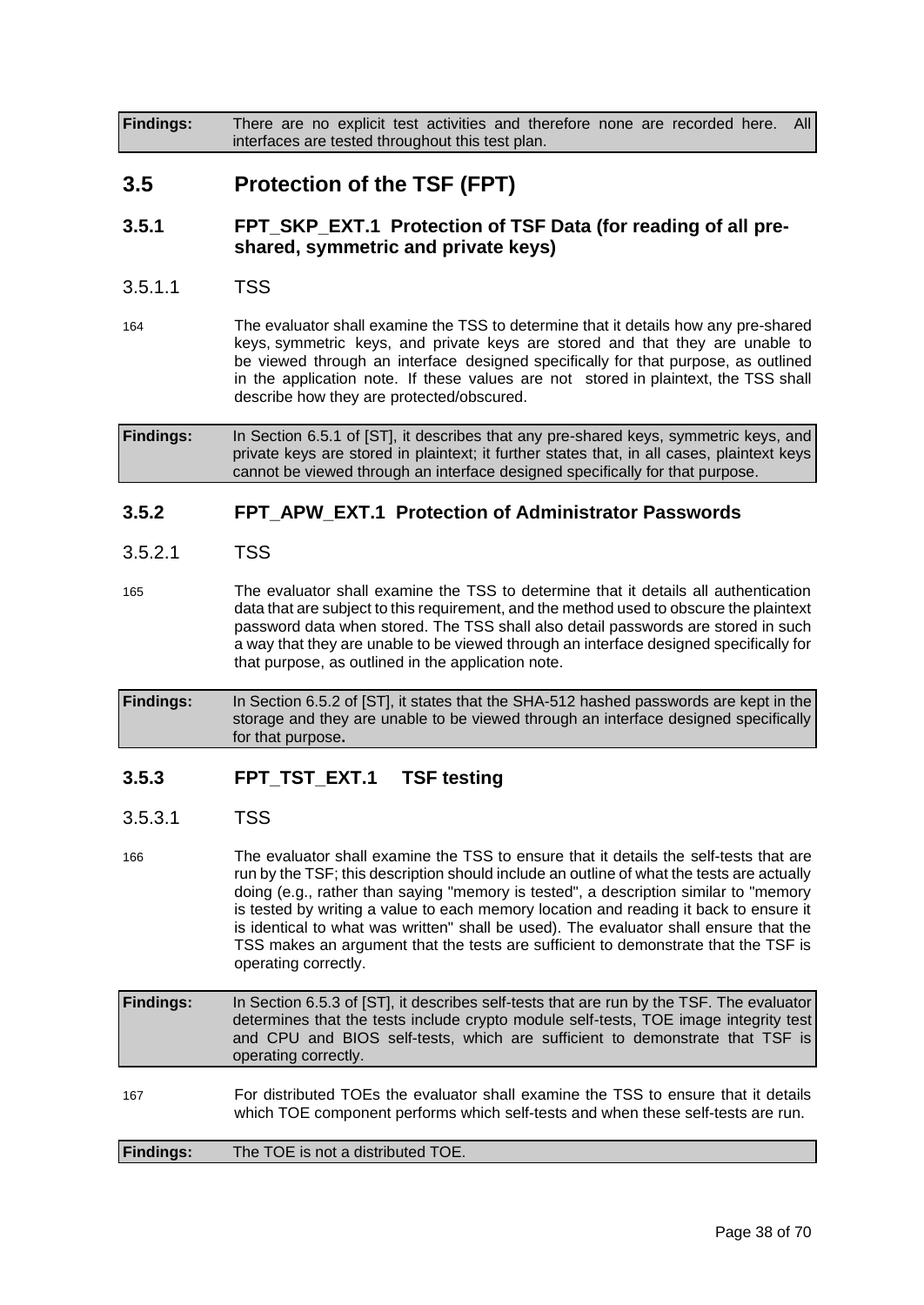#### 3.5.3.2 Guidance Documentation

168 The evaluator shall also ensure that the guidance documentation describes the possible errors that may result from such tests, and actions the administrator should take in response; these possible errors shall correspond to those described in the TSS.

| <b>Findings:</b> | The evaluator checked the [CC Guide] and determined that the section of "Power-on"<br>Self-tests" (section 2.3) describes possible errors from self-testing and actions<br>following errors. The evaluator considered the error states described in the<br>[CC_Guide] in section 2.3:                                                                                 |
|------------------|-----------------------------------------------------------------------------------------------------------------------------------------------------------------------------------------------------------------------------------------------------------------------------------------------------------------------------------------------------------------------|
|                  | - Cryptographic functions of the TOE;                                                                                                                                                                                                                                                                                                                                 |
|                  | - CPU and BIOS tests; and                                                                                                                                                                                                                                                                                                                                             |
|                  | - Integrity of the TOE image.                                                                                                                                                                                                                                                                                                                                         |
|                  | Each of the failure states of these self-tests in the [CC_Guide] matches those failure<br>states described in the [ST] TSS section 6.5.3. The administrator is required to follow<br>"any troubleshooting steps indicated by an error message" and if such steps are<br>unsuccessful, "Samsung Technical Support should be engaged for troubleshooting or<br>repair." |
|                  | The administrator actions are appropriate given the perceived severity of the error<br>states and the complexity of the product.                                                                                                                                                                                                                                      |
|                  |                                                                                                                                                                                                                                                                                                                                                                       |

169 For distributed TOEs the evaluator shall ensure that the guidance documentation describes how to determine from an error message returned which TOE component has failed the self-test.

### **Findings:** The TOE is not a distributed TOE.

#### 3.5.3.3 Tests

- 170 It is expected that at least the following tests are performed:
	- a. Verification of the integrity of the firmware and executable software of the TOE
	- b. Verification of the correct operation of the cryptographic functions necessary to fulfil any of the SFRs.
- 171 Although formal compliance is not mandated, the self-tests performed should aim for a level of confidence comparable to:
	- a. [FIPS 140-2], chap. 4.9.1, Software/firmware integrity test for the verification of the integrity of the firmware and executable software. Note that the testing is not restricted to the cryptographic functions of the TOE.
	- b. [FIPS 140-2], chap. 4.9.1, Cryptographic algorithm test for the verification of the correct operation of cryptographic functions. Alternatively, national requirements of any CCRA member state for the security evaluation of cryptographic functions should be considered as appropriate.
- 172 The evaluator shall either verify that the self-tests described above are carried out during initial start-up or that the developer has justified any deviation from this.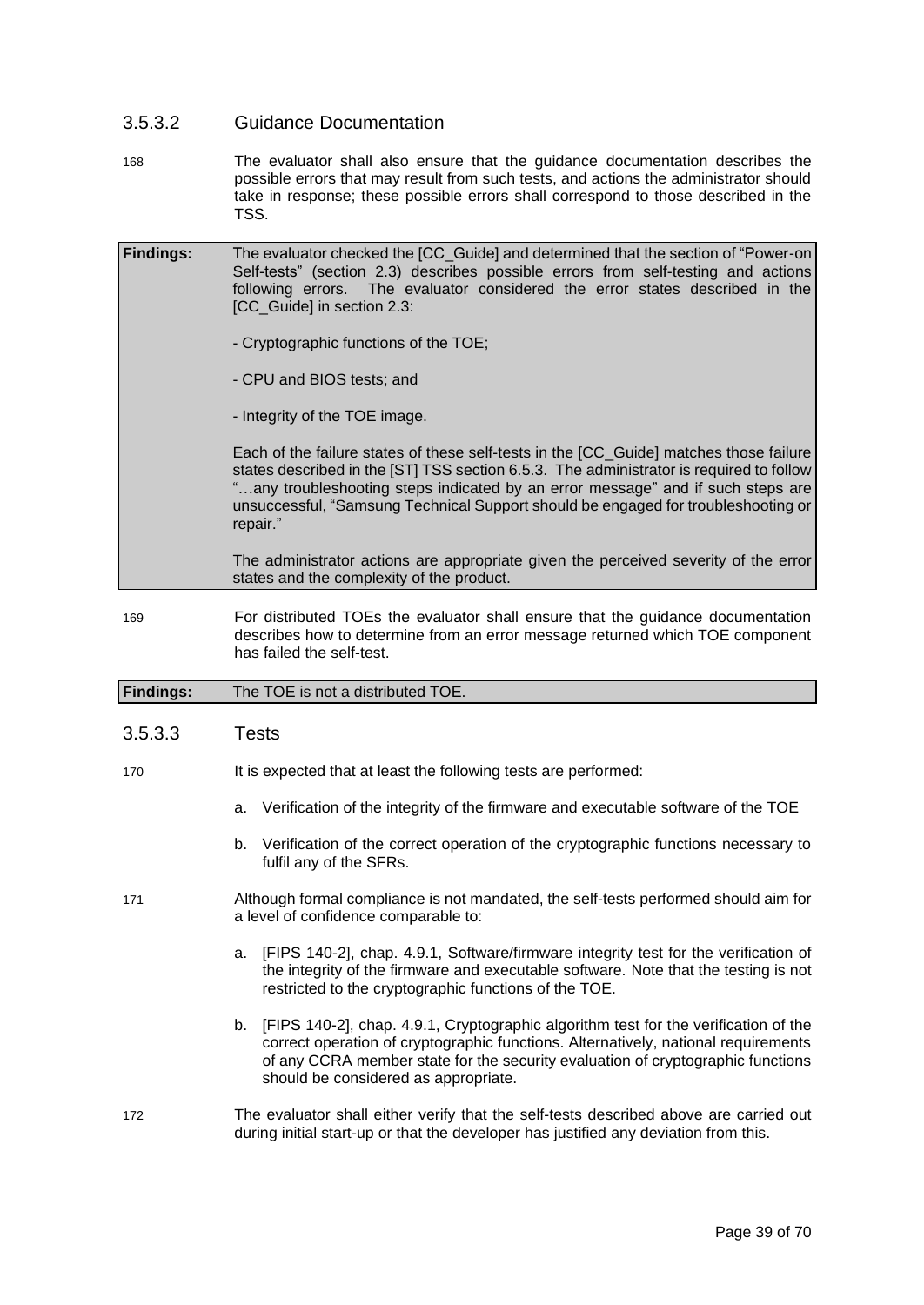173 For distributed TOEs the evaluator shall perform testing of self-tests on all TOE components according to the description in the TSS about which self-test are performed by which component.

#### **High-Level Test Description**

Reset the TOE and witness that the startup includes an indicator that self-tests were executed and passed permitting the device to operate.

Findings: PASS

## **3.5.4 FPT\_TUD\_EXT.1 Trusted Update**

- 3.5.4.1 TSS
- 174 The evaluator shall verify that the TSS describe how to query the currently active version. If a trusted update can be installed on the TOE with a delayed activation, the TSS needs to describe how and when the inactive version becomes active. The evaluator shall verify this description.

**Findings:** In Section 6.5.4 of [ST], it describes how to query the currently active version. It does not claim that a trusted update can be installed with a delayed activation.

- 175 The evaluator shall verify that the TSS describes all TSF software update mechanisms for updating the system firmware and software (for simplicity the term 'software' will be used in the following although the requirements apply to firmware and software). The evaluator shall verify that the description includes a digital signature verification of the software before installation and that installation fails if the verification fails. Alternatively, an approach using a published hash can be used. In this case the TSS shall detail this mechanism instead of the digital signature verification mechanism. The evaluator shall verify that the TSS describes the method by which the digital signature or published hash is verified to include how the candidate updates are obtained, the processing associated with verifying the digital signature or published hash of the update, and the actions that take place for both successful and unsuccessful signature verification or published hash verification.
- **Findings:** In Section 6.5.4 of [ST], it describes the TSF software update mechanism. Especially, digital signature verification is used to check the authenticity of the software update – how digital signature verification is done and what happens if the verification fails.
- 176 **If the options 'support automatic checking for updates' or 'support automatic updates'** are chosen from the selection in FPT\_TUD\_EXT.1.2, the evaluator shall verify that the TSS explains what actions are involved in automatic checking or automatic updating by the TOE, respectively.

**Findings:** The options "support automatic checking for updates" or "support automatic updates" are not claimed.

177 For distributed TOEs, the evaluator shall examine the TSS to ensure that it describes how all TOE components are updated, that it describes all mechanisms that support continuous proper functioning of the TOE during update (when applying updates separately to individual TOE components) and how verification of the signature or checksum is performed for each TOE component. Alternatively, this description can be provided in the guidance documentation. In that case the evaluator should examine the guidance documentation instead.

**Findings:** The TOE is not a distributed TOE.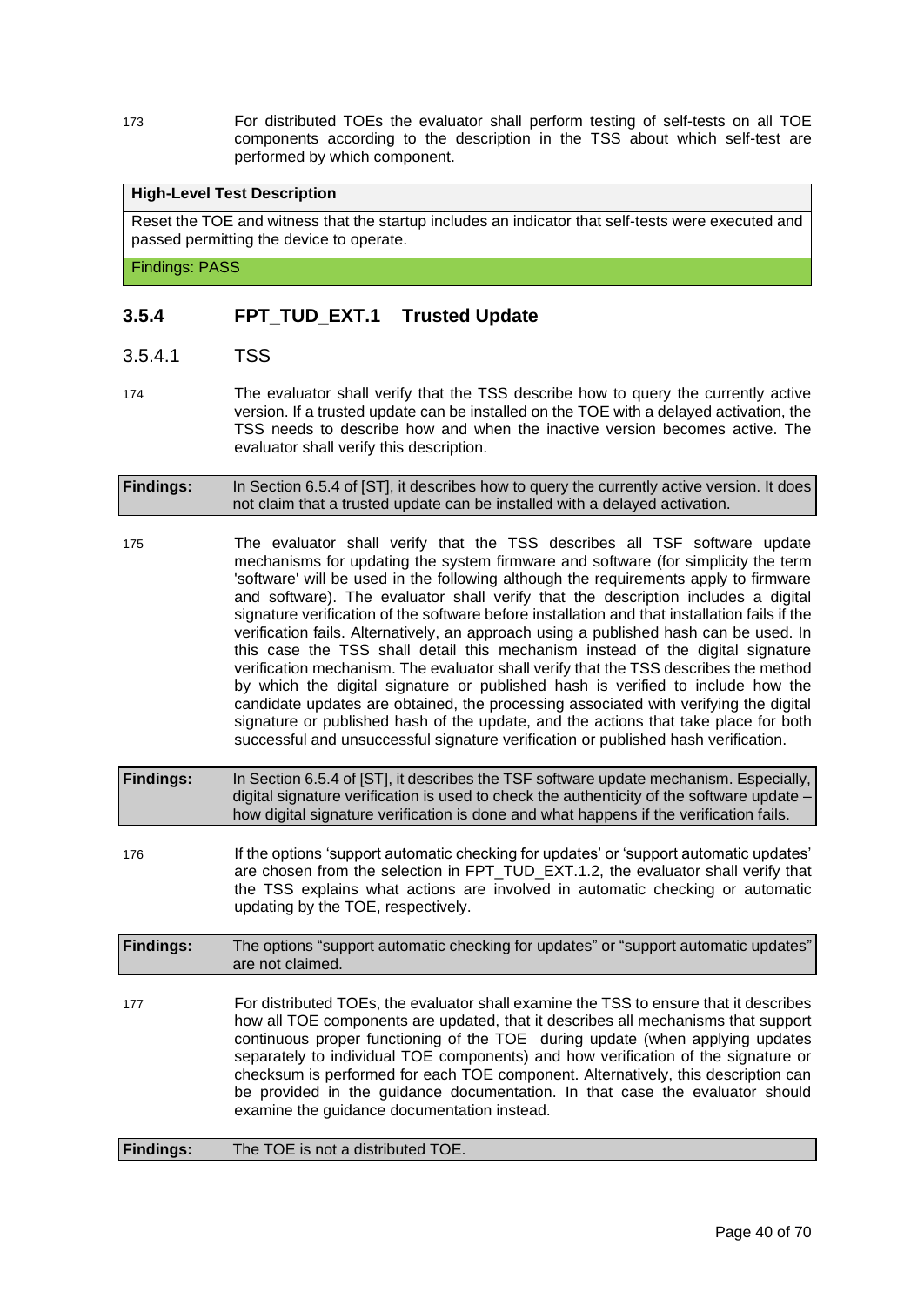178 If a published hash is used to protect the trusted update mechanism, then the evaluator shall verify that the trusted update mechanism does involve an active authorization step of the Security Administrator, and that download of the published hash value, hash comparison and update is not a fully automated process involving no active authorization by the Security Administrator. In particular, authentication as Security Administration according to FMT\_MOF.1/ManualUpdate needs to be part of the update process when using published hashes.

#### **Findings:** N/A – published hash is not used for TOE's trusted update mechanism

### 3.5.4.2 Guidance Documentation

- 179 The evaluator shall verify that the guidance documentation describes how to query the currently active version. If a trusted update can be installed on the TOE with a delayed activation, the guidance documentation needs to describe how to query the loaded but inactive version.
- **Findings:** The evaluator checked the [CC\_Guide] and found that section of "Verifying the TOE" describes how to query the currently active version; and it claims that the TOE does not support delayed activation in section of "Updating the TOE".
- 180 The evaluator shall verify that the guidance documentation describes how the verification of the authenticity of the update is performed (digital signature verification or verification of published hash). The description shall include the procedures for successful and unsuccessful verification. The description shall correspond to the description in the TSS.
- **Findings:** The evaluator checked the [CC\_Guide] and found that it claims that TOE update files are digitally signed (ECDSA using NIST P-256 / SHA-256) and the signature is verified using a hardcoded ECDSA public key prior to installation of the update; and if verification fails, the update is aborted, and an error message is displayed.
- 181 If a published hash is used to protect the trusted update mechanism, the evaluator shall verify that the guidance documentation describes how the Security Administrator can obtain authentic published hash values for the updates.

**Findings:** The TOE does not rely on hash-based integrity mechanisms.

182 For distributed TOEs the evaluator shall verify that the guidance documentation describes how the versions of individual TOE components are determined for FPT\_TUD\_EXT.1, how all TOE components are updated, and the error conditions that may arise from checking or applying the update (e.g. failure of signature verification, or exceeding available storage space) along with appropriate recovery actions. . The guidance documentation only has to describe the procedures relevant for the System Administrator; it does not need to give information about the internal communication that takes place when applying updates.

#### **Findings:** The TOE is not a distributed TOE.

183 If this was information was not provided in the TSS: For distributed TOEs, the evaluator shall examine the Guidance Documentation to ensure that it describes how all TOE components are updated, that it describes all mechanisms that support continuous proper functioning of the TOE during update (when applying updates separately to individual TOE components) and how verification of the signature or checksum is performed for each TOE component.

**Findings:** The TOE is not a distributed TOE.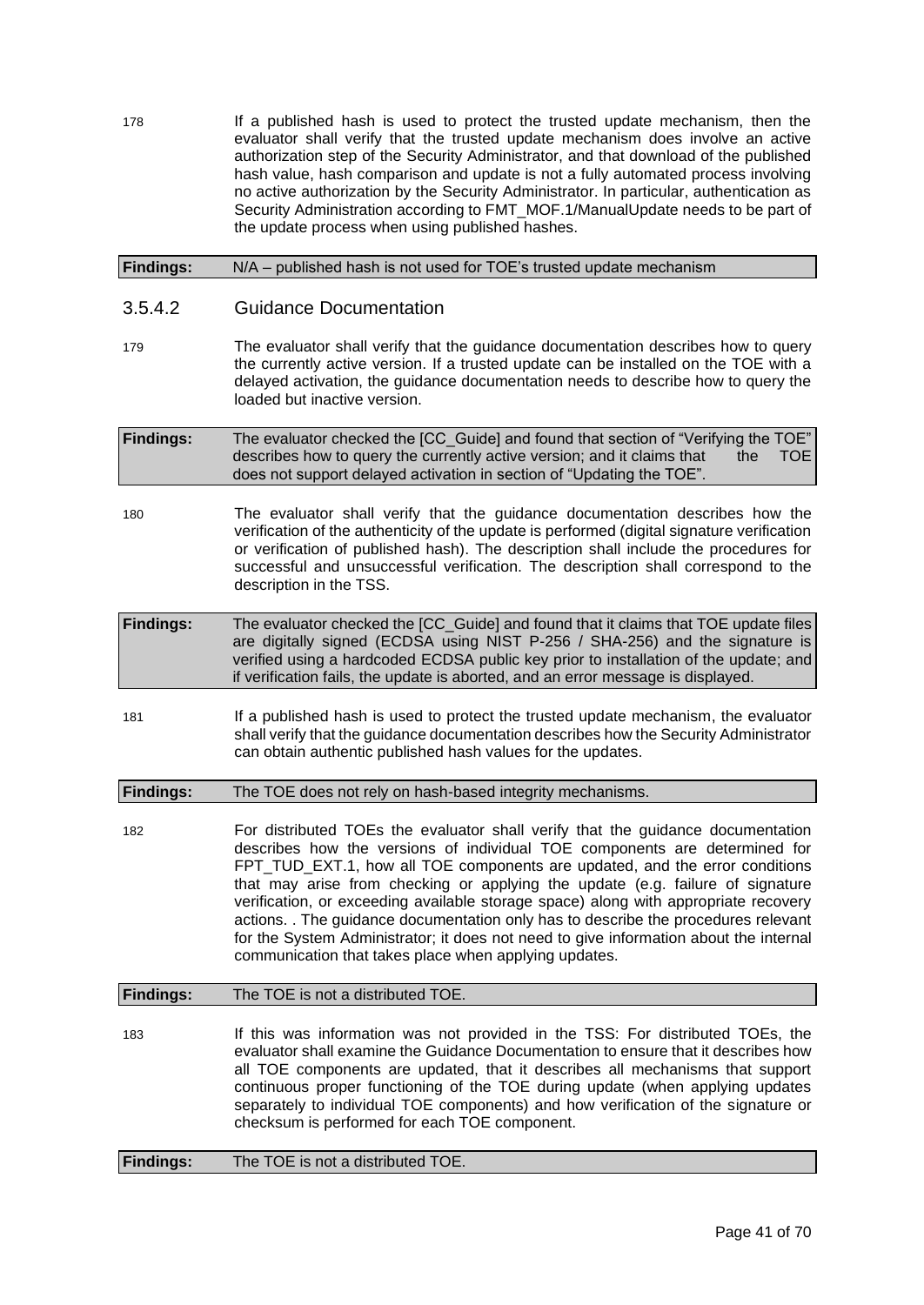184 If this was information was not provided in the TSS: If the ST author indicates that a certificate-based mechanism is used for software update digital signature verification, the evaluator shall verify that the Guidance Documentation contains a description of how the certificates are contained on the device. The evaluator also ensures that the Guidance Documentation describes how the certificates are installed/updated/selected, if necessary.

#### **Findings:** The TOE does not use certificate-based mechanism.

#### 3.5.4.3 Tests

- 185 The evaluator shall perform the following tests:
	- a. Test 1: The evaluator performs the version verification activity to determine the current version of the product. If a trusted update can be installed on the TOE with a delayed activation, the evaluator shall also query the most recently installed version (for this test the TOE shall be in a state where these two versions match). The evaluator obtains a legitimate update using procedures described in the guidance documentation and verifies that it is successfully installed on the TOE. For some TOEs loading the update onto the TOE and activation of the update are separate steps ('activation' could be performed e.g. by a distinct activation step or by rebooting the device). In that case the evaluator verifies after loading the update onto the TOE but before activation of the update that the current version of the product did not change but the most recently installed version has changed to the new product version. After the update, the evaluator performs the version verification activity again to verify the version correctly corresponds to that of the update and that current version of the product and most recently installed version match again.

#### **High-Level Test Description**

Get the current version of the TOE.

Attempt to install a legitimate version of the TOE.

After the install, get the current version of the TOE and ensure it is consistent with the newly installed version.

#### Findings: PASS

b. Test 2 [conditional]:

If the TOE itself verifies a digital signature to authorize the installation of an image to update the TOE the following test shall be performed (otherwise the test shall be omitted). The evaluator first confirms that no updates are pending and then performs the version verification activity to determine the current version of the product, verifying that it is different from the version claimed in the update(s) to be used in this test. The evaluator obtains or produces illegitimate updates as defined below and attempts to install them on the TOE. The evaluator verifies that the TOE rejects all of the illegitimate updates. The evaluator performs this test using all of the following forms of illegitimate updates:

- 1) A modified version (e.g. using a hex editor) of a legitimately signed update
- 2) An image that has not been signed

Page 42 of 70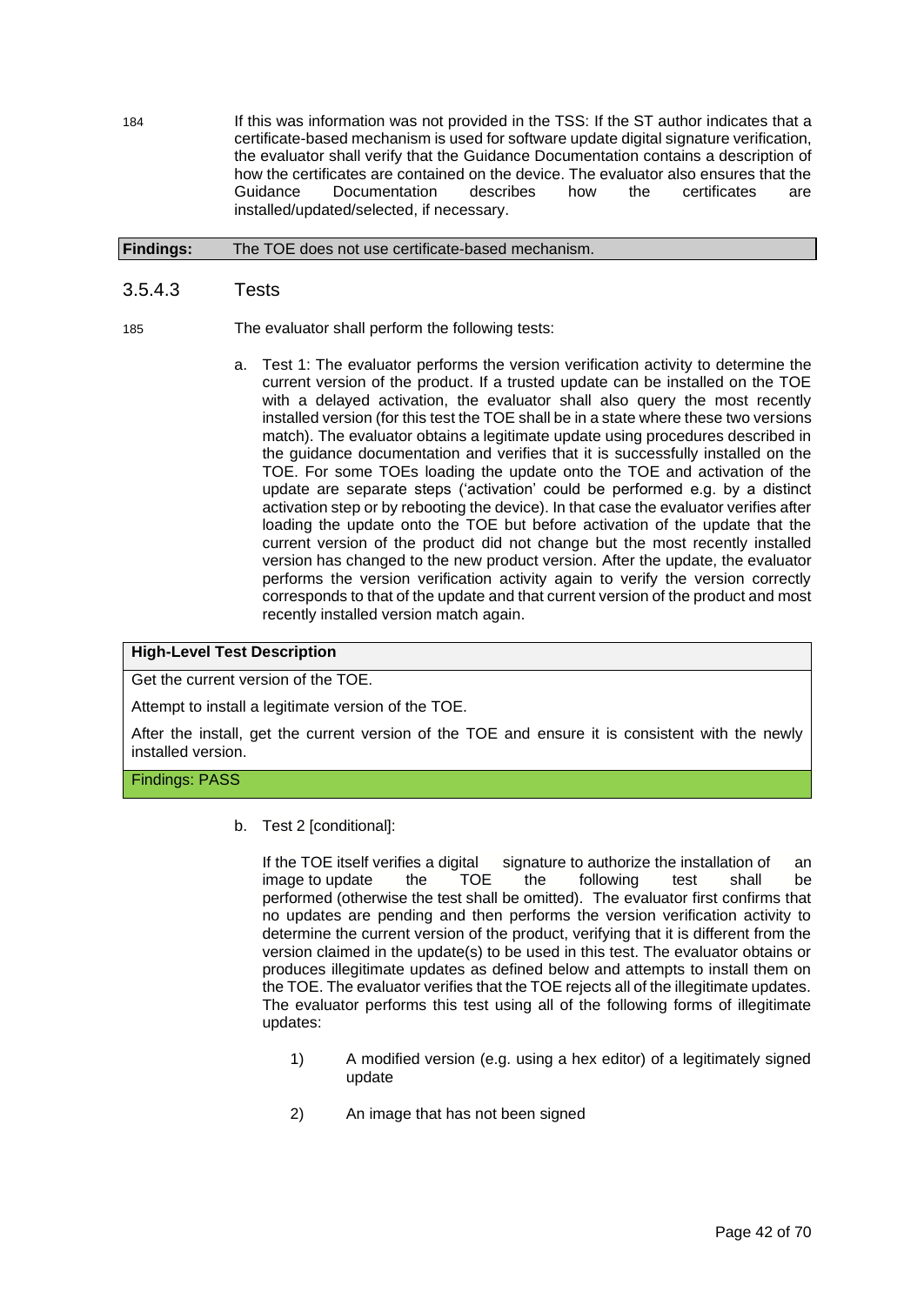- 3) An image signed with an invalid signature (e.g. by using a different key as expected for creating the signature or by manual modification of a legitimate signature)
- 4) If the TOE allows a delayed activation of updates the TOE must be able to display both the currently executing version and most recently installed version. The handling of version information of the most recently installed version might differ between different TOEs depending on the point in time when an attempted update is rejected. The evaluator shall verify that the TOE handles the most recently installed version information for that case as described in the guidance documentation. After the TOE has rejected the update the evaluator shall verify, that both, current version and most recently installed version, reflect the same version information as prior to the update attempt.

#### **High-Level Test Description**

Attempt to install a bad image, an unsigned image and a badly signed image – i.e. bad signature.

After each attempt, get the current version of the TOE using all available means and ensure they are consistent.

#### Findings: PASS

- c. Test 3 [conditional]: If the TOE itself verifies a hash value over an image against a published hash value (i.e. reference value) that has been imported to the TOE from outside such that the TOE itself authorizes the installation of an image to update the TOE, the following test shall be performed (otherwise the test shall be omitted). If the published hash is provided to the TOE by the Security Administrator and the verification of the hash value over the update file(s) against the published hash is performed by the TOE, then the evaluator shall perform the following tests. The evaluator first confirms that no update is pending and then performs the version verification activity to determine the current version of the product, verifying that it is different from the version claimed in the update(s) to be used in this test.
	- 1) The evaluator obtains or produces an illegitimate update such that the hash of the update does not match the published hash. The evaluator provides the published hash value to the TOE and calculates the hash of the update either on the TOE itself (if that functionality is provided by the TOE), or else outside the TOE. The evaluator confirms that the hash values are different, and attempts to install the update on the TOE, verifying that this fails because of the difference in hash values (and that the failure is logged). Depending on the implementation of the TOE, the TOE might not allow the Security Administrator to even attempt updating the TOE after the verification of the hash value fails. In that case the verification that the hash comparison fails is regarded as sufficient verification of the correct behaviour of the TOE
	- 2) The evaluator uses a legitimate update and tries to perform verification of the hash value without providing the published hash value to the TOE. The evaluator confirms that this attempt fails. Depending on the implementation of the TOE it might not be possible to attempt the verification of the hash value without providing a hash value to the TOE, e.g. if the hash value needs to be handed over to the TOE as a parameter in a command line message and the syntax check of the command prevents the execution of the command without providing a hash value. In that case the mechanism that prevents the execution of this check shall be tested accordingly, e.g.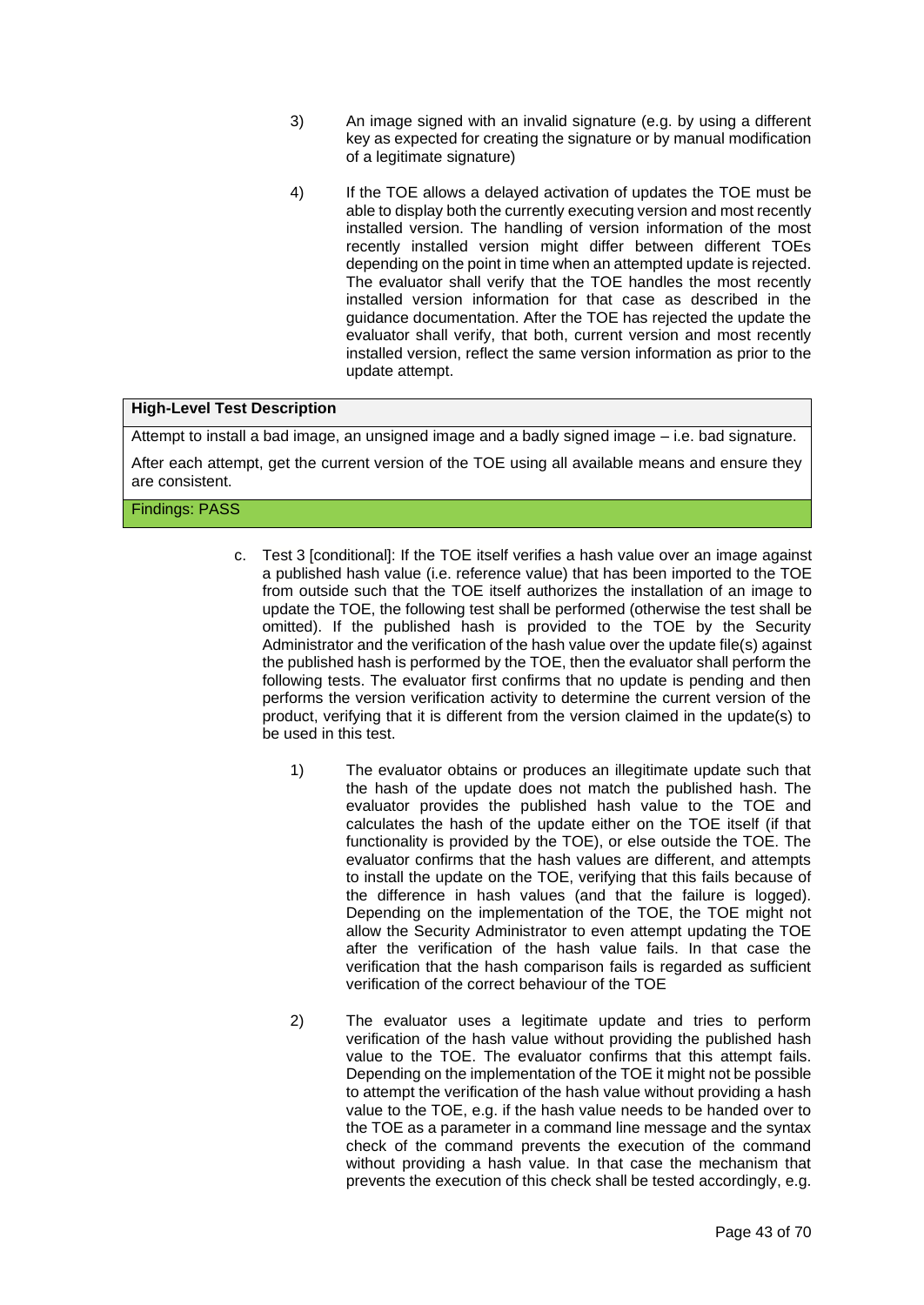that the syntax check rejects the command without providing a hash value, and the rejection of the attempt is regarded as sufficient verification of the correct behaviour of the TOE in failing to verify the hash. The evaluator then attempts to install the update on the TOE (in spite of the unsuccessful hash verification) and confirms that this fails. Depending on the implementation of the TOE, the TOE might not allow to even attempt updating the TOE after the verification of the hash value fails. In that case the verification that the hash comparison fails is regarded as sufficient verification of the correct behaviour of the TOE

3) If the TOE allows delayed activation of updates, the TOE must be able to display both the currently executing version and most recently installed version. The handling of version information of the most recently installed version might differ between different TOEs. Depending on the point in time when the attempted update is rejected, the most recently installed version might or might not be updated. The evaluator shall verify that the TOE handles the most recently installed version information for that case as described in the guidance documentation. After the TOE has rejected the update the evaluator shall verify, that both, current version and most recently installed version, reflect the same version information as prior to the update attempt.

| <b>Findings:</b> | Not Applicable                                                                                                                                                                                                                                                  |  |  |  |
|------------------|-----------------------------------------------------------------------------------------------------------------------------------------------------------------------------------------------------------------------------------------------------------------|--|--|--|
| 186              | If the verification of the hash value over the update file(s) against the published hash<br>is not performed by the TOE, Test 3 shall be skipped.                                                                                                               |  |  |  |
| 187              | The evaluator shall perform Test 1, Test 2 and Test 3 (if applicable) for all methods<br>supported (manual updates, automatic checking for updates, automatic updates).                                                                                         |  |  |  |
| <b>Findings:</b> | The TOE only supports manual updates.                                                                                                                                                                                                                           |  |  |  |
| 188              | For distributed TOEs the evaluator shall perform Test 1, Test 2 and Test 3 (if<br>applicable) for all TOE components.                                                                                                                                           |  |  |  |
| <b>Findings:</b> | The TOE is not a distributed TOE.                                                                                                                                                                                                                               |  |  |  |
| 3.5.5            | FPT_STM_EXT.1 Reliable Time Stamps                                                                                                                                                                                                                              |  |  |  |
| 3.5.5.1          | <b>TSS</b>                                                                                                                                                                                                                                                      |  |  |  |
| 189              | The evaluator shall examine the TSS to ensure that it lists each security function that<br>makes use of time, and that it provides a description of how the time is maintained<br>and considered reliable in the context of each of the time related functions. |  |  |  |
| <b>Findings:</b> | In Section 6.5.5 of [ST], it lists each security function that uses reliable timestamp; it<br>also describes how the reliable time is maintained.                                                                                                               |  |  |  |
| 3.5.5.2          | Guidance Documentation                                                                                                                                                                                                                                          |  |  |  |

190 The evaluator examines the guidance documentation to ensure it instructs the administrator how to set the time. If the TOE supports the use of an NTP server, the guidance documentation instructs how a communication path is established between the TOE and the NTP server, and any configuration of the NTP client on the TOE to support this communication.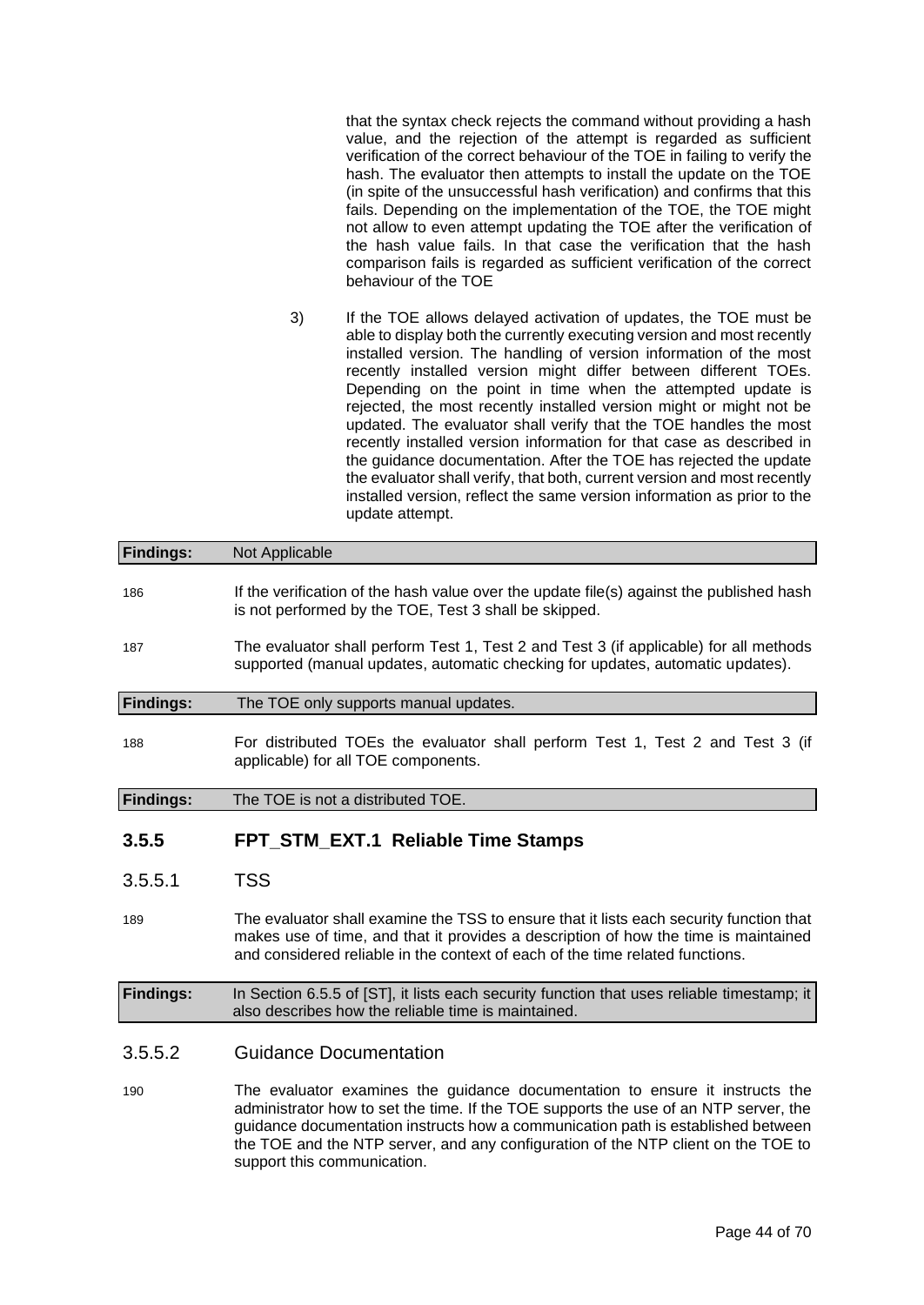**Findings:** The evaluator checked the [CC\_Guide] and determined that manual date setting and synchronization with NTP server are described in the section of "Setting Time".

#### 3.5.5.3 Tests

- 191 The evaluator shall perform the following tests:
	- a. Test 1: If the TOE supports direct setting of the time by the Security Administrator then the evaluator uses the guidance documentation to set the time. The evaluator shall then use an available interface to observe that the time was set correctly.
	- b. Test 2: If the TOE supports the use of an NTP server; the evaluator shall use the guidance documentation to configure the NTP client on the TOE and set up a communication path with the NTP server. The evaluator will observe that the NTP server has set the time to what is expected. If the TOE supports multiple protocols for establishing a connection with the NTP server, the evaluator shall perform this test using each supported protocol claimed in the guidance documentation.

#### **High-Level Test Description**

Get the current date. Change the date. Get the date to show that it was successful. Verify the audit log contains the necessary information.

Refer to FCS\_NTP\_EXT.1 for Test 2.

#### Findings: PASS

192 If the audit component of the TOE consists of several parts with independent time information, then the evaluator shall verify that the time information between the different parts are either synchronized or that it is possible for all audit information to relate the time information of the different part to one base information unambiguously.

#### <span id="page-44-0"></span>**Findings:** Not Applicable – the TOE is not a distributed TOE

## **3.6 TOE Access (FTA)**

## **3.6.1 FTA\_SSL\_EXT.1 TSF-initiated Session Locking**

3.6.1.1 TSS

193 The evaluator shall examine the TSS to determine that it details whether local administrative session locking or termination is supported and the related inactivity time period settings.

**Findings:** In Section 6.6.1 of [ST], it describes that local admin session is terminated after a period of time of inactivity. It also describes that the Security Administrator may configure the TOE to terminate an inactive local interactive session following a specified period of time.

#### 3.6.1.2 Guidance Documentation

194 The evaluator shall confirm that the guidance documentation states whether local administrative session locking or termination is supported and instructions for configuring the inactivity time period.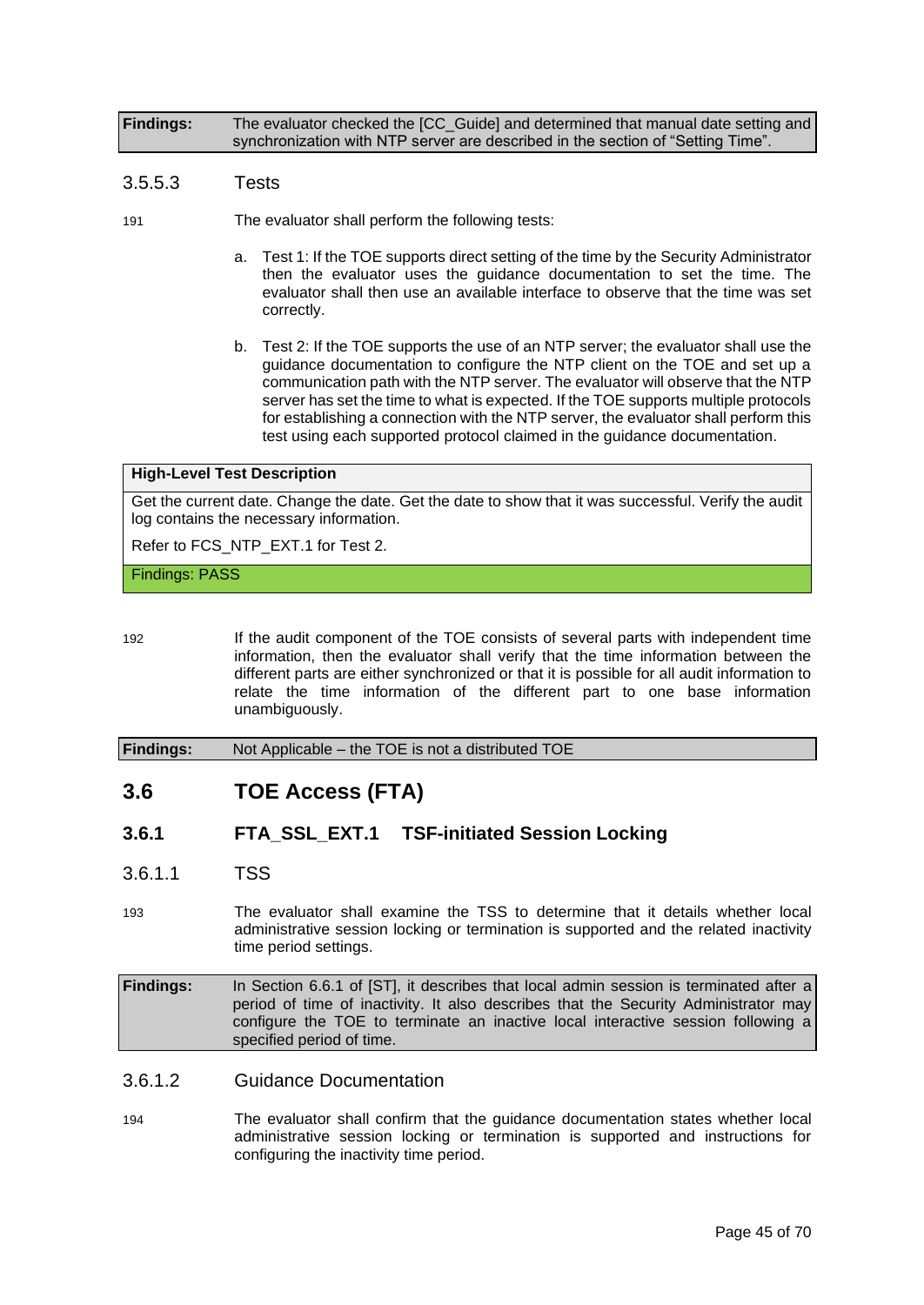**Findings:** The evaluator checked the [CC\_Guide] and confirmed that configuration of local console session locking or termination is described in the section of "Administrator Authentication".

- 3.6.1.3 Tests
- 195 The evaluator shall perform the following test:
	- a. Test 1: The evaluator follows the guidance documentation to configure several different values for the inactivity time period referenced in the component. For each period configured, the evaluator establishes a local interactive session with the TOE. The evaluator then observes that the session is either locked or terminated after the configured time period. If locking was selected from the component, the evaluator then ensures that re-authentication is needed when trying to unlock the session.

#### **High-Level Test Description**

For various inactivity times, specifically 1 minute and 2 minutes, do the following:

Change the idle timeout to this value;

Log into the device;

Wait for the full duration of the timeout without sending any keep alives. The session should terminate.

Findings: PASS

## **3.6.2 FTA\_SSL.3 TSF-initiated Termination**

- 3.6.2.1 TSS
- 196 The evaluator shall examine the TSS to determine that it details the administrative remote session termination and the related inactivity time period.

**Findings:** In Section 6.6.2 of [ST], it describes the remote admin session termination after specific period of time inactivity. It also describes that the Security Administrator may configure the TOE to terminate an inactive remote interactive session following a specified period of time.

#### 3.6.2.2 Guidance Documentation

197 The evaluator shall confirm that the guidance documentation includes instructions for configuring the inactivity time period for remote administrative session termination.

#### **Findings:** The evaluator checked the [CC\_Guide] and confirmed that configuration of remote administrative session locking or termination is described in the section of "Administrator Authentication".

#### 3.6.2.3 Tests

198 For each method of remote administration, the evaluator shall perform the following test:

> a. Test 1: The evaluator follows the guidance documentation to configure several different values for the inactivity time period referenced in the component. For each period configured, the evaluator establishes a remote interactive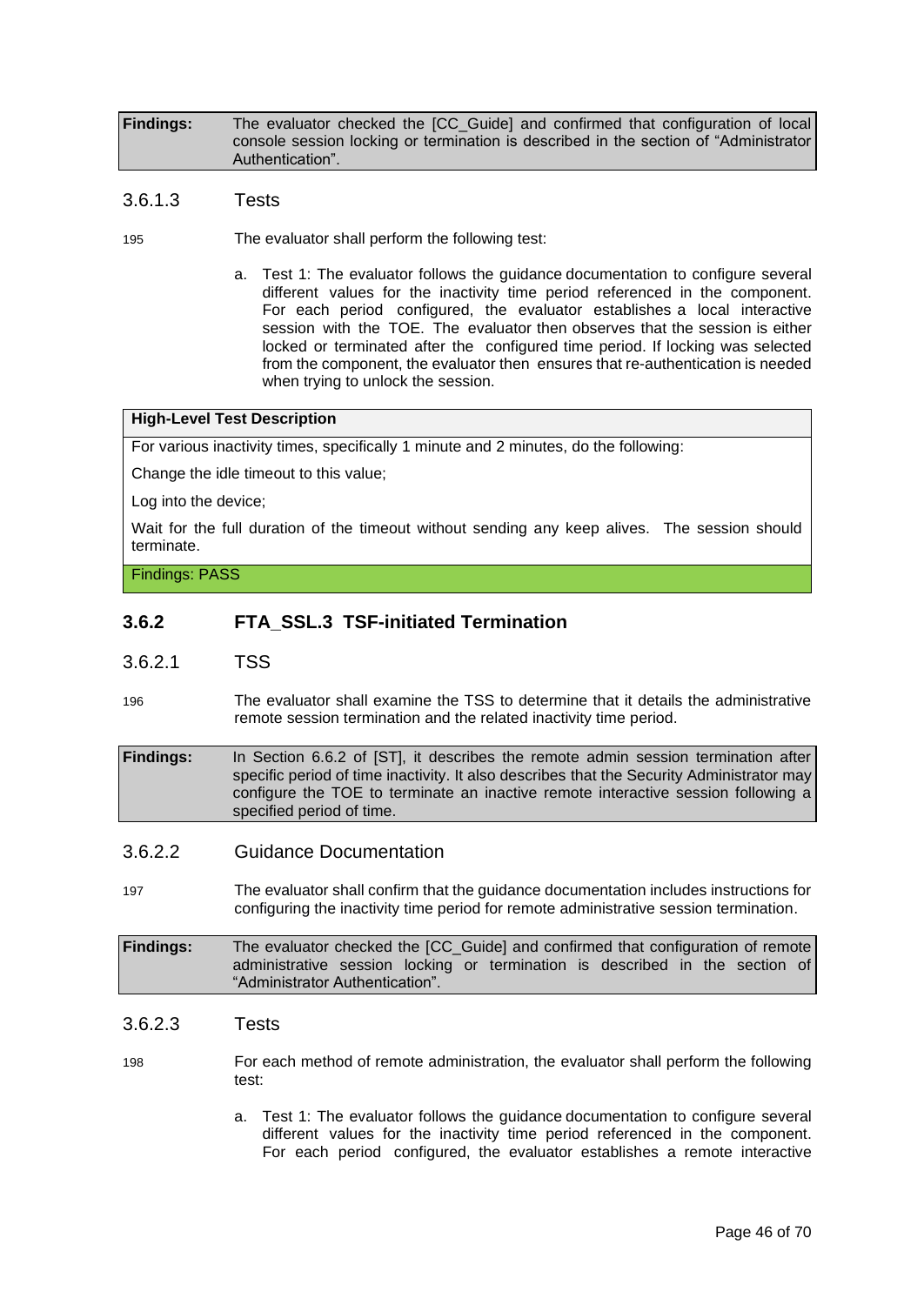session with the TOE. The evaluator then observes that the session is terminated after the configured time period.

#### **High-Level Test Description**

For various inactivity times, specifically 5 minutes and 6 minutes, do the following:

Change the idle timeout to this value;

Log into the device;

Wait for the full duration of the timeout. The session should terminate.

Findings:

## **3.6.3 FTA\_SSL.4 User-initiated Termination**

#### 3.6.3.1 TSS

199 The evaluator shall examine the TSS to determine that it details how the local and remote administrative sessions are terminated.

**Findings:** As per Section 6.6.3 of [ST], administrative users may terminate their own sessions at any time.

#### 3.6.3.2 Guidance Documentation

200 The evaluator shall confirm that the guidance documentation states how to terminate a local or remote interactive session.

**Findings:** The evaluator checked the [CC\_Guide] in section 3.2 and found that the 'exit' command can be used to terminate all variants of shell access. In addition, the "closesession" RPC command can be used to terminate remote NetconfD access.

#### 3.6.3.3 Tests

- 201 For each method of remote administration, the evaluator shall perform the following tests:
	- a. Test 1: The evaluator initiates an interactive local session with the TOE. The evaluator then follows the guidance documentation to exit or log off the session and observes that the session has been terminated.

#### **High-Level Test Description**

Log into the serial console.

Log out using the TSFI previous discussed.

Verify that the session has been terminated.

Findings: PASS

b. Test 2: The evaluator initiates an interactive remote session with the TOE. The evaluator then follows the guidance documentation to exit or log off the session and observes that the session has been terminated.

#### **High-Level Test Description**

Log into the SSH CLI interface.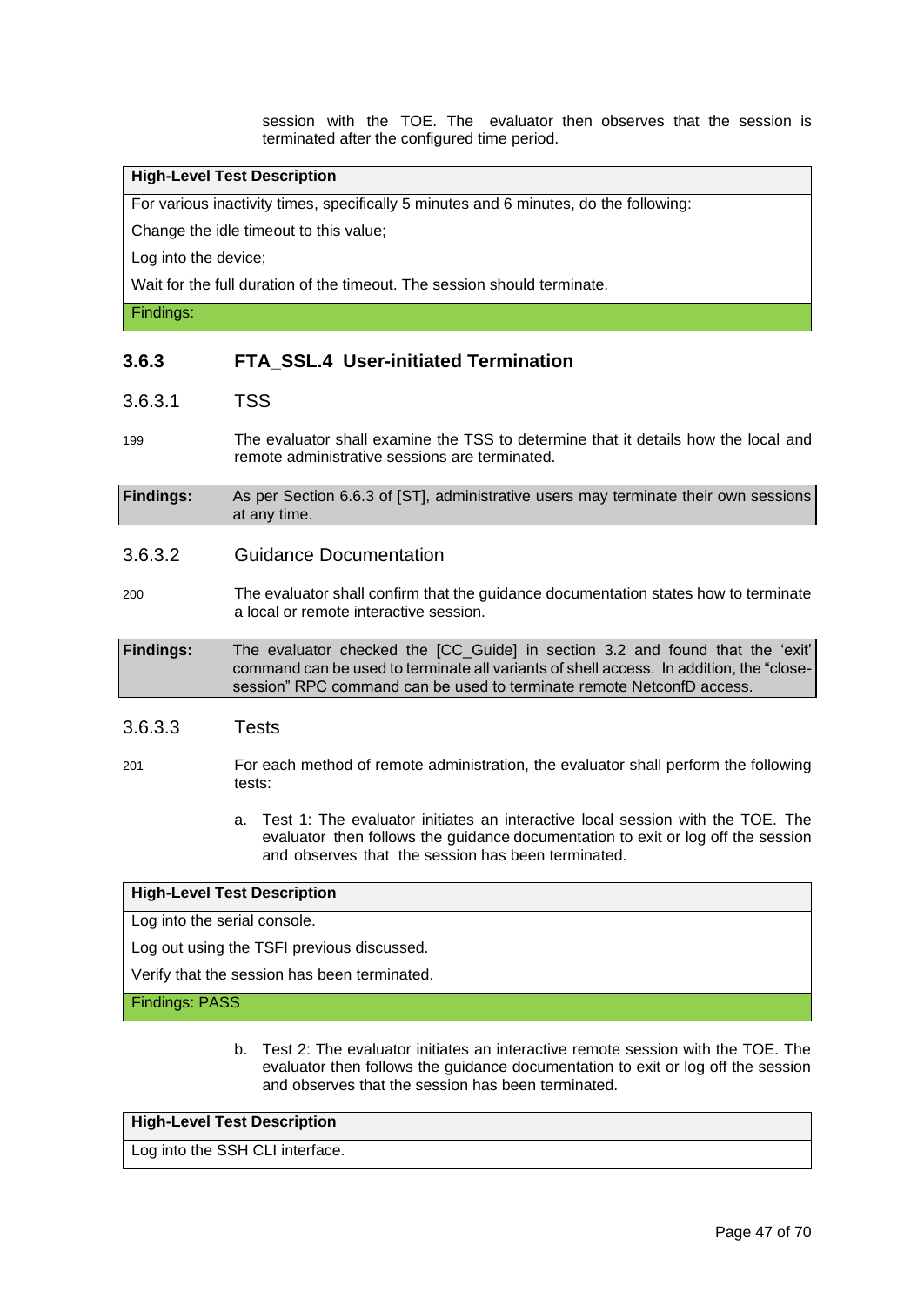#### **High-Level Test Description**

Log out using the TSFI previous discussed.

Log into the SHS/Netconf CLI interface.

Log out using the TSFI previous discussed.

Log into the SHS/Netconf interface.

Log out using the TSFI previous discussed.

In all cases show that the session is terminated.

Findings: PASS

## **3.6.4 FTA\_TAB.1 Default TOE Access Banners**

#### 3.6.4.1 TSS

202 The evaluator shall check the TSS to ensure that it details each administrative method of access (local and remote) available to the Security Administrator (e.g., serial port, SSH, HTTPS). The evaluator shall check the TSS to ensure that all administrative methods of access available to the Security Administrator are listed and that the TSS states that the TOE is displaying an advisory notice and a consent warning message for each administrative method of access. The advisory notice and the consent warning message might be different for different administrative methods of access and might be configured during initial configuration (e.g. via configuration file).

| <b>Findings:</b> | In Section 6.6.4 of [ST], it describes that the TOE is displaying an advisory notice and |
|------------------|------------------------------------------------------------------------------------------|
|                  | a consent warning message for all administrative methods of access.                      |

#### 3.6.4.2 Guidance Documentation

203 The evaluator shall check the guidance documentation to ensure that it describes how to configure the banner message.

**Findings:** The evaluator checked the [CC\_Guide] and found that configuration of banner is described in the section of "Administrator Authentication".

#### 3.6.4.3 Tests

204 The evaluator shall also perform the following test:

a. Test 1: The evaluator follows the guidance documentation to configure a notice and consent warning message. The evaluator shall then, for each method of access specified in the TSS, establish a session with the TOE. The evaluator shall verify that the notice and consent warning message is displayed in each instance.

## **High-Level Test Description**

Log into the SSH CLI.

Change the local and remote banner to a random string.

Log into fresh SSH and local CLI sessions and show that the banner was modified and is presented prior to I&A.

Findings: PASS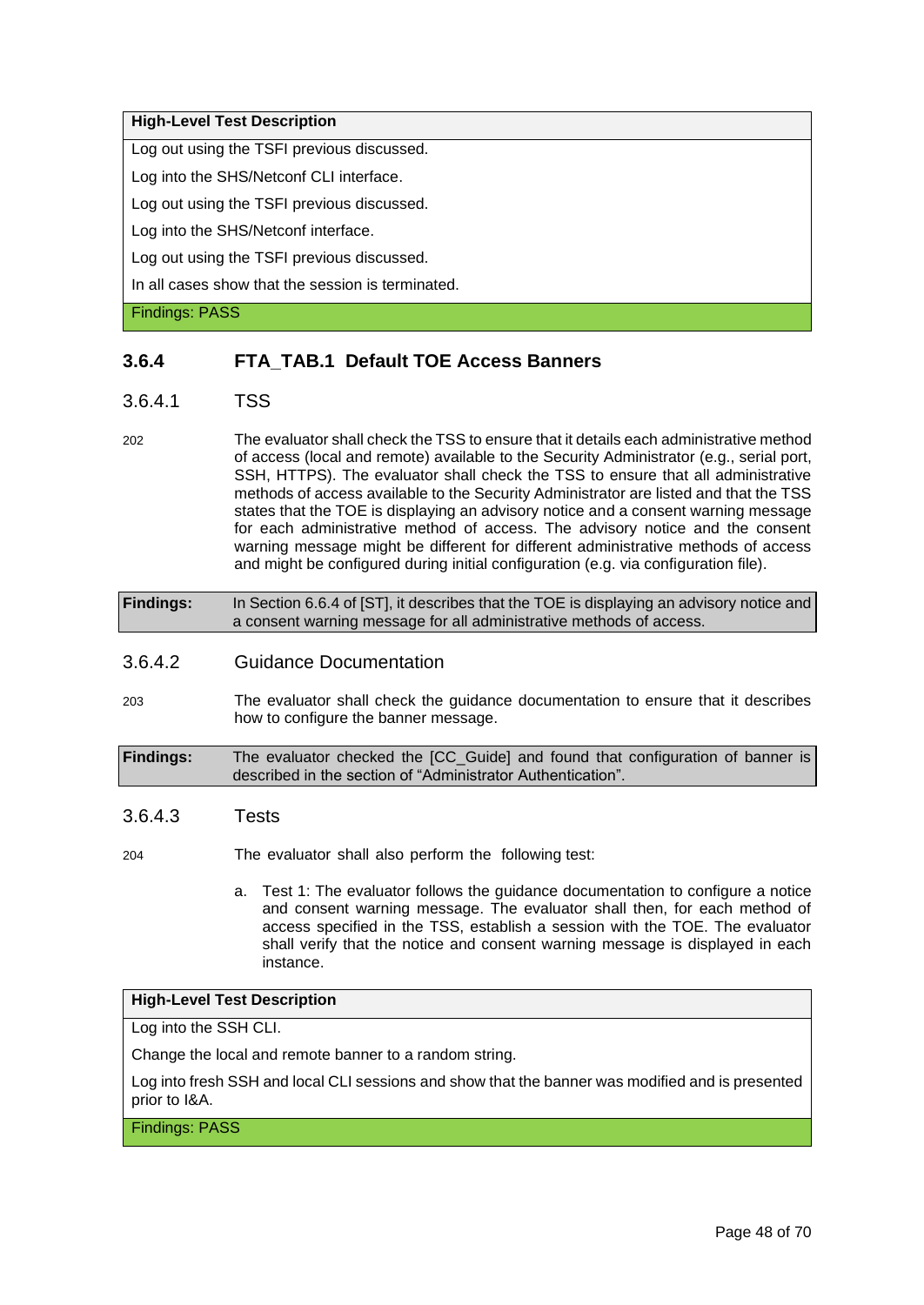## <span id="page-48-0"></span>**3.7 Trusted path/channels (FTP)**

## **3.7.1 FTP\_ITC.1 Inter-TSF trusted channel**

## 3.7.1.1 TSS

205 The evaluator shall examine the TSS to determine that, for all communications with authorized IT entities identified in the requirement, each secure communication mechanism is identified in terms of the allowed protocols for that IT entity, whether the TOE acts as a server or a client, and the method of assured identification of the non-TSF endpoint. The evaluator shall also confirm that all secure communication mechanisms are described in sufficient detail to allow the evaluator to match them to the cryptographic protocol Security Functional Requirements listed in the ST.

**Findings:** In Section 6.7.1 of [ST], it identifies only one secure communication with authorized IT entities, i.e. secure communication with external audit server, and in this case, the TOE acts as SSH client.

## 3.7.1.2 Guidance Documentation

- 206 The evaluator shall confirm that the guidance documentation contains instructions for establishing the allowed protocols with each authorized IT entity, and that it contains recovery instructions should a connection be unintentionally broken.
- **Findings:** The evaluator checked the [CC\_Guide] and found that TOE's connection to remote audit server is protected over SSH and the section of "Trusted Channel" covers establishment of the SSH protocol with remote audit server.

## 3.7.1.3 Tests

- 207 The developer shall provide to the evaluator application layer configuration settings for all secure communication mechanisms specified by the FTP\_ITC.1 requirement. This information should be sufficiently detailed to allow the evaluator to determine the application layer timeout settings for each cryptographic protocol. There is no expectation that this information must be recorded in any public-facing document or report.
- 208 The evaluator shall perform the following tests:
	- a. Test 1: The evaluators shall ensure that communications using each protocol with each authorized IT entity is tested during the course of the evaluation, setting up the connections as described in the guidance documentation and ensuring that communication is successful.

**Note:** The TOE maintains trusted channels to the remote audit log, which is set up as per the evaluated configuration. It is constantly tested throughout the evaluation.

> b. Test 2: For each protocol that the TOE can initiate as defined in the requirement, the evaluator shall follow the guidance documentation to ensure that in fact the communication channel can be initiated from the TOE.

#### **High-Level Test Description**

Engage wireshark over the appropriate interface.

Execute the log uploading function on the TOE.

Examine wireshark and verify that the traffic is encrypted and it is initiated by the TOE.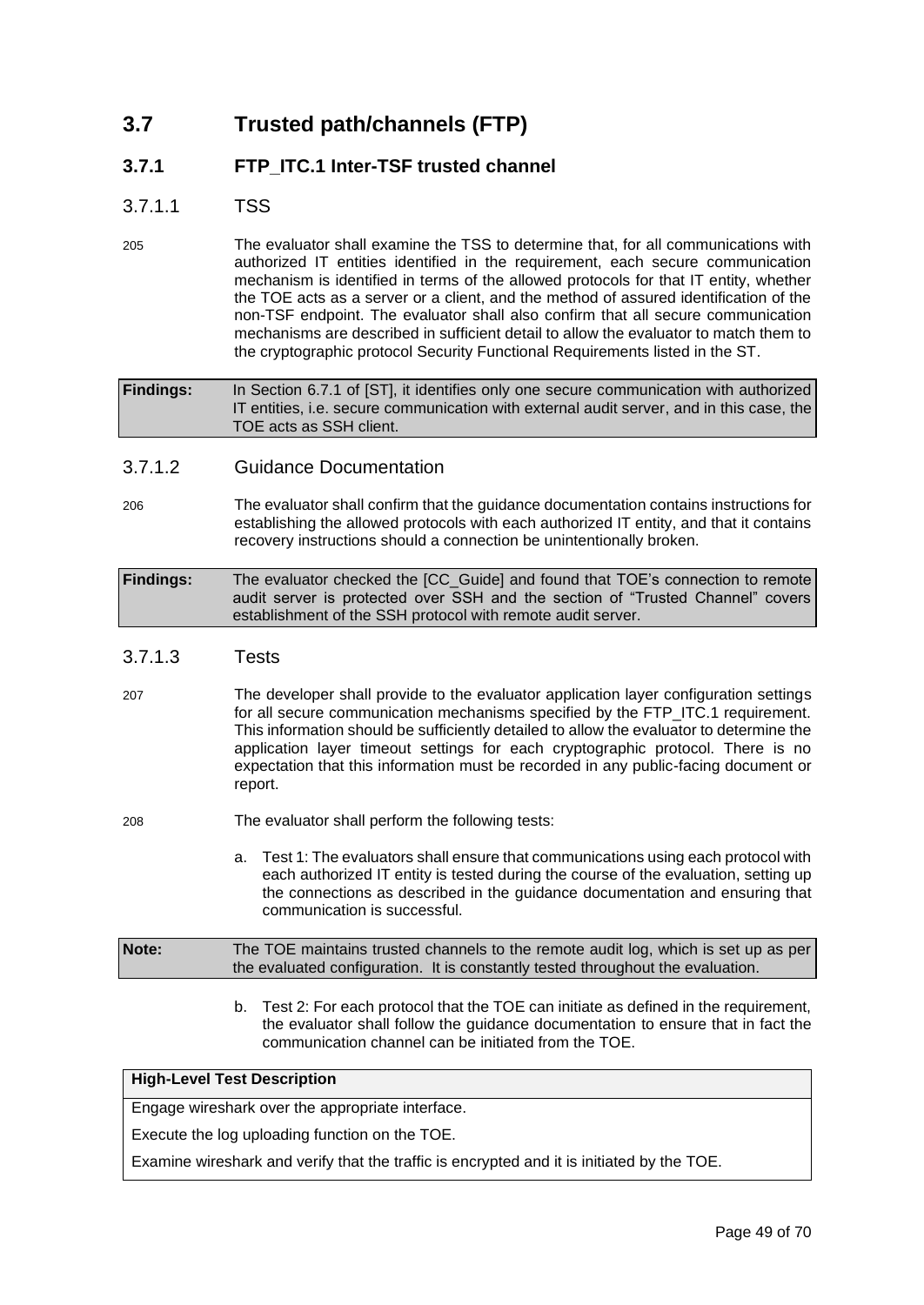#### **High-Level Test Description**

#### Findings: PASS

c. Test 3: The evaluator shall ensure, for each communication channel with an authorized IT entity, the channel data is not sent in plaintext.

#### **High-Level Test Description**

The only a trusted communication channel is one to remote audit server. See previous test case.

#### Findings: PASS

d. Test 4: Objective: The objective of this test is to ensure that the TOE reacts appropriately to any connection outage or interruption of the route to the external IT entities.

The evaluator shall, for each instance where the TOE acts as a client utilizing a secure communication mechanism with a distinct IT entity, physically interrupt the connection of that IT entity for the following durations: i) a duration that exceeds the TOE's application layer timeout setting, ii) a duration shorter than the application layer timeout but of sufficient length to interrupt the network link layer.

The evaluator shall ensure that, when the physical connectivity is restored, communications are appropriately protected and no TSF data is sent in plaintext.

In the case where the TOE is able to detect when the cable is removed from the device, another physical network device (e.g. a core switch) shall be used to interrupt the connection between the TOE and the distinct IT entity. The interruption shall not be performed at the virtual node (e.g. virtual switch) and must be physical in nature.

Further assurance activities are associated with the specific protocols.

#### **High-Level Test Description**

Engage wireshark over the logging interface.

Physically disconnect the remote logging server by disconnecting the physical cable at the switch (rather than at the TOE side) while ensuring the trusted channel attempts to start. Immediately plug the device back in. This interrupts the MAC layer. Ensure the traffic starts back up without too much trouble.

Repeat, but this time disconnect for 5 minutes. Show that the traffic fails but no information is leaked in plaintext.

#### Findings: PASS

- 209 For distributed TOEs the evaluator shall perform tests on all TOE components according to the mapping of external secure channels to TOE components in the Security Target.
- 210 The vendor shall provide to the evaluator application layer configuration settings for all secure communication mechanisms specified by the FTP\_ITC.1 requirement. This information should be sufficiently detailed to allow the evaluator to determine the application layer timeout settings for each cryptographic protocol. There is no expectation that this information must be recorded in any public- facing document or report.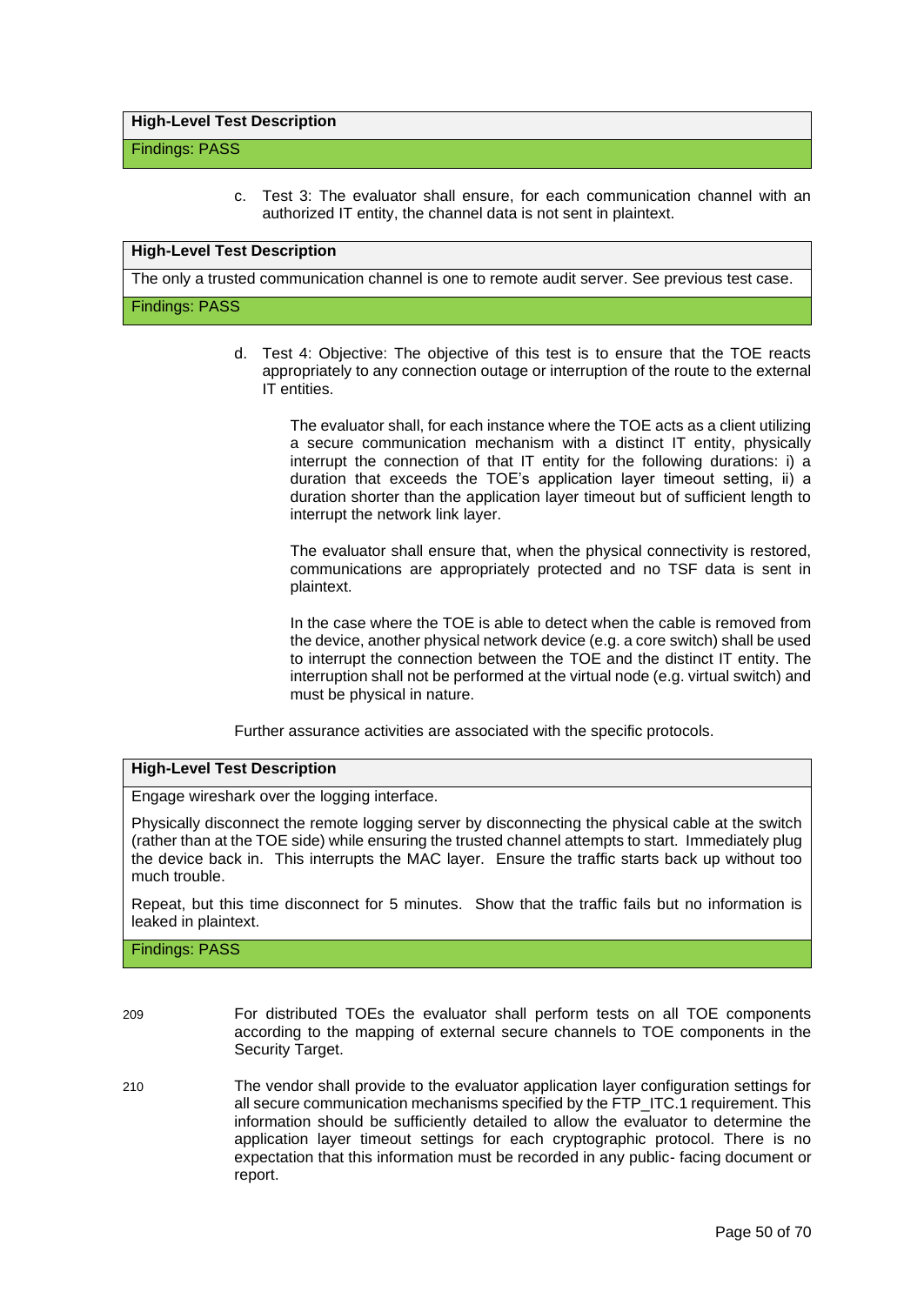**Findings:** Not Applicable

## **3.7.2 FTP\_TRP.1/Admin Trusted Path**

### 3.7.2.1 TSS

211 The evaluator shall examine the TSS to determine that the methods of remote TOE administration are indicated, along with how those communications are protected. The evaluator shall also confirm that all protocols listed in the TSS in support of TOE administration are consistent with those specified in the requirement, and are included in the requirements in the ST.

**Findings:** In Section 6.7.1 of [ST], it identifies the methods of remote TOE administration and how those communications are secured.

3.7.2.2 Guidance Documentation

212 The evaluator shall confirm that the guidance documentation contains instructions for establishing the remote administrative sessions for each supported method.

**Findings:** The evaluator checked the [CC\_Guide] in section 3.2 and found that administration interfaces are all over SSH. By following standard way of connecting to SSH server, the evaluator was able to connect to remote Bash shell over SSH and netconfd CLI over SSH.

## 3.7.2.3 Tests

213 The evaluator shall perform the following tests:

a. Test 1: The evaluators shall ensure that communications using each specified (in the guidance documentation) remote administration method is tested during the course of the evaluation, setting up the connections as described in the guidance documentation and ensuring that communication is successful.

**Note:** The only trusted paths are Bash CLI over SSH, Netconfd CLI SSH, and NetconfSSH over SSH, which are all set up as per the evaluated configuration. They are constantly tested throughout the evaluation.

> b. Test 2: The evaluator shall ensure, for each communication channel, the channel data is not sent in plaintext.

#### **High-Level Test Description**

Engage wireshark over the appropriate interface.

Log into the trusted path.

Examine wireshark and verify that the trusted path sends encrypted traffic.

Findings: PASS

#### 214 Further assurance activities are associated with the specific protocols.

215 For distributed TOEs the evaluator shall perform tests on all TOE components according to the mapping of trusted paths to TOE components in the Security Target.

## **Findings:** Not Applicable as the TOE is not a distributed TOE.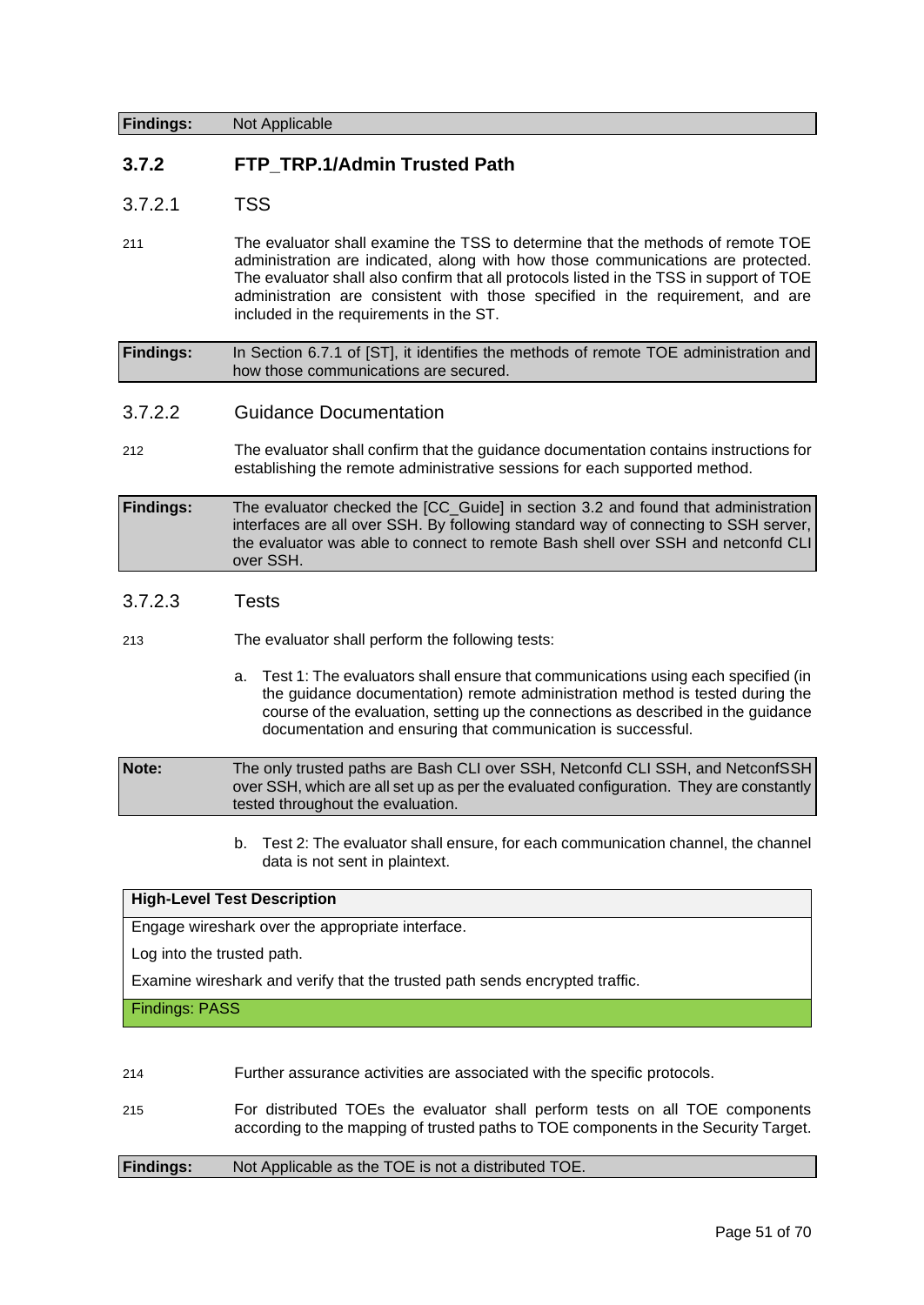## <span id="page-51-1"></span><span id="page-51-0"></span>**4 Evaluation Activities for Selection-Based Requirements**

## **4.1 Cryptographic Support (FCS)**

## **4.1.1 FCS\_NTP\_EXT.1 NTP Protocol**

4.1.1.1 TSS

#### **FCS\_NTP\_EXT.1.1**

216 The evaluator shall examine the TSS to ensure it identifies the version of NTP supported, how it is implemented and what approach the TOE uses to ensure the timestamp it receives from an NTP timeserver (or NTP peer) is from an authenticated source and the integrity of the time has been maintained.

| <b>Findings:</b> | In Section 6.2.8 of [ST], it identifies that NTP version 4 is supported; TOE uses SHA- |
|------------------|----------------------------------------------------------------------------------------|
|                  | 1 authentication to ensure the integrity of the timestamp.                             |

217 The TOE must support at least one of the methods or may use multiple methods, as specified in the SFR element 1.2. The evaluator shall ensure that each method selected in the ST is described in the TSS, including the version of NTP supported in element 1.1, the message digest algorithms used to verify the authenticity of the timestamp and/or the protocols used to ensure integrity of the timestamp.

**Findings:** As per Section 6.2.8 of [ST], TOE supports one method of synchronization with the NTP server, as described above.

## 4.1.1.2 Guidance Documentation

#### FCS\_NTP\_EXT.1.1

218 The evaluator shall examine the guidance documentation to ensure it provides the Security Administrator instructions as how to configure the version of NTP supported, how to configure multiple NTP servers for the TOE's time source and how to configure the TOE to use the method(s) that are selected in the ST.

**Findings:** The evaluator checked [CC\_Guide] and [AGD] and found that they provide guidance on configuration of NTP in Section of "Setting Time" of [CC\_Guide] and "ntp-info" in [AGD] (AU/DU Command Reference).

#### **FCS\_NTP\_EXT.1.2**

- 219 For each of the secondary selections made in the ST, the evaluator shall examine the guidance document to ensure it instructs the Security Administrator how to configure the TOE to use the algorithms that support the authenticity of the timestamp and/or how to configure the TOE to use the protocols that ensure the integrity of the timestamp.
- **Findings:** The evaluator checked [CC\_Guide] and [AGD] and found that they provide guidance on configuration of NTP in Section of "Setting Time" of [CC\_Guide] and "ntp-info" in [AGD] (AU/DU Command Reference); however, the authentication algorithm is not configurable. The pre-shared NTP key can be set with "set-ntp-update-key" command.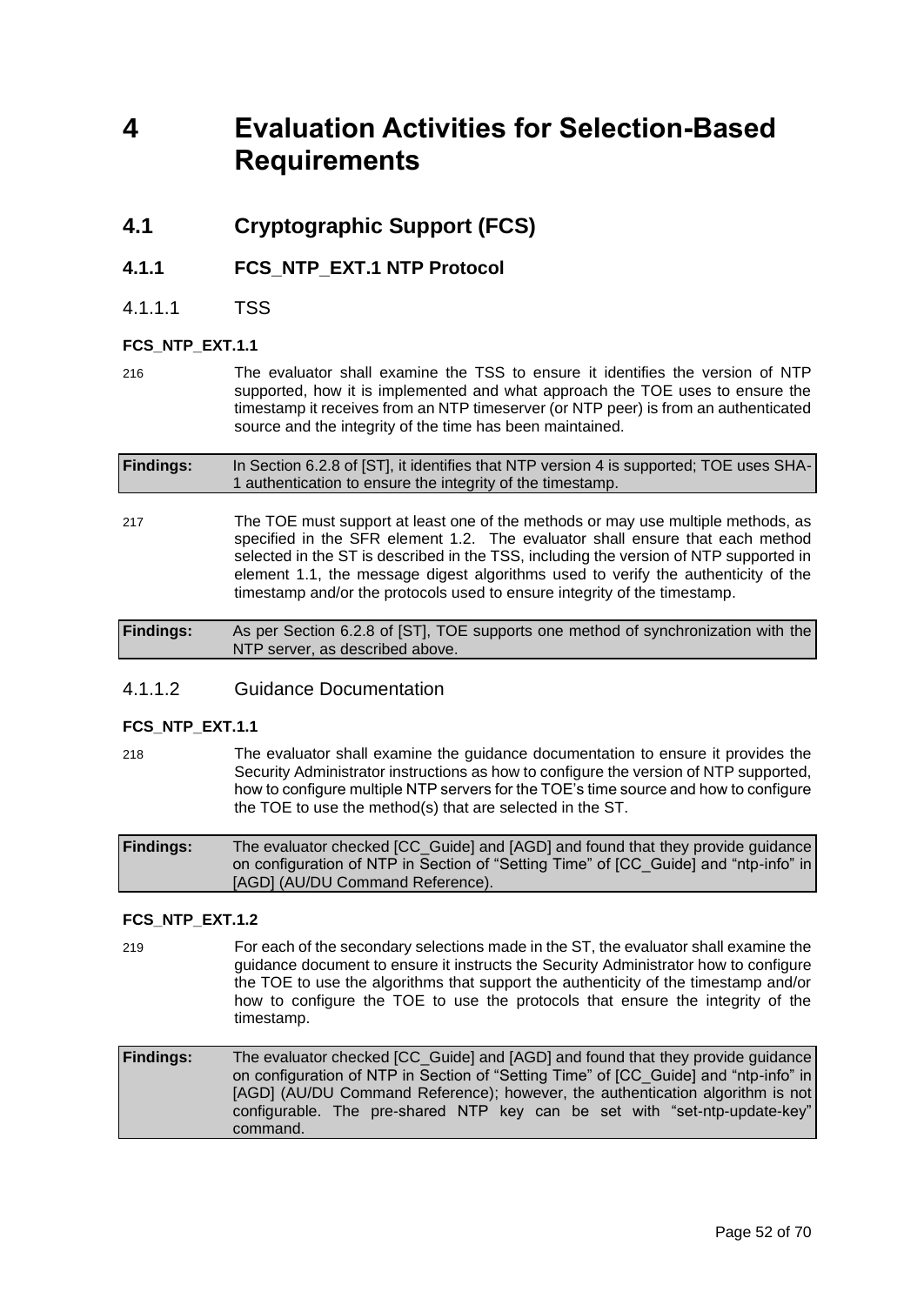#### **Assurance Activity Note:**

220 Each primary selection in the SFR contains selections that specify a cryptographic algorithm or cryptographic protocol. For each of these secondary selections made in the ST, the evaluator shall examine the guidance documentation to ensure that the documentation instructs the Security Administrator how to configure the TOE to use the chosen option(s).

**Findings:** The TOE only supports SHA-1 and it is not configurable.

#### **FCS\_NTP\_EXT.1.3**

221 The evaluator shall examine the guidance documentation to ensure it provides the Security Administrator instructions as how to configure the TOE to not accept broadcast and multicast NTP packets that would result in the timestamp being updated.

| <b>Findings:</b> | By default, the TOE does not accept broadcast and multicast NTP packets. |  |
|------------------|--------------------------------------------------------------------------|--|
|                  |                                                                          |  |

#### 4.1.1.3 Tests

#### **FCS\_NTP\_EXT.1.1**

222 The version of NTP selected in element 1.1 and specified in the ST shall be verified by observing establishment of a connection to an external NTP server known to be using the specified version(s) of NTP. This may be combined with tests of other aspects of FCS\_NTP\_EXT.1 as described below.

#### **High-Level Test Description**

Configure the TOE to have a preshared key consistent with the NTP server. Reboot the TOE and show the time is picked up correctly and verify that the NTP version is correct.

Findings: PASS

#### **FCS\_NTP\_EXT.1.2**

- 223 The cryptographic algorithms selected in element 1.2 and specified in the ST will have been specified in an FCS\_COP SFR and tested in the accompanying Evaluation Activity for that SFR. Likewise, the cryptographic protocol selected in in element 1.2 and specified in the ST will have been specified in an FCS SFR and tested in the accompanying Evaluation Activity for that SFR.
- 224 [Conditional] If the message digest algorithm is claimed in element 1.2, the evaluator will change the message digest algorithm used by the NTP server in such a way that new value does not match the configuration on the TOE and confirms that the TOE does not synchronize to this time source.
- 225 The evaluator shall use a packet sniffer to capture the network traffic between the TOE and the NTP server. The evaluator uses the captured network traffic, to verify the NTP version, to observe time change of the TOE and uses the TOE's audit log to determine that the TOE accepted the NTP server's timestamp update.
- 226 The captured traffic is also used to verify that the appropriate message digest algorithm was used to authenticate the time source and/or the appropriate protocol was used to ensure integrity of the timestamp that was transmitted in the NTP packets.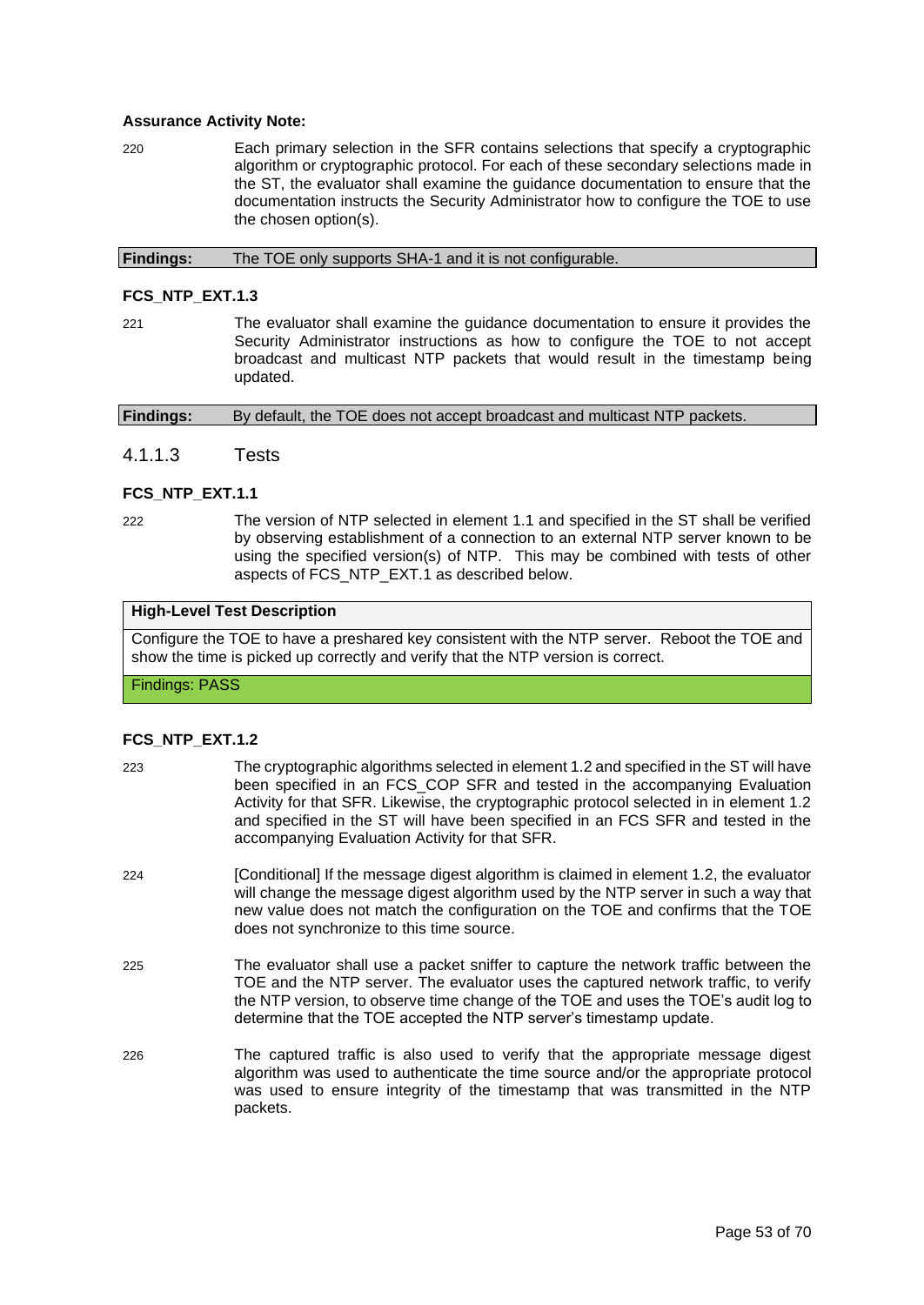#### **High-Level Test Description**

Configure the TOE to have a preshared key consistent with the NTP server. Reboot the TOE and show the time is picked up correctly.

Configure the NTP server to use an integrity mechanism different than that of the TOE. Reboot the TOE. Show that the TOE does not pick up the new time.

Findings: PASS

#### **FCS\_NTP\_EXT.1.3**

- 
- 227 The evaluator shall configure NTP server(s) to support periodic time updates to broadcast and multicast addresses. The evaluator shall confirm the TOE is configured to not accept broadcast and multicast NTP packets that would result in the timestamp being updated. The evaluator shall check that the time stamp is not updated after receipt of the broadcast and multicast packets.

#### **High-Level Test Description**

Reboot the TOE and show that the TOE (attempts) to query the NTP server, but is rejected and that the time is not set when broadcast and multicast requests are transmitted by the NTP server instead.

Findings: PASS

#### **FCS\_NTP\_EXT.1.4**

228 Test 1: The evaluator shall confirm the TOE supports configuration of at least three (3) NTP time sources. The evaluator shall configure at least three NTP servers to support periodic time updates to the TOE. The evaluator shall confirm the TOE is configured to accept NTP packets that would result in the timestamp being updated from each of the NTP servers. The evaluator shall check that the time stamp is updated after receipt of the NTP packets. The purpose of this test to verify that the TOE can be configured to synchronize with multiple NTP servers. It is up to the evaluator to determine that the multi- source update of the time information is appropriate and consistent with the behaviour prescribed by the RFC 1305 for NTPv3 and RFC 5905 for NTPv4.

#### **High-Level Test Description**

Reboot the TOE and show that the TOE queries each of the configured NTP servers. Only one of the servers will be configured to return back a valid timestamp which we will show is received by the TOE.

#### Findings: PASS

229 Test 2 (The intent of this test is to ensure that the TOE would only accept NTP updates from configured NTP Servers): The evaluator shall confirm that the TOE would not synchronize to other, not explicitly configured time sources by sending an otherwise valid but unsolicited NTP Server responses indicating different time from the TOE's current system time. This rogue time source needs to be configured in a way (e.g. degrade or disable valid and configured NTP servers) that could plausibly result in unsolicited updates becoming a preferred time source if they are not discarded by the TOE. The TOE is not mandated to respond in a detectable way or audit the occurrence of such unsolicited updates. The intent of this test is to ensure that the TOE would only accept NTP updates from configured NTP Servers. It is up to the evaluator to craft and transmit unsolicited updates in a way that would be consistent with the behaviour of a correctly-functioning NTP server.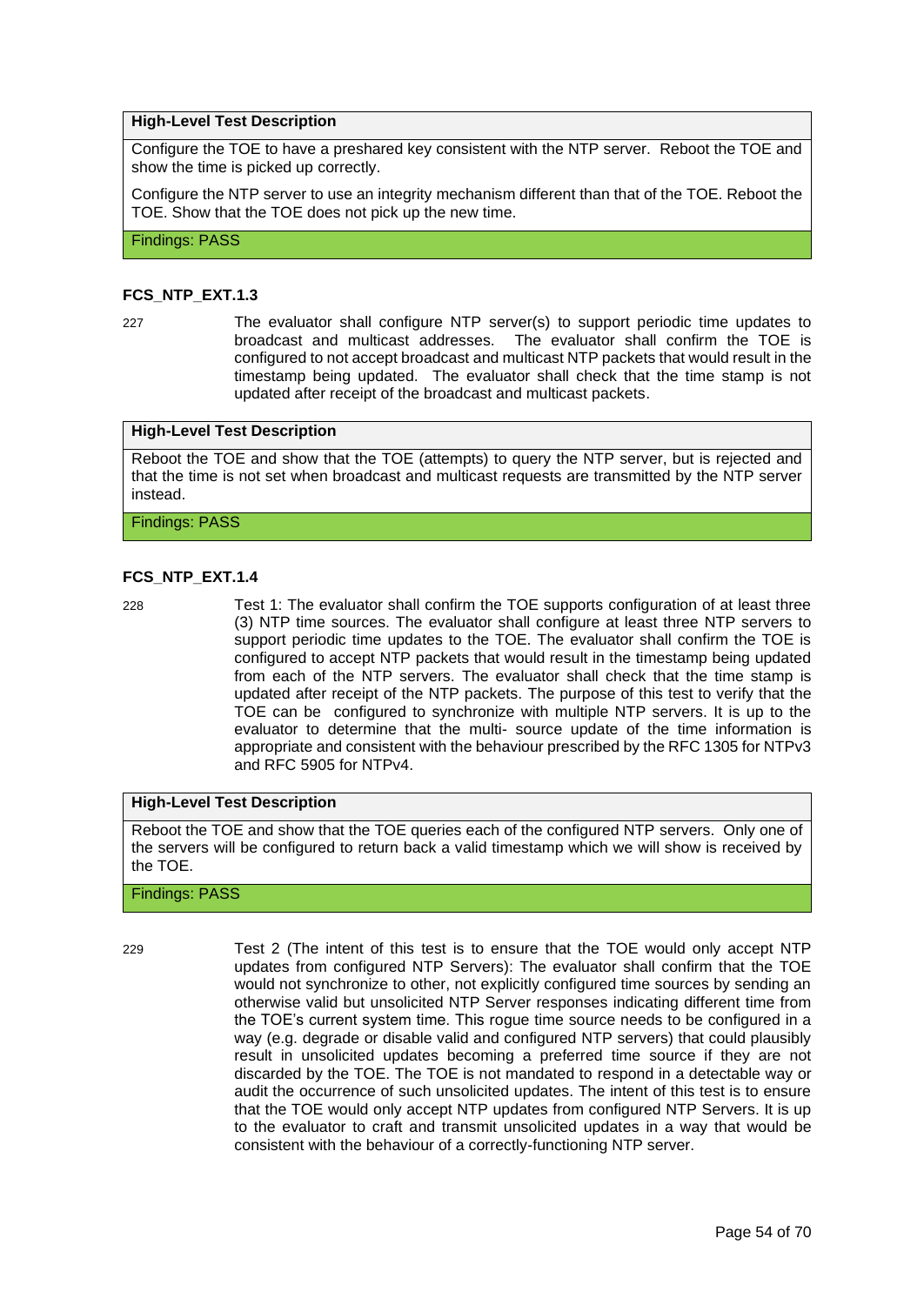#### **High-Level Test Description**

Configure a test machine to send spoofed NTP messages to the TOE and show that the TOE does not use the time information contained therein.

Findings: PASS

## **4.1.2 FCS\_SSHC\_EXT.1 SSH Client**

4.1.2.1 TSS

#### **FCS\_SSHC\_EXT.1.2**

230 The evaluator shall check to ensure that the TSS contains a description of the public key algorithms that are acceptable for use for authentication and that this list conforms to FCS\_SSHC\_EXT.1.5. and ensure that if password-based authentication methods have been selected in the ST then these are also described.

#### **FCS\_SSHC\_EXT.1.3**

231 The evaluator shall check that the TSS describes how "large packets" in terms of RFC 4253 are detected and handled.

| <b>Findings:</b> | In Section 6.2.10 of [ST], it states that TOE drops the packet larger than 256KB in |
|------------------|-------------------------------------------------------------------------------------|
|                  | size.                                                                               |

#### **FCS\_SSHC\_EXT.1.4**

232 The evaluator shall check the description of the implementation of this protocol in the TSS to ensure that optional characteristics are specified, and the encryption algorithms supported are specified as well. The evaluator shall check the TSS to ensure that the encryption algorithms specified are identical to those listed for this component.

| <b>Findings:</b> | In Section 6.2.10 of [ST], it specifies the encryption algorithms supported by the TOE. |
|------------------|-----------------------------------------------------------------------------------------|
|                  | The encryption algorithms specified are identical to those listed for this component.   |

#### **FCS\_SSHC\_EXT.1.5**

233 The evaluator shall check the description of the implementation of this protocol in the TSS to ensure that optional characteristics are specified, and the public key algorithms supported are specified as well. The evaluator shall check the TSS to ensure that the public key algorithms specified are identical to those listed for this component.

| <b>Findings:</b> | In Section 6.2.10 of [ST], it specifies the public key algorithms supported by the TOE.<br>The public key algorithms specified are identical to those listed for this component.                                                                                                                                                                                                                                                       |
|------------------|----------------------------------------------------------------------------------------------------------------------------------------------------------------------------------------------------------------------------------------------------------------------------------------------------------------------------------------------------------------------------------------------------------------------------------------|
| 234              | If x509v3-based public key authentication algorithms are claimed, the evaluator shall<br>confirm that the TSS includes the description of how the TOE establishes the server's<br>identity and how this identity is confirmed with the one that is presented in the<br>provided certificate. For example, the TOE could verify that a server's configured IP<br>address matches the one presented in the server's x.509v3 certificate. |
| <b>Findings:</b> | N/A - x509-v3-based public key authentication algorithms are not claimed.                                                                                                                                                                                                                                                                                                                                                              |

**Findings:** In Section 6.2.10 of [ST], it describes that the public key algorithms ecdsa-sha2 nistp256, ecdsa-sha2-nistp384, and ecdsa-sha2-nistp521 are used for authentication. The TOE does not support password authentication if it acts as SSH client.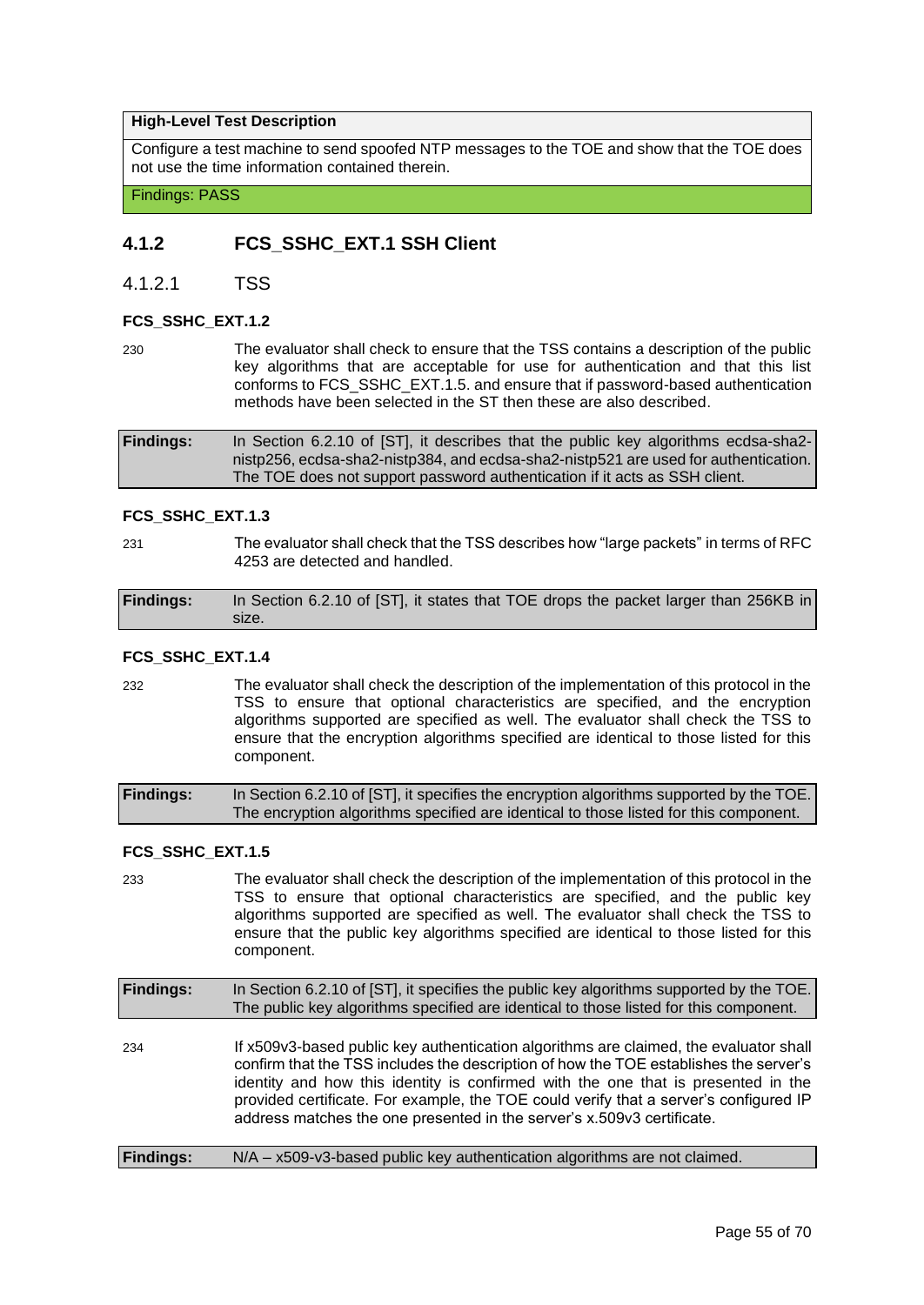#### **FCS\_SSHC\_EXT.1.6**

235 The evaluator shall check the TSS to ensure that it lists the supported data integrity algorithms, and that the list corresponds to the list in this component.

| <b>Findings:</b> | In Section 6.2.10 of [ST], it specifies the data integrity algorithms supported by the |
|------------------|----------------------------------------------------------------------------------------|
|                  | TOE. The data integrity algorithms specified are identical to those listed for this    |
|                  | component.                                                                             |

#### **FCS\_SSHC\_EXT.1.7**

236 The evaluator shall check the TSS to ensure that it lists the supported key exchange algorithms, and that the list corresponds to the list in this component.

**Findings:** In Section 6.2.10 of [ST], it specifies key exchange algorithms supported by the TOE. The key exchange algorithms specified are identical to those listed for this component.

#### **FCS\_SSHC\_EXT.1.8**

237 The evaluator shall check that the TSS specifies the following:

- a) Both thresholds are checked by the TOE.
- b) Rekeying is performed upon reaching the threshold that is hit first.

**Findings:** In Section 6.2.10 of [ST], it specifies both time-based and traffic-based thresholds. It also describes that rekeying is done whichever threshold is hit first.

#### 4.1.2.2 Guidance Documentation

#### **FCS\_SSHC\_EXT.1.4**

238 The evaluator shall also check the guidance documentation to ensure that it contains instructions on configuring the TOE so that SSH conforms to the description in the TSS (for instance, the set of algorithms advertised by the TOE may have to be restricted to meet the requirements).

**Findings:** As per Section of "Cryptography" in [CC\_Guide], cryptographic settings are not configurable.

#### **FCS\_SSHC\_EXT.1.5**

239 The evaluator shall also check the guidance documentation to ensure that it contains instructions on configuring the TOE so that SSH conforms to the description in the TSS (for instance, the set of algorithms advertised by the TOE may have to be restricted to meet the requirements).

| <b>Findings:</b> | As per Section of "Cryptography" in [CC_Guide], cryptographic settings are not |  |  |  |
|------------------|--------------------------------------------------------------------------------|--|--|--|
|                  | configurable.                                                                  |  |  |  |

#### **FCS\_SSHC\_EXT.1.6**

240 The evaluator shall also check the guidance documentation to ensure that it contains instructions to the Security Administrator on how to ensure that only the allowed data integrity algorithms are used in SSH connections with the TOE (specifically, that the "none" MAC algorithm is not allowed).

| <b>Findings:</b> | As per Section of "Cryptography" in [CC Guide], cryptographic settings are not |  |  |
|------------------|--------------------------------------------------------------------------------|--|--|
|                  | configurable.                                                                  |  |  |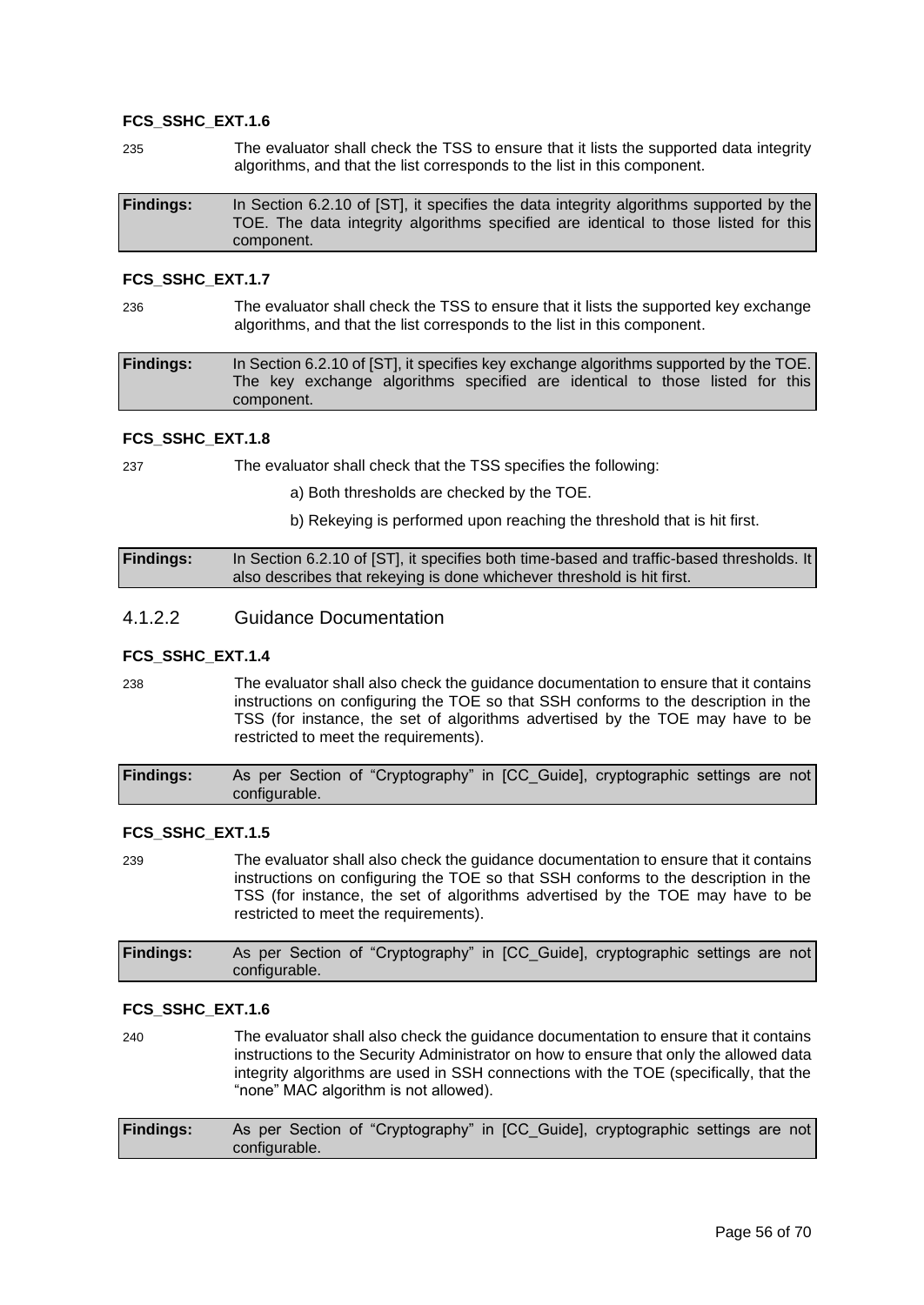#### **FCS\_SSHC\_EXT.1.7**

241 The evaluator shall also check the guidance documentation to ensure that it contains instructions to the Security Administrator on how to ensure that only the allowed key exchange algorithms are used in SSH connections with the TOE.

| <b>Findings:</b> |               | As per Section of "Cryptography" in [CC_Guide], cryptographic settings are not |  |  |  |
|------------------|---------------|--------------------------------------------------------------------------------|--|--|--|
|                  | configurable. |                                                                                |  |  |  |

#### **FCS\_SSHC\_EXT.1.8**

242 If one or more thresholds that are checked by the TOE to fulfil the SFR are configurable, then the evaluator shall check that the guidance documentation describes how to configure those thresholds. Either the allowed values are specified in the guidance documentation and must not exceed the limits specified in the SFR (one hour of session time, one gigabyte of transmitted traffic) or the TOE must not accept values beyond the limits specified in the SFR. The evaluator shall check that the guidance documentation describes that the TOE reacts to the first threshold reached.

**Findings:** As per section 3.8 "Trusted Channel" of [CC\_Guide], the rekey thresholds are not configurable in the evaluated configuration.

#### 4.1.2.3 Tests

#### **FCS\_SSHC\_EXT.1.2**

- 243 Test 1: If password-based authentication methods have been selected in the ST then using the guidance documentation, the evaluator shall configure the TOE to perform password-based authentication to an SSH server and demonstrate that a Security Administrator can be successfully authenticated by the TOE to an SSH server using a password as an authenticator.
- 244 Note: Public key authentication is tested as part of testing for FCS\_SSHC\_EXT.1.5.

#### **High-Level Test Description**

Configure the TOE for password-based authentication for the SSH client and show that providing the correct password the Security Administrator logs into the remote target host.

Findings: PASS

#### **FCS\_SSHC\_EXT.1.3**

245 The evaluator shall demonstrate that if the TOE receives a packet larger than that specified in this component, that packet is dropped.

#### **High-Level Test Description**

Using a custom server tool, force the TOE to receive a packet larger than the expected TOE buffer size and show that the TOE rejects the packet in some way.

Findings: PASS

#### **FCS\_SSHC\_EXT.1.4**

246 The evaluator must ensure that only claimed ciphers and cryptographic primitives are used to establish an SSH connection. To verify this, the evaluator shall start session establishment for an SSH connection with a remote server (referred to as 'remote endpoint' below). The evaluator shall capture the traffic exchanged between the TOE and the remote endpoint during protocol negotiation (e.g. using a packet capture tool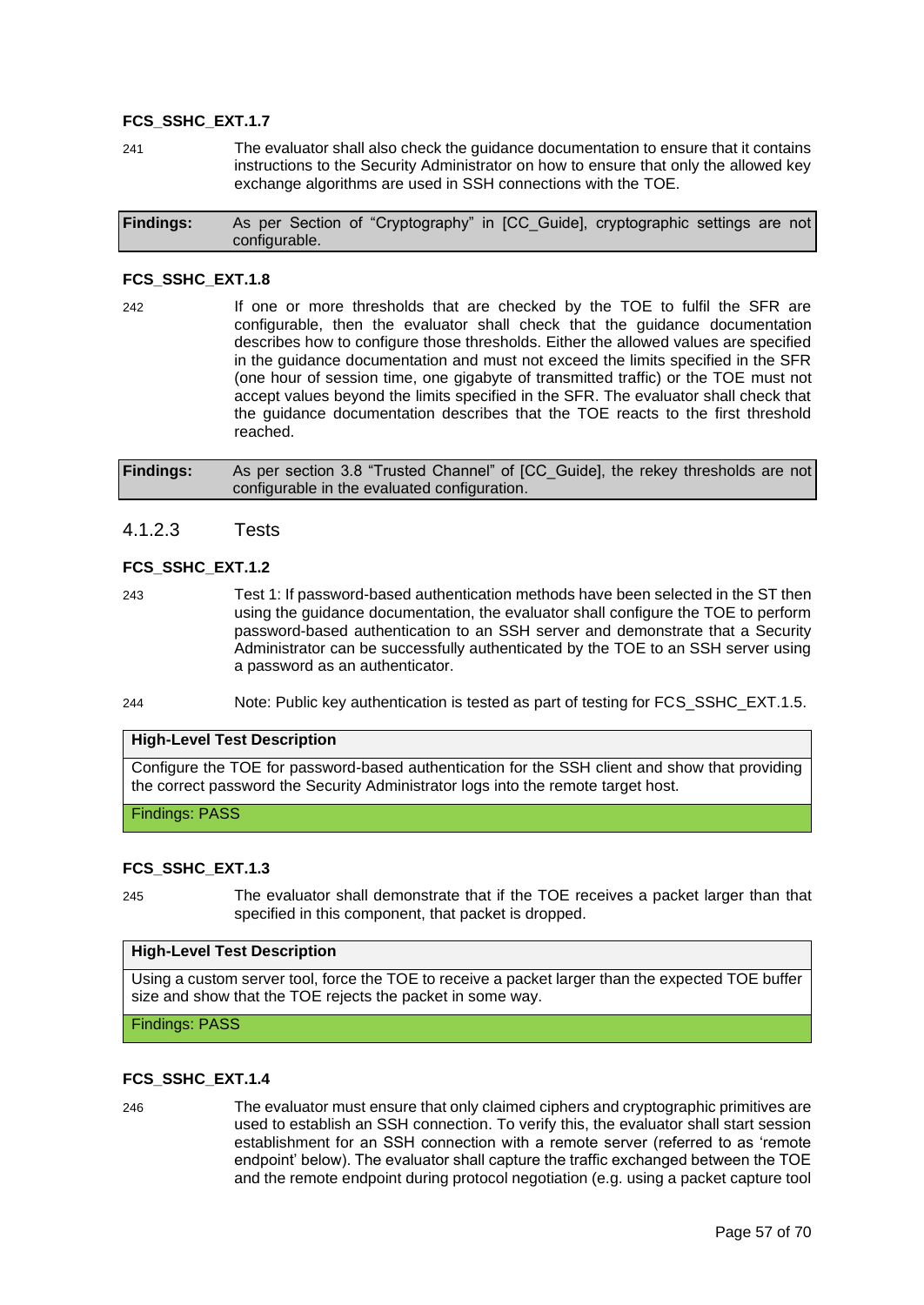or information provided by the endpoint, respectively). The evaluator shall verify from the captured traffic that the TOE offers all the ciphers defined in the TSS for the TOE for SSH sessions, but no additional ones compared to the definition in the TSS. The evaluator shall perform one successful negotiation of an SSH session to verify that the TOE behaves as expected. It is sufficient to observe the successful negotiation of the session to satisfy the intent of the test. If the evaluator detects that not all ciphers defined in the TSS for SSH are supported by the TOE and/or the TOE supports one or more additional ciphers not defined in the TSS for SSH, the test shall be regarded as failed.

#### **High-Level Test Description**

Connect TOE SSH client to a test SSH server and capture the TOE client's advertised supported cipher algorithms. Verify that the advertised set matches the claimed set. Forcibly use an SSH server to permit connections from the TOE client using only one of those claimed ciphers and show that the connection is successful.

#### Findings: PASS

#### **FCS\_SSHC\_EXT.1.5**

247 Test 1: The evaluator shall establish an SSH connection using each of the public key algorithms specified by the requirement to authenticate an SSH server to the TOE. It is sufficient to observe (on the wire) the successful negotiation of the algorithm to satisfy the intent of the test. Test objective: The purpose of this positive test is to check the authentication of the server by the client (when establishing the transport layer connection), and not for checking generation of the authentication message from the client (in the User Authentication Protocol). The evaluator shall therefore establish sufficient separate SSH connections (with an appropriately configured server) to cause the TOE to demonstrate use of all public key algorithms claimed in FCS\_SSHC\_EXT.1.5 in the ST.

#### **High-Level Test Description**

Use the TOE client and connect to a test SSH server which only provides a host key using the specified public key algorithms in turn. Show that the client authenticates the host.

#### Findings: PASS

248 Test 2: The evaluator shall configure an SSH server to only allow a public key algorithm that is not included in the ST selection. The evaluator shall attempt to establish an SSH connection from the TOE to the SSH server and observe that the connection is rejected.

#### **High-Level Test Description**

Using the non-TOE SSH server with a host key algorithm not claimed by the TOE, try to connect the TOE to the non-TOE server and show that it is not permitted.

Findings: PASS

#### **FCS\_SSHC\_EXT.1.6**

249 Test 1: [conditional, if an HMAC or AEAD\_AES\_\*\_GCM algorithm is selected in the ST] The evaluator shall establish an SSH connection using each of the algorithms, except "implicit", specified by the requirement. It is sufficient to observe (on the wire) the successful negotiation of the algorithm to satisfy the intent of the test.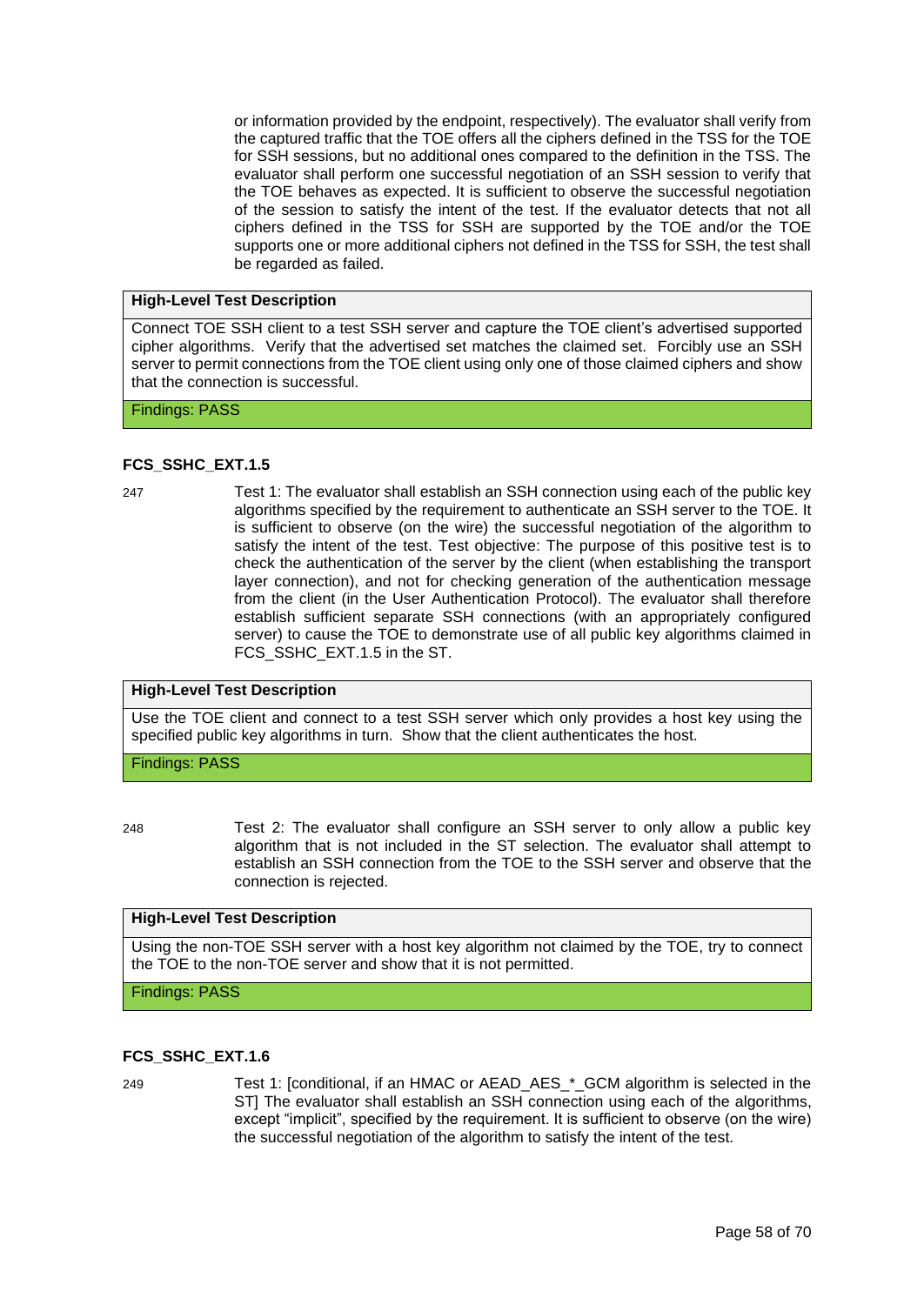250 Note: To ensure the observed algorithm is used, the evaluator shall ensure a nonaes\*-gcm@openssh.com encryption algorithm is negotiated while performing this test.

#### **High-Level Test Description**

Using an SSH Server, forcibly permit only the claimed integrity algorithms and show that connections by the TOE SSH client are accepted to form successful connections.

Findings: PASS

- 251 Test 2: [conditional, if an HMAC or AEAD\_AES\_\*\_GCM algorithm is selected in the ST] The evaluator shall configure an SSH server to only allow a MAC algorithm that is not included in the ST selection. The evaluator shall attempt to connect from the TOE to the SSH server and observe that the attempt fails.
- 252 Note: To ensure the proposed MAC algorithm is used, the evaluator shall ensure a non-aes\*-gcm@openssh.com encryption algorithm is negotiated while performing this test.

#### **High-Level Test Description**

Using an SSH Server, forcibly permit an integrity algorithm which is not claimed by the TOE and show that a TOE SSH client connection attempt results in a failed connection.

Findings: PASS

#### **FCS\_SSHC\_EXT.1.7**

253 Test 1: The evaluator shall configure an SSH server to permit all allowed key exchange methods. The evaluator shall attempt to connect from the TOE to the SSH server using each allowed key exchange method and observe that each attempt succeeds.

#### **High-Level Test Description**

Using an SSH server, forcibly permit only one claimed key exchange mechanism at a time and show that the TOE client will successfully connect using that algorithm.

Findings: PASS

#### **FCS\_SSHC\_EXT.1.8**

- 254 The evaluator needs to perform testing that rekeying is performed according to the description in the TSS. The evaluator shall test both, the time-based threshold and the traffic-based threshold.
- 255 For testing of the time-based threshold, the evaluator shall use the TOE to connect to an SSH server and keep the session open until the threshold is reached. The evaluator shall verify that the SSH session has been active longer than the threshold value and shall verify that the TOE initiated a rekey (the method of verification shall be reported by the evaluator).
- 256 Testing does not necessarily have to be performed with the threshold configured at the maximum allowed value of one hour of session time, but the value used for testing shall not exceed one hour. The evaluator needs to ensure that the rekeying has been initiated by the TOE and not by the SSH server the TOE is connected to.
- 257 For testing of the traffic-based threshold the evaluator shall use the TOE to connect to an SSH server and shall transmit data to and/or receive data from the TOE within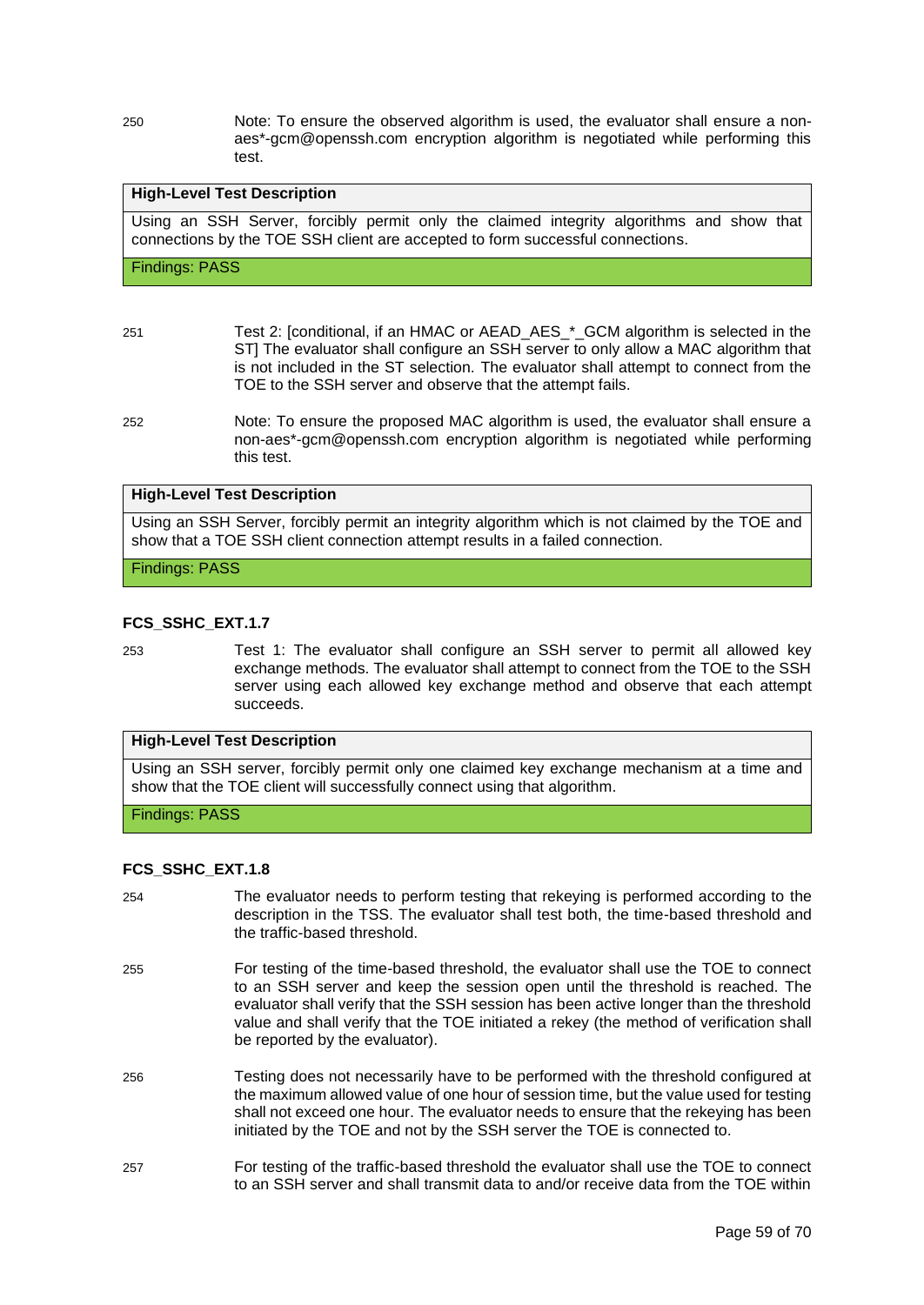the active SSH session until the threshold for data protected by either encryption key is reached. It is acceptable if the rekey occurs before the threshold is reached (e.g. because the traffic is counted according to one of the alternatives given in the Application Note for FCS\_SSHC\_EXT.1.8).

- 258 The evaluator shall verify that more data has been transmitted within the SSH session than the threshold allows and shall verify that the TOE initiated a rekey (the method of verification shall be reported by the evaluator).
- 259 Testing does not necessarily have to be performed with the threshold configured at the maximum allowed value of one gigabyte of transferred traffic, but the value used for testing shall not exceed one gigabyte. The evaluator needs to ensure that the rekeying has been initiated by the TOE and not by the SSH server the TOE is connected to.
- 260 If one or more thresholds that are checked by the TOE to fulfil the SFR are configurable, the evaluator needs to verify that the threshold(s) can be configured as described in the guidance documentation and the evaluator needs to test that modification of the thresholds is restricted to Security Administrators (as required by FMT\_MOF.1/Functions).
- 261 In cases where data transfer threshold could not be reached due to hardware limitations it is acceptable to omit testing of this (SSH rekeying based on data transfer threshold) threshold if both the following conditions are met:
	- a) An argument is present in the TSS section describing this hardware-based limitation and

b) All hardware components that are the basis of such argument are definitively identified in the ST. For example, if specific Ethernet Controller or WiFi radio chip is the root cause of such limitation, these chips must be identified.

#### **High-Level Test Description**

Using a custom SSH server, use the TOE client to connect to the server and trickle data over the channel to avoid disconnection due to idle timeout. Ensure that the TOE rekeys before 1 hour has elapsed. Ensure that the TOE is responsible for sending the rekey initiation.

Using a custom SSH server, permit the TOE client to connect to the server. The server will send large amounts of data over the channel back to the client. Ensure that the TOE rekeys before 1 GB in the aggregate has been transmitted. Ensure that the TOE is responsible for sending the rekey initiation.

Findings: PASS

#### **FCS\_SSHC\_EXT.1.9**

262 Test 1: The evaluator shall delete all entries in the TOE's list of recognized SSH server host keys and, if selected, all entries in the TOE's list of trusted certification authorities. The evaluator shall initiate a connection from the TOE to an SSH server. The evaluator shall ensure that the TOE either rejects the connection or displays the SSH server's public key (either the key bytes themselves or a hash of the key using any allowed hash algorithm) and prompts the Security Administrator to accept or deny the key before continuing the connection.

#### **High-Level Test Description**

Clear the known host key database. Using the TOE SSH client, connect to an SSH server and show that the TOE either warns the administrator that the host is unknown or that it rejects the connection attempt until after the host key has been manually added.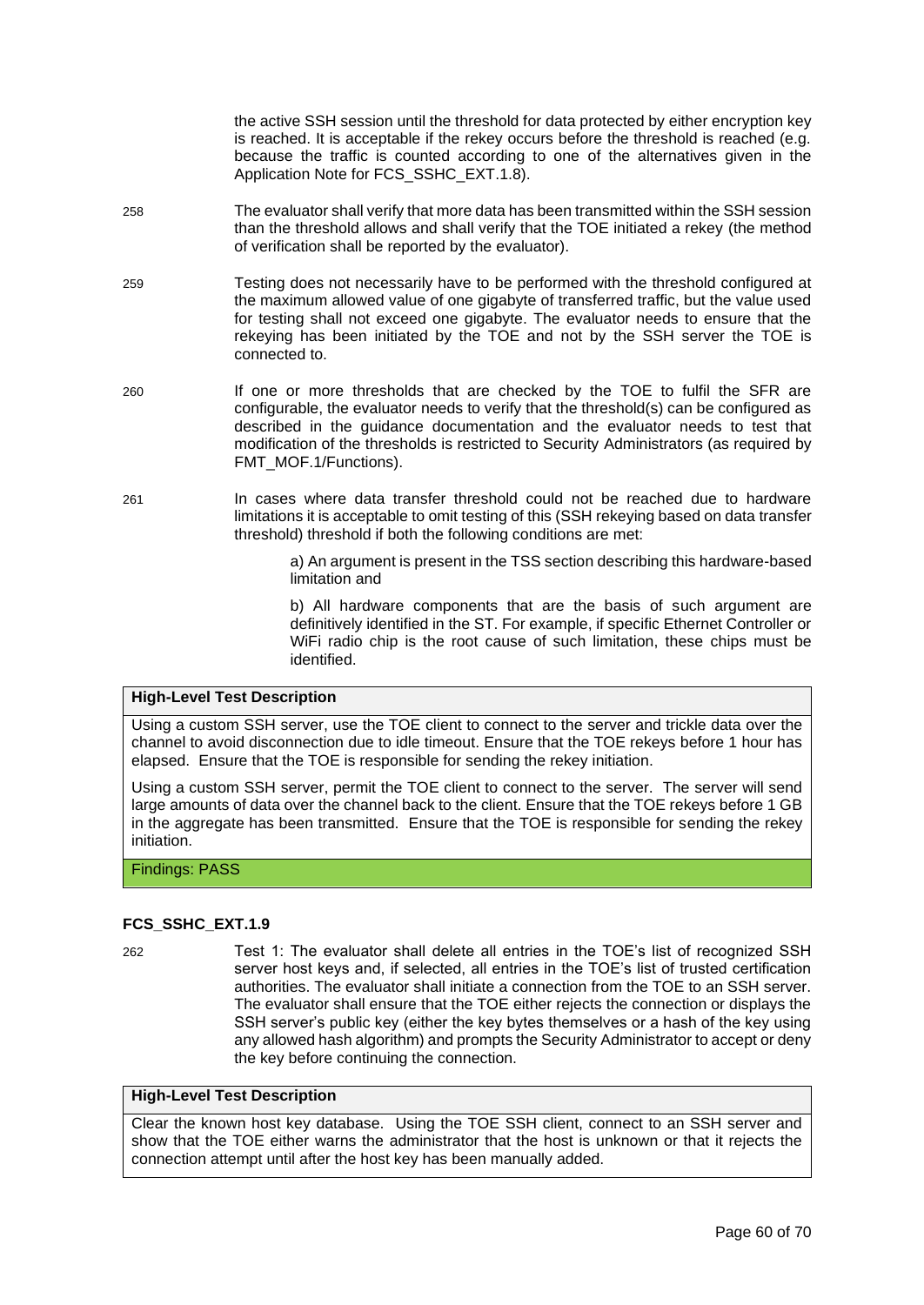#### Findings: PASS

263 Test 2: The evaluator shall add an entry associating a host name with a public key into the TOE's local database. The evaluator shall replace, on the corresponding SSH server, the server's host key with a different host key. If 'password-based' is selected for the TOE in FCS\_SSHC\_EXT.1.2, the evaluator shall initiate a connection from the TOE to the SSH server using password-based authentication, shall ensure that the TOE rejects the connection, and shall ensure that the password was not transmitted to the SSH server (for example, by instrumenting the SSH server with a debugging capability to output received passwords). If 'password-based' is not selected for the TOE in FCS\_SSHC\_EXT.1.2, the evaluator shall initiate a connection from the TOE to the SSH server using public key-based authentication and shall ensure that the TOE rejects the connection.

#### **High-Level Test Description**

Add a host key to the known hosts database either explicitly or implicitly depending on the mechanism for inserting the key. Generate a different host key for the non-TOE SSH server. Using the TOE SSH client, connect to the SSH server that advertises the wrong host key and show that the TOE rejects the connection. Verify that passwords are not transmitted; verify public key authentication fails.

Findings: PASS

## **4.1.3 FCS\_SSHS\_EXT.1 SSH Server**

4.1.3.1 TSS

#### **FCS\_SSHS\_EXT.1.2**

264 The evaluator shall check to ensure that the TSS contains a description of the public key algorithms that are acceptable for use for authentication and that this list conforms to FCS\_SSHS\_EXT.1.5. and ensure that if password-based authentication methods have been selected in the ST then these are also described

| <b>Findings:</b> | In Section 6.2.11 of [ST], it describes that the public key algorithms ecdsa-sha2-   |
|------------------|--------------------------------------------------------------------------------------|
|                  | nistp256, ecdsa-sha2-nistp384, and ecdsa-sha2-nistp521 are used for authentication.  |
|                  | The TOE also supports password authentication if it acts as SSH server, and          |
|                  | password authentication description can be found in Section 6.3.3 for authentication |
|                  | process (including password authentication process), Section 6.3.1 for password      |
|                  | composition criteria, Section 6.3.2 for actions allowed/available prior to           |
|                  | authentication, and Section 6.3.5 for reaction to failed authentication attempts.    |

#### **FCS\_SSHS\_EXT.1.3**

265 The evaluator shall check that the TSS describes how "large packets" in terms of RFC 4253 are detected and handled.

**Findings:** In Section 6.2.11 of [ST], it states that TOE drops the packet larger than 256KB in size.

#### **FCS\_SSHS\_EXT.1.4**

266 The evaluator shall check the description of the implementation of this protocol in the TSS to ensure that optional characteristics are specified, and the encryption algorithms supported are specified as well. The evaluator shall check the TSS to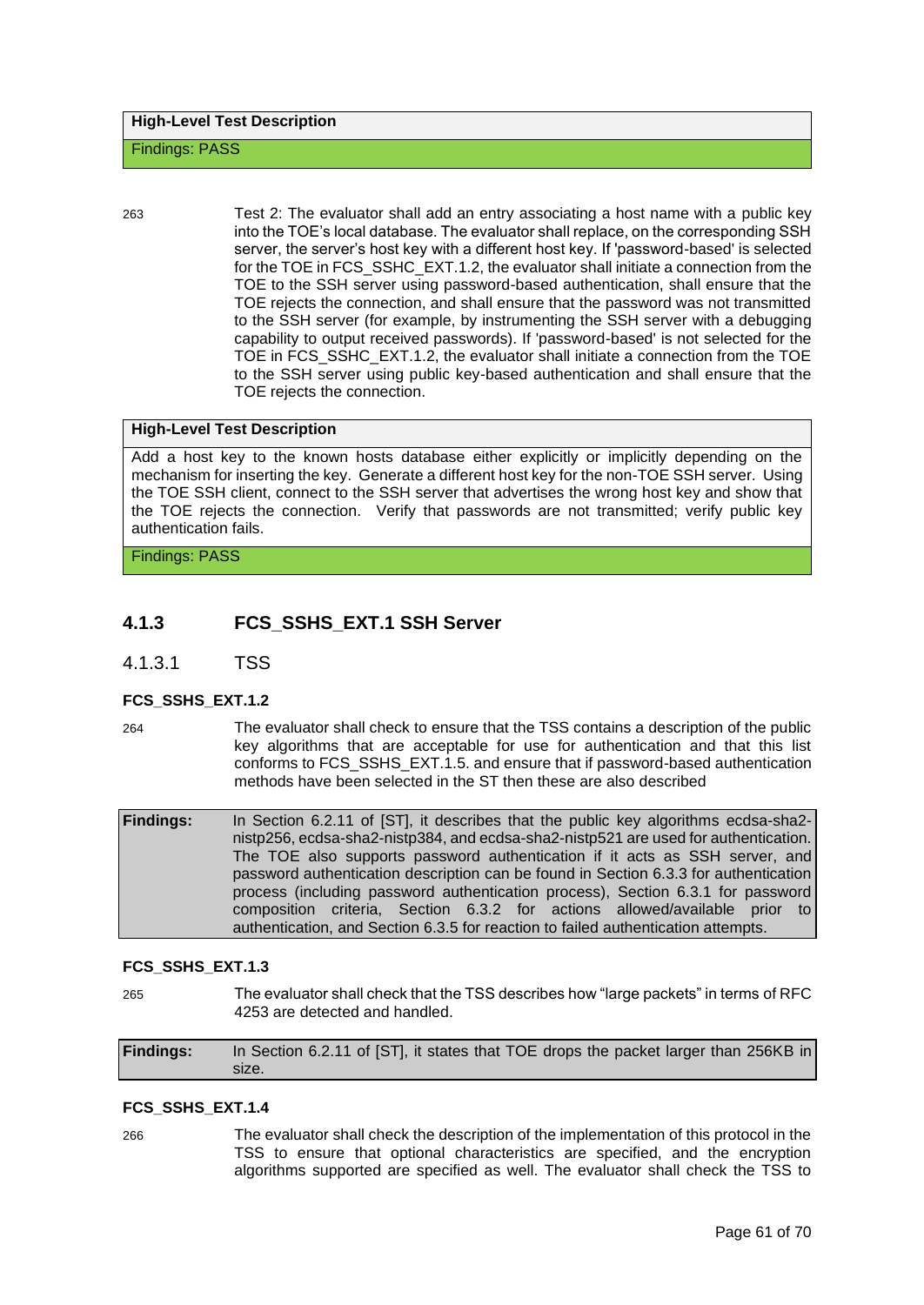ensure that the encryption algorithms specified are identical to those listed for this component.

**Findings:** In Section 6.2.11 of [ST], it specifies the encryption algorithms supported by the TOE. The encryption algorithms specified are identical to those listed for this component.

#### **FCS\_SSHS\_EXT.1.5**

267 The evaluator shall check the description of the implementation of this protocol in the TSS to ensure that optional characteristics are specified, and the public key algorithms supported are specified as well. The evaluator shall check the TSS to ensure that the public key algorithms specified are identical to those listed for this component.

| <b>Findings:</b> | In Section 6.2.11 of [ST], it specifies the public key algorithms supported by the TOE. |
|------------------|-----------------------------------------------------------------------------------------|
|                  | The public key algorithms specified are identical to those listed for this component.   |

268 The evaluator shall confirm that the TSS includes the description of how the TOE establishes a user identity when an SSH client presents a public key or X.509v3 certificate. For example, the TOE could verify that the SSH client's presented public key matches one that is stored within the SSH server's authorized\_keys file.

| <b>Findings:</b> | In Section 6.2.11 of [ST], it describes that TOE maintains authorized public keys in a |
|------------------|----------------------------------------------------------------------------------------|
|                  | local database.                                                                        |

#### **FCS\_SSHS\_EXT.1.6**

269 The evaluator shall check the TSS to ensure that it lists the supported data integrity algorithms, and that the list corresponds to the list in this component.

| <b>Findings:</b> | In Section 6.2.11 of [ST], it specifies the data integrity algorithms supported by the |
|------------------|----------------------------------------------------------------------------------------|
|                  | TOE. The data integrity algorithms specified are identical to those listed for this    |
|                  | component.                                                                             |

#### **FCS\_SSHS\_EXT.1.7**

270 The evaluator shall check the TSS to ensure that it lists the supported key exchange algorithms, and that the list corresponds to the list in this component.

**Findings:** In Section 6.2.11 of [ST], it specifies key exchange algorithms supported by the TOE. The key exchange algorithms specified are identical to those listed for this component.

#### **FCS\_SSHS\_EXT.1.8**

271 The evaluator shall check that the TSS specifies the following:

- a) Both thresholds are checked by the TOE.
- b) Rekeying is performed upon reaching the threshold that is hit first.

**Findings:** In Section 6.2.11 of [ST], it specifies both time-based and traffic-based thresholds. It also describes that rekeying is done whichever threshold is hit first.

## 4.1.3.2 Guidance Documentation

#### **FCS\_SSHS\_EXT.1.4**

272 The evaluator shall also check the guidance documentation to ensure that it contains instructions on configuring the TOE so that SSH conforms to the description in the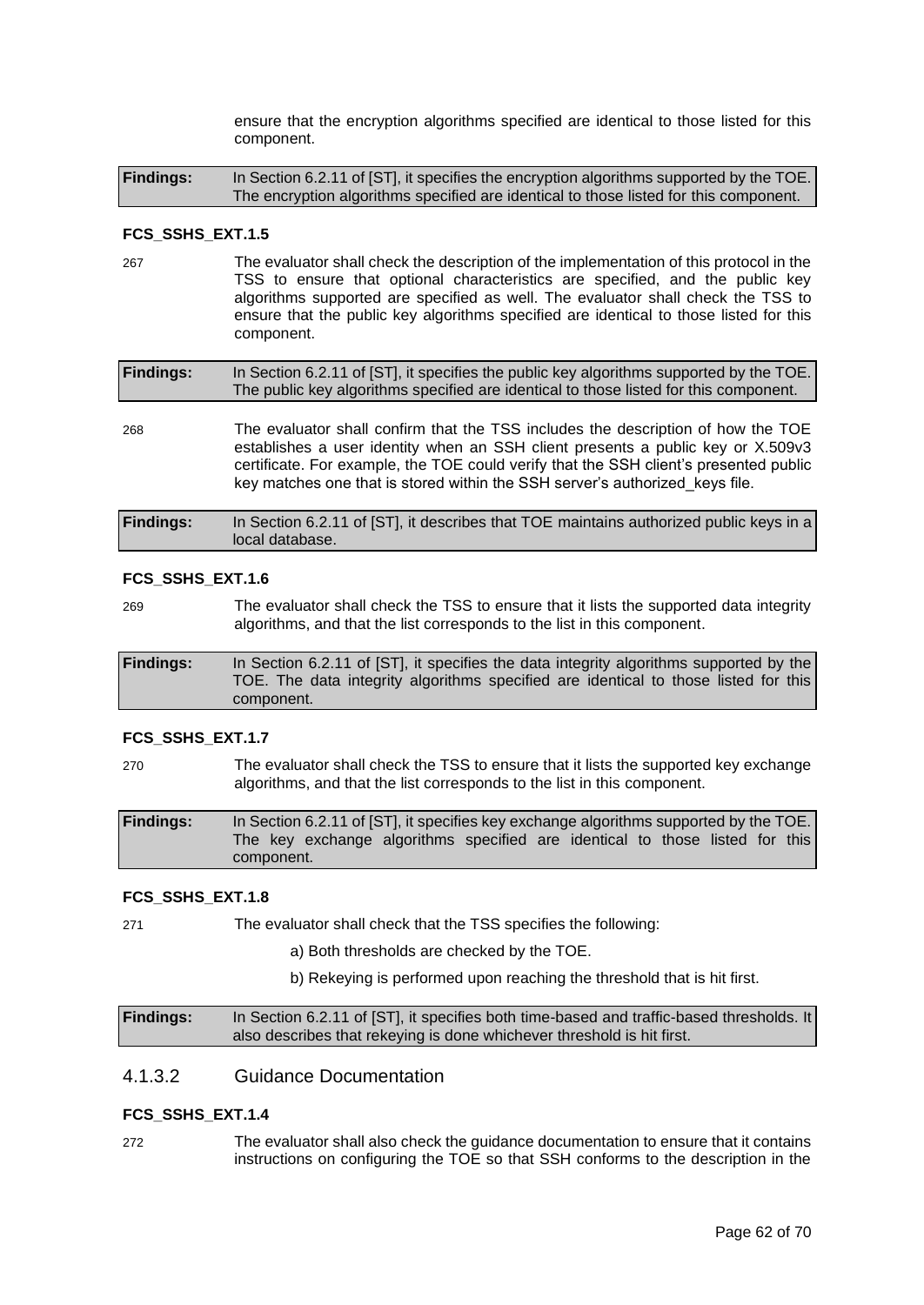TSS (for instance, the set of algorithms advertised by the TOE may have to be restricted to meet the requirements).

**Findings:** As per Section of "Cryptography" in [CC\_Guide], cryptographic settings are not configurable.

#### **FCS\_SSHS\_EXT.1.5**

273 The evaluator shall also check the guidance documentation to ensure that it contains instructions on configuring the TOE so that SSH conforms to the description in the TSS (for instance, the set of algorithms advertised by the TOE may have to be restricted to meet the requirements).

| <b>Findings:</b> | As per Section of "Cryptography" in [CC_Guide], cryptographic settings are not |  |  |  |  |
|------------------|--------------------------------------------------------------------------------|--|--|--|--|
|                  | configurable.                                                                  |  |  |  |  |

#### **FCS\_SSHS\_EXT.1.6**

274 The evaluator shall also check the guidance documentation to ensure that it contains instructions to the Security Administrator on how to ensure that only the allowed data integrity algorithms are used in SSH connections with the TOE (specifically, that the "none" MAC algorithm is not allowed).

| <b>Findings:</b> | As per Section of "Cryptography" in [CC_Guide], cryptographic settings are not |
|------------------|--------------------------------------------------------------------------------|
|                  | configurable.                                                                  |

#### **FCS\_SSHS\_EXT.1.7**

275 The evaluator shall also check the guidance documentation to ensure that it contains instructions to the Security Administrator on how to ensure that only the allowed key exchange algorithms are used in SSH connections with the TOE.

| <b>Findings:</b> | As per Section of "Cryptography" in [CC_Guide], cryptographic settings are not |  |  |  |  |  |
|------------------|--------------------------------------------------------------------------------|--|--|--|--|--|
|                  | configurable.                                                                  |  |  |  |  |  |

#### **FCS\_SSHS\_EXT.1.8**

276 If one or more thresholds that are checked by the TOE to fulfil the SFR are configurable, then the evaluator shall check that the guidance documentation describes how to configure those thresholds. Either the allowed values are specified in the guidance documentation and must not exceed the limits specified in the SFR (one hour of session time, one gigabyte of transmitted traffic) or the TOE must not accept values beyond the limits specified in the SFR. The evaluator shall check that the guidance documentation describes that the TOE reacts to the first threshold reached.

**Findings:** As per section 3.8 "Trusted Channel" of [CC\_Guide], the rekey thresholds are not configurable in the evaluated configuration.

#### 4.1.3.3 Tests

#### **FCS\_SSHS\_EXT.1.2**

277 Test 1: If password-based authentication methods have been selected in the ST then using the guidance documentation, the evaluator shall configure the TOE to accept password-based authentication and demonstrate that user authentication succeeds when the correct password is provided by the user.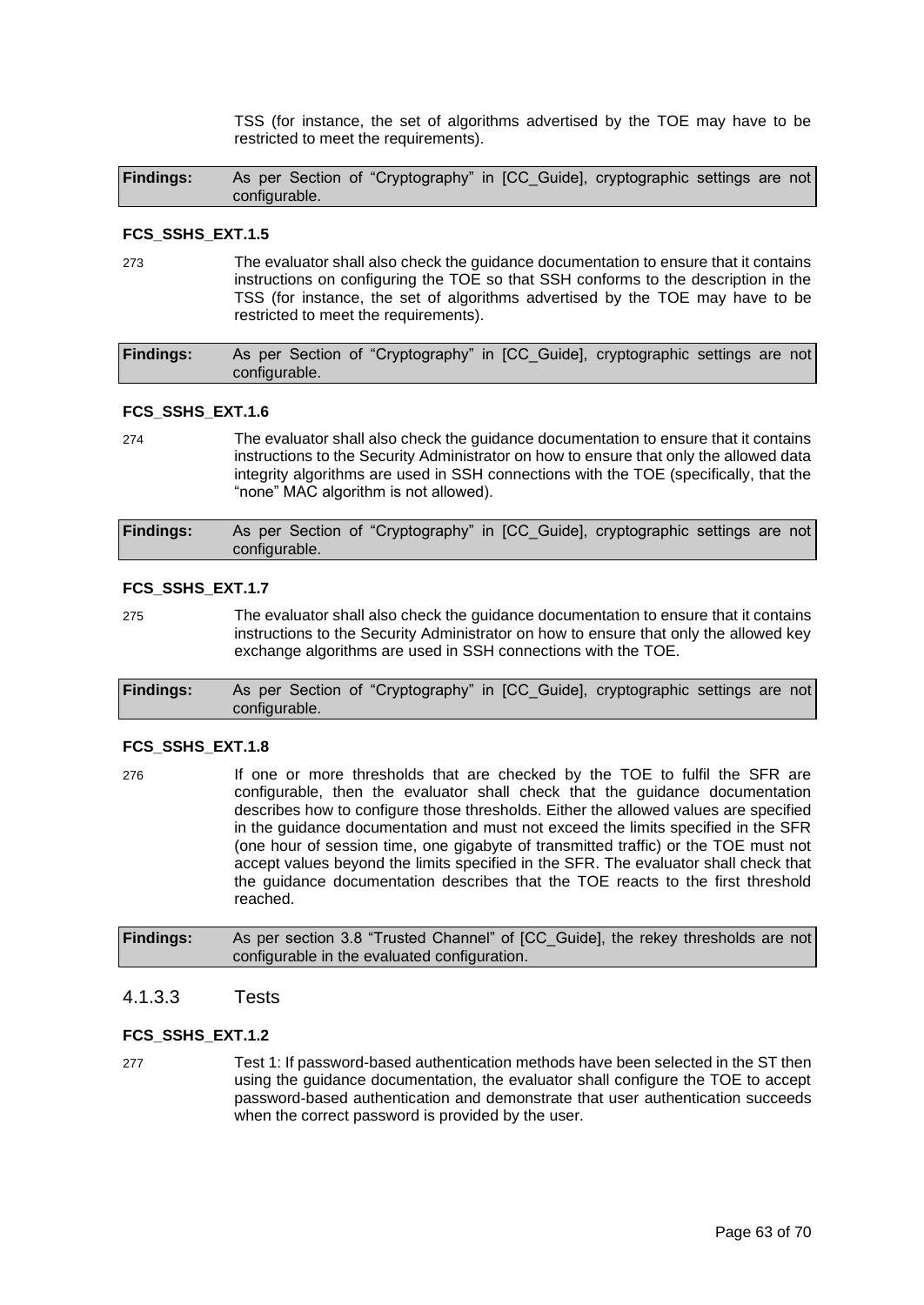#### **High-Level Test Description**

Using a SSH client, connect to the TOE with correct password.

Findings: PASS

278 Test 2: If password-based authentication methods have been selected in the ST then the evaluator shall use an SSH client, enter an incorrect password to attempt to authenticate to the TOE, and demonstrate that the authentication fails.

279 Note: Public key authentication is tested as part of testing for FCS\_SSHS\_EXT.1.5.

#### **High-Level Test Description**

Using a SSH client, try to connect to the TOE with incorrect password. The authentication shall fail.

Findings: PASS

#### **FCS\_SSHS\_EXT.1.3**

280 The evaluator shall demonstrate that if the TOE receives a packet larger than that specified in this component, that packet is dropped.

#### **High-Level Test Description**

Using a custom tool, transmit a packet larger than the expected TOE buffer size and show that the TOE rejects the packet in some way.

#### Findings: PASS

#### **FCS\_SSHS\_EXT.1.4**

281 The evaluator must ensure that only claimed ciphers and cryptographic primitives are used to establish an SSH connection. To verify this, the evaluator shall start session establishment for an SSH connection from a remote client (referred to as 'remote endpoint' below). The evaluator shall capture the traffic exchanged between the TOE and the remote endpoint during protocol negotiation (e.g. using a packet capture tool or information provided by the endpoint, respectively). The evaluator shall verify from the captured traffic that the TOE offers all the ciphers defined in the TSS for the TOE for SSH sessions, but no additional ones compared to the definition in the TSS. The evaluator shall perform one successful negotiation of an SSH session to verify that the TOE behaves as expected. It is sufficient to observe the successful negotiation of the session to satisfy the intent of the test. If the evaluator detects that not all ciphers defined in the TSS for SSH are supported by the TOE and/or the TOE supports one or more additional ciphers not defined in the TSS for SSH, the test shall be regarded as failed.

#### **High-Level Test Description**

Using an SSH client, connect to the TOE server and capture the TOE server's advertised supported cipher algorithms. Verify that the advertised set matches the claimed set. Forcibly use an SSH client to connect using only one of those ciphers and show that the connection is successful.

### Findings: PASS

#### **FCS\_SSHS\_EXT.1.5**

282 Test 1: The evaluator shall establish an SSH connection using each of the public key algorithms specified by the requirement to authenticate the TOE to an SSH client. It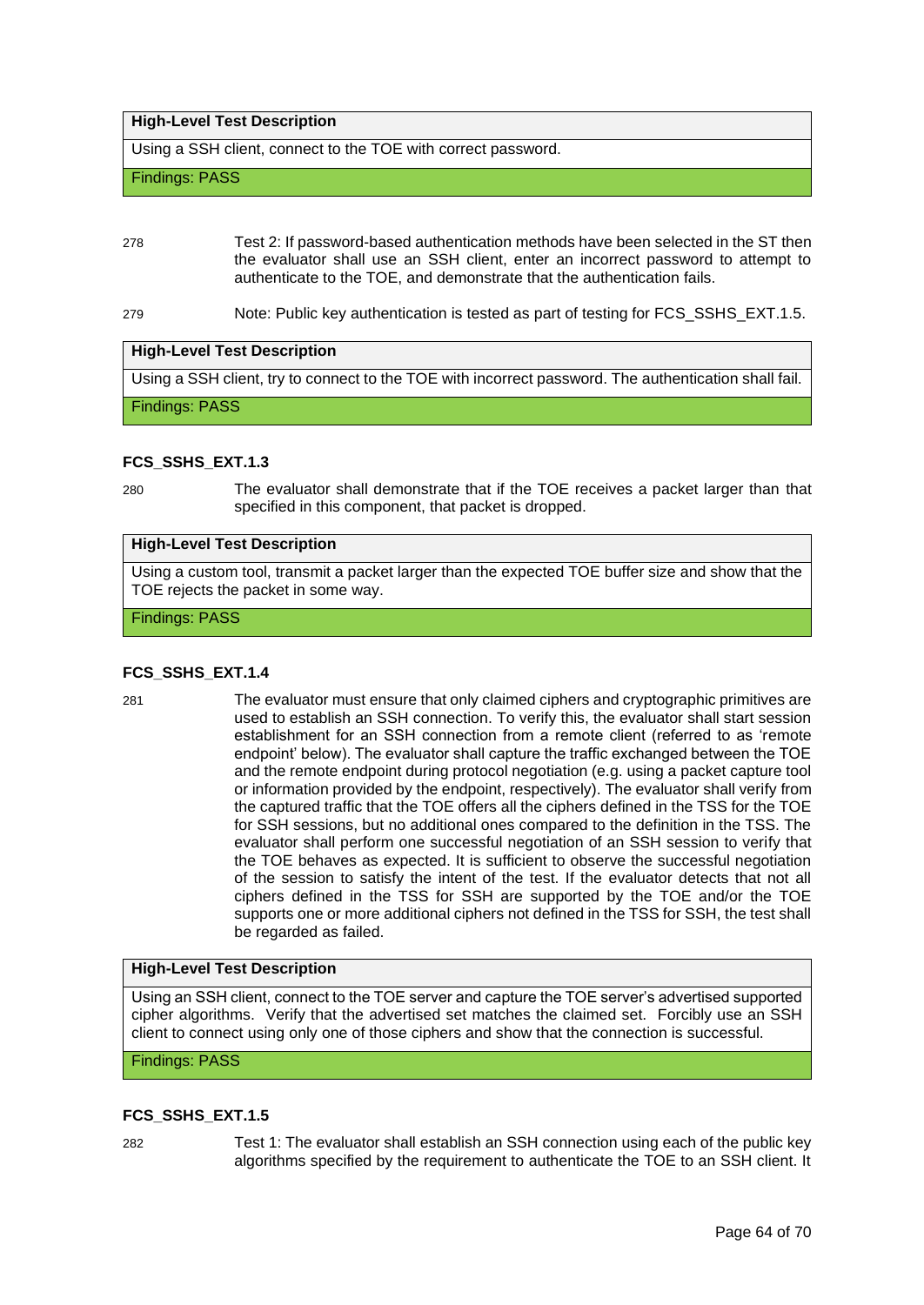is sufficient to observe (on the wire) the successful negotiation of the algorithm to satisfy the intent of the test.

#### **High-Level Test Description**

Using an SSH client, connect to the TOE server using the specified public key algorithms in turn. This requires the TOE to be loaded with a public key corresponding to the key pair.

#### Findings: PASS

283 Test 2: The evaluator shall choose one public key algorithm supported by the TOE. The evaluator shall generate a new key pair for that algorithm without configuring the TOE to recognize the public key for authentication. The evaluator shall use an SSH client to attempt to connect to the TOE with the new key pair and demonstrate that authentication fails. Test objective: The purpose of this negative test is to verify that the server rejects authentication attempts of clients that present a public key that does not match public key(s) associated by the TOE with the identity of the client (i.e. the public keys are unknown to the server). To demonstrate correct functionality, it is sufficient to determine that an SSH connection was not established after using a valid username and an unknown key of supported type.

#### **High-Level Test Description**

Using an SSH client, connect to the TOE server using a private key that does not match the public key half loaded in the TOE. The TOE will reject the authentication attempt.

Findings: PASS

284 Test 3: The evaluator shall configure an SSH client to only allow a public key algorithm that is not included in the ST selection. The evaluator shall attempt to establish an SSH connection from the SSH client to the TOE and observe that the connection is rejected.

#### **High-Level Test Description**

Generated a public/private key pair of unsupported public key algorithm. Using an SSH client, try to connect using the newly generated private key. The connection attempt should fail.

Findings: PASS

#### **FCS\_SSHS\_EXT.1.6**

- 
- 285 Test 1: [conditional, if an HMAC or AEAD\_AES\_\*\_GCM algorithm is selected in the ST] The evaluator shall establish an SSH connection using each of the algorithms, except "implicit", specified by the requirement. It is sufficient to observe (on the wire) the successful negotiation of the algorithm to satisfy the intent of the test.
- 286 Note: To ensure the observed algorithm is used, the evaluator shall ensure a nonaes\*-gcm@openssh.com encryption algorithm is negotiated while performing this test.

#### **High-Level Test Description**

Using an SSH client, forcibly negotiate only the claimed integrity algorithms and show that they are accepted to form a successful connection.

Findings: PASS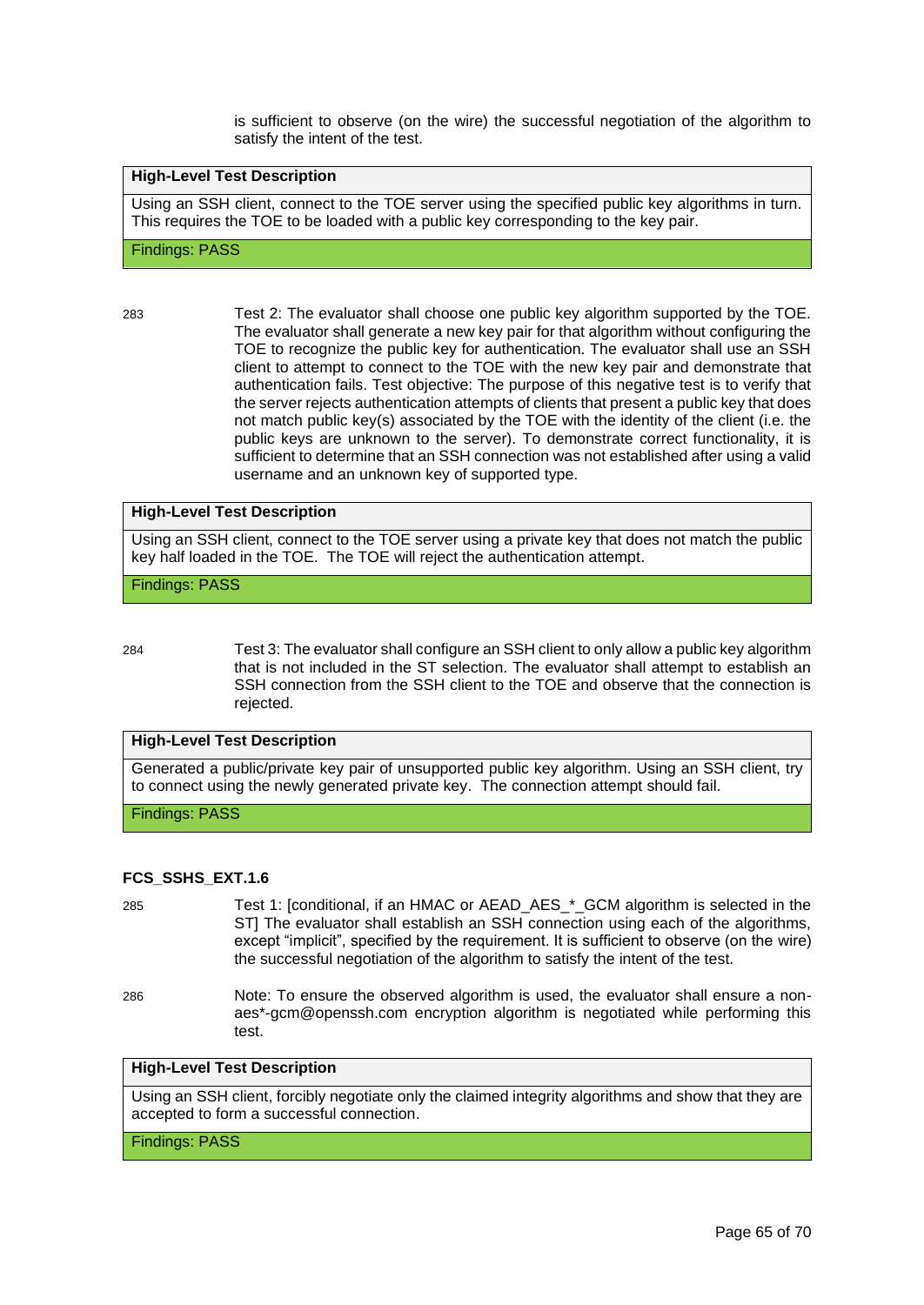- 287 Test 2: [conditional, if an HMAC or AEAD\_AES\_\*\_GCM algorithm is selected in the ST] The evaluator shall configure an SSH client to only allow a MAC algorithm that is not included in the ST selection. The evaluator shall attempt to connect from the TOE to the SSH client and observe that the attempt fails.
- 288 Note: To ensure the proposed MAC algorithm is used, the evaluator shall ensure a non-aes\*-gcm@openssh.com encryption algorithm is negotiated while performing this test.

#### **High-Level Test Description**

Using an SSH client, forcibly negotiate an integrity algorithm which is not claimed by the TOE and show that it results in a failed connection.

Findings: PASS

#### **FCS\_SSHS\_EXT.1.7**

289 Test 1: The evaluator shall configure an SSH client to only allow the diffie-hellmangroup1-sha1 key exchange. The evaluator shall attempt to connect from the SSH client to the TOE and observe that the attempt fails.

#### **High-Level Test Description**

Using an SSH client, forcibly negotiate the diffie-hellman-group1-sha1 key exchange algorithm which is not supported by the TOE and show that it results in a failed connection.

Findings: PASS

290 Test 2: For each allowed key exchange method, the evaluator shall configure an SSH client to only allow that method for key exchange, attempt to connect from the client to the TOE, and observe that the attempt succeeds.

#### **High-Level Test Description**

Using an SSH client, forcibly negotiate each of the claimed key exchange algorithms in turn and show that it results in a successful connection.

Findings: PASS

#### **FCS\_SSHS\_EXT.1.8**

- 291 The evaluator needs to perform testing that rekeying is performed according to the description in the TSS. The evaluator shall test both, the time-based threshold and the traffic-based threshold.
- 292 For testing of the time-based threshold, the evaluator shall use an SSH client to connect to the TOE and keep the session open until the threshold is reached. The evaluator shall verify that the SSH session has been active longer than the threshold value and shall verify that the TOE initiated a rekey (the method of verification shall be reported by the evaluator).
- 293 Testing does not necessarily have to be performed with the threshold configured at the maximum allowed value of one hour of session time, but the value used for testing shall not exceed one hour. The evaluator needs to ensure that the rekeying has been initiated by the TOE and not by the SSH client that is connected to the TOE.
- 294 For testing of the traffic-based threshold the evaluator shall use the TOE to connect to an SSH client and shall transmit data to and/or receive data from the TOE within the active SSH session until the threshold for data protected by either encryption key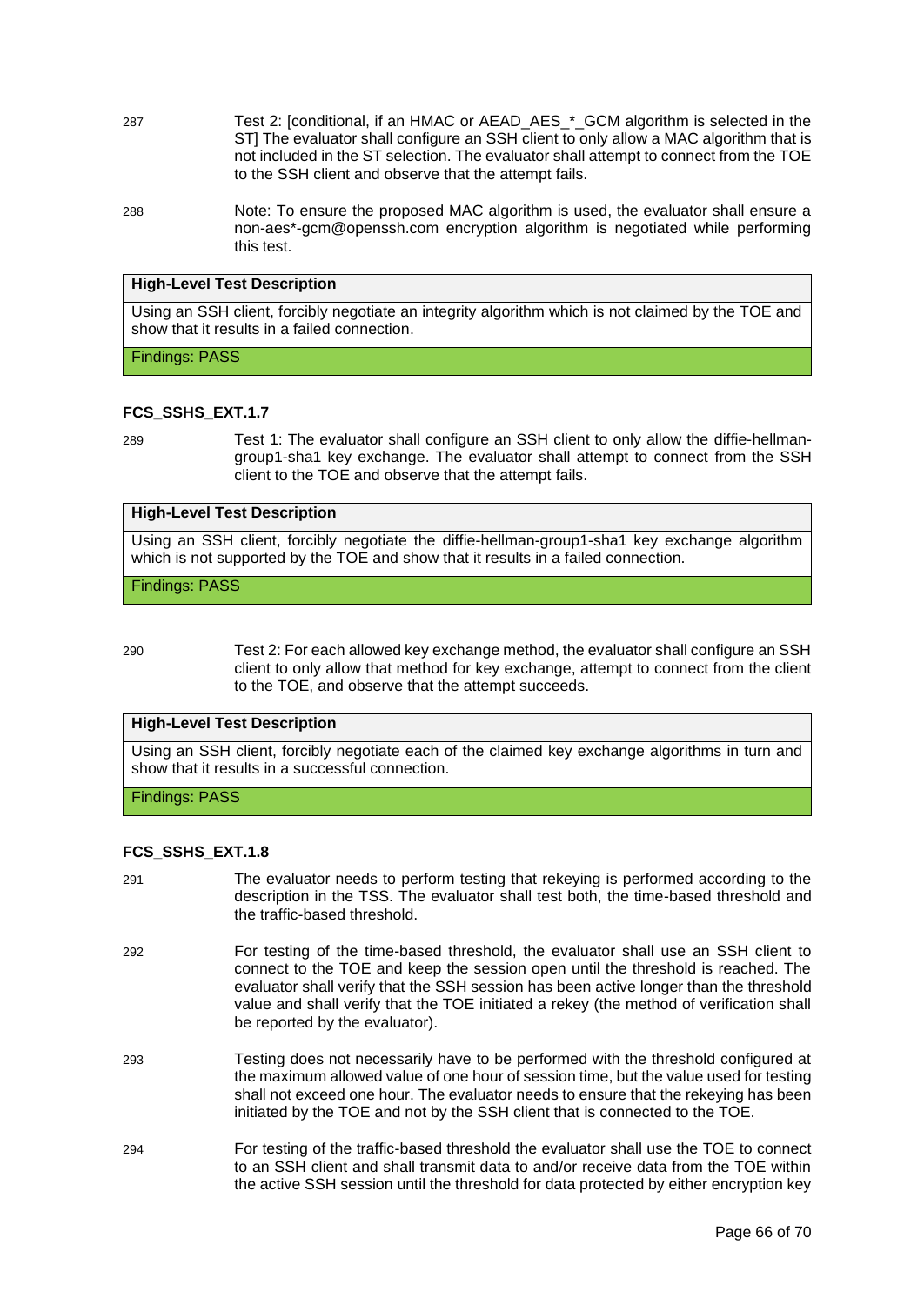is reached. It is acceptable if the rekey occurs before the threshold is reached (e.g. because the traffic is counted according to one of the alternatives given in the Application Note for FCS\_SSHS\_EXT.1.8).

- 295 The evaluator shall verify that more data has been transmitted within the SSH session than the threshold allows and shall verify that the TOE initiated a rekey (the method of verification shall be reported by the evaluator).
- 296 Testing does not necessarily have to be performed with the threshold configured at the maximum allowed value of one gigabyte of transferred traffic, but the value used for testing shall not exceed one gigabyte. The evaluator needs to ensure that the rekeying has been initiated by the TOE and not by the SSH client that is connected to the TOE.
- 297 If one or more thresholds that are checked by the TOE to fulfil the SFR are configurable, the evaluator needs to verify that the threshold(s) can be configured as described in the guidance documentation and the evaluator needs to test that modification of the thresholds is restricted to Security Administrators (as required by FMT\_MOF.1/Functions).
- 298 In cases where data transfer threshold could not be reached due to hardware limitations it is acceptable to omit testing of this (SSH rekeying based on data transfer threshold) threshold if both the following conditions are met:
	- a) An argument is present in the TSS section describing this hardware-based limitation and

b) All hardware components that are the basis of such argument are definitively identified in the ST. For example, if specific Ethernet Controller or WiFi radio chip is the root cause of such limitation, these chips must be identified.

#### **High-Level Test Description**

Using a custom SSH client, connect to the TOE and trickle data over the channel to avoid disconnection due to idle timeout. Ensure that the TOE rekeys before 1 hour has elapsed. Ensure that the TOE is responsible for sending the rekey initiation.

Using a custom SSH client, connect to the TOE send large amounts of data over the channel. Ensure that the TOE rekeys before 1 GB in the aggregate has been transmitted. Ensure that the TOE is responsible for sending the rekey initiation.

#### <span id="page-66-0"></span>Findings: PASS

## **4.2 Security management (FMT)**

## **4.2.1 FMT\_MTD.1/CryptoKeys Management of TSF Data**

4.2.1.1 TSS

299 For distributed TOEs see chapter 3.4.1.1.

300 For non-distributed TOEs, the evaluator shall ensure the TSS lists the keys the Security Administrator is able to manage to include the options available (e.g. generating keys, importing keys, modifying keys or deleting keys) and how that how those operations are performed.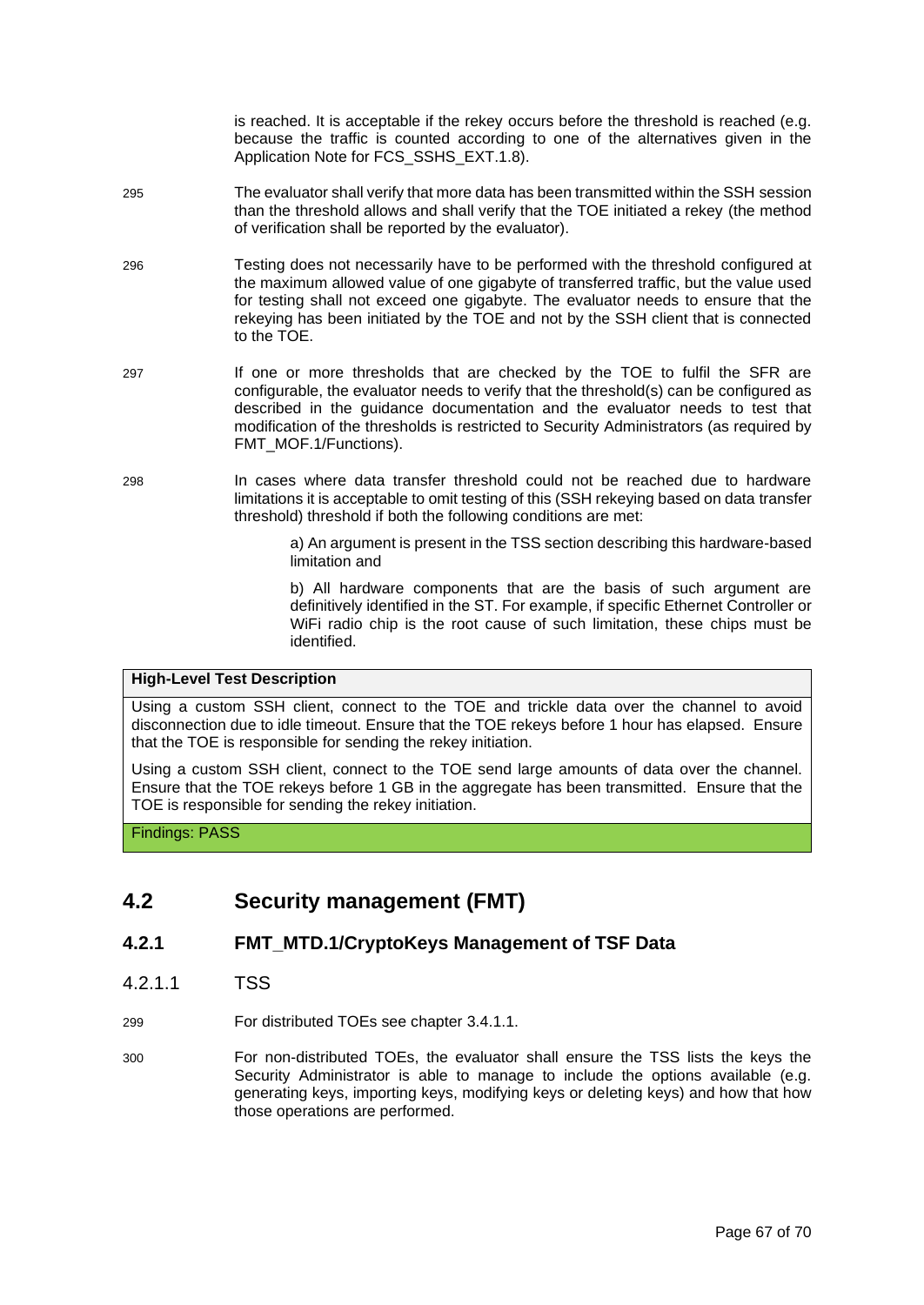**Findings:** The TOE is not a distributed TOE. In Section 6.4.4 of [ST], it lists the keys, i.e. SSH keys, that security administrator is able to manage, including the options which are available, i.e. generating keys and deleting keys.

## 4.2.1.2 Guidance Documentation

- 301 For distributed TOEs see chapter 3.4.1.2
- 302 For non-distributed TOEs, the evaluator shall also ensure the Guidance Documentation lists the keys the Security Administrator is able to manage to include the options available (e.g. generating keys, importing keys, modifying keys or deleting keys) and how that how those operations are performed.

**Findings:** The evaluator checked the [CC\_Guide] and found that the section of "Trusted Channel" covers SSH host key generation, SSH client key generation, import of remote trusted server public key, and import of trusted user public key, etc.

#### 4.2.1.3 Tests

- 303 The evaluator shall try to perform at least one of the related actions (modify, delete, generate/import) without prior authentication as Security Administrator (either by authentication as a non-administrative user, if supported, or without authentication at all). Attempts to perform related actions without prior authentication should fail. According to the implementation no other users than the Security Administrator might be defined and without any user authentication the user might not be able to get to the point where the attempt to manage cryptographic keys can be executed. In that case it shall be demonstrated that access control mechanisms prevent execution up to the step that can be reached without authentication as Security Administrator.
- 304 The evaluator shall try to perform at least one of the related actions with prior authentication as security administrator. This attempt should be successful.

#### **High-Level Test Description**

The only Security Administrator with access to the shell is the lteuser. Log in as lteuser, and modify the following crypto keys:

Modify the host ssh key and show the key is modified.

Modify the SSH client private key and show the key is modified.

Findings: PASS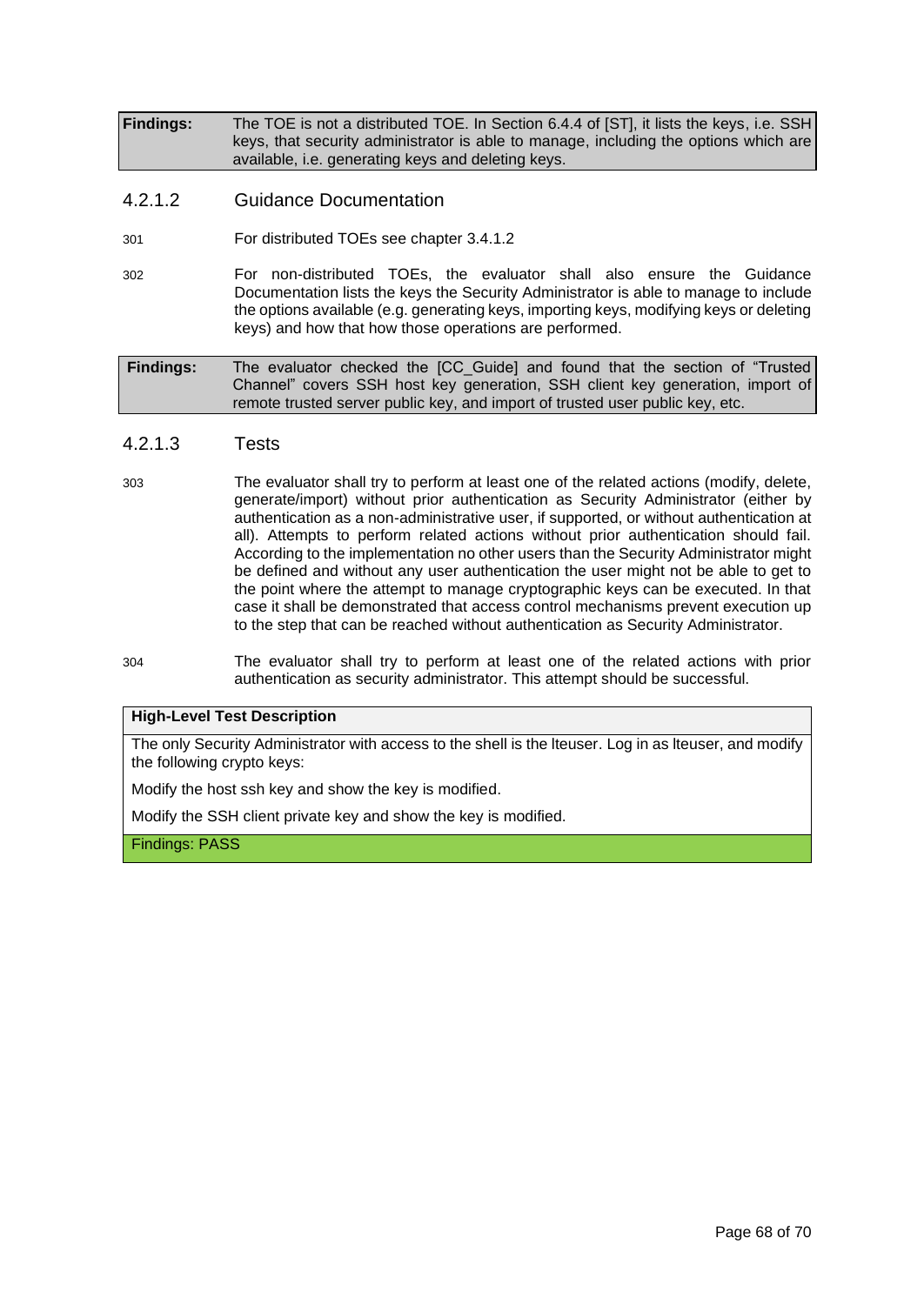## **5 Vulnerability Assessment**

5.6.1.1 Evaluation Activity: The evaluator shall examine the documentation outlined below provided by the developer to confirm that it contains all required information. This documentation is in addition to the documentation already required to be supplied in response to the EAs listed previously.

The developer shall provide documentation identifying the list of software and hardware components<sup>3</sup> that compose the TOE. Hardware components should identify at a minimum the processors used by the TOE. Software components include applications, the operating system and other major components that are independently identifiable and reusable (outside the TOE) such as a web server and protocol or cryptographic libraries. This additional documentation is merely a list of the name and version number of the components and will be used by the evaluators in formulating hypotheses during their analysis.

| <b>Findings:</b> | The evaluator collected this information from the developer which was used to feed |
|------------------|------------------------------------------------------------------------------------|
|                  | into the Type 1 Flaw Hypotheses search (below).                                    |

5.6.1.2 Evaluation Activity: The evaluator formulates hypotheses in accordance with process defined in Appendix A. The evaluator documents the flaw hypotheses generated for the TOE in the report in accordance with the guidelines in Appendix A.3. The evaluator shall perform vulnerability analysis in accordance with Appendix A.2. The results of the analysis shall be documented in the report according to Appendix A.3.

| <b>Findings:</b> | The following sources of public vulnerabilities were considered in formulating the<br>specific list of flaws to be investigated by the evaluators, as well as to reference in<br>directing the evaluators to perform key-word searches during the evaluation of the<br>TOE. Hypothesis sources for public vulnerabilities were: |
|------------------|---------------------------------------------------------------------------------------------------------------------------------------------------------------------------------------------------------------------------------------------------------------------------------------------------------------------------------|
|                  | NIST National Vulnerabilities Database (can be used to access CVE and US-CERT<br>databases identified below): https://web.nvd.nist.gov/view/vuln/search                                                                                                                                                                         |
|                  | Common Vulnerabilities and Exposures: http://cve.mitre.org/cve/                                                                                                                                                                                                                                                                 |
|                  | US-CERT: http://www.kb.cert.org/vuls/html/search                                                                                                                                                                                                                                                                                |
|                  | Exploit / Vulnerability Search Engine: www.exploitsearch.net                                                                                                                                                                                                                                                                    |
|                  | SecurlTeam Exploit Search: www.securiteam.com                                                                                                                                                                                                                                                                                   |
|                  | Tenable Network Security: http://nessus.org/plugins/index.php?view=search                                                                                                                                                                                                                                                       |
|                  | Tipping Point Zero Day Initiative: http://www.zerodayinitiative.com/advisories                                                                                                                                                                                                                                                  |
|                  | Offensive Security Exploit Database: https://www.exploit-db.com/                                                                                                                                                                                                                                                                |
|                  | Rapid7 Vulnerability Database: https://www.rapid7.com/db/vulnerabilities                                                                                                                                                                                                                                                        |
|                  |                                                                                                                                                                                                                                                                                                                                 |

 $3$  In this sub-section the term "components" refers to parts that make up the TOE. It is therefore distinguished from the term "distributed TOE components", which refers to the parts of a TOE that are present in one physical part of a distributed TOE. Each distributed TOE component will therefore generally include a number of the hardware and software components that are referred to in this subsection: for example, each distributed TOE component will generally include hardware components such as processors and software components such as an operating system and libraries.